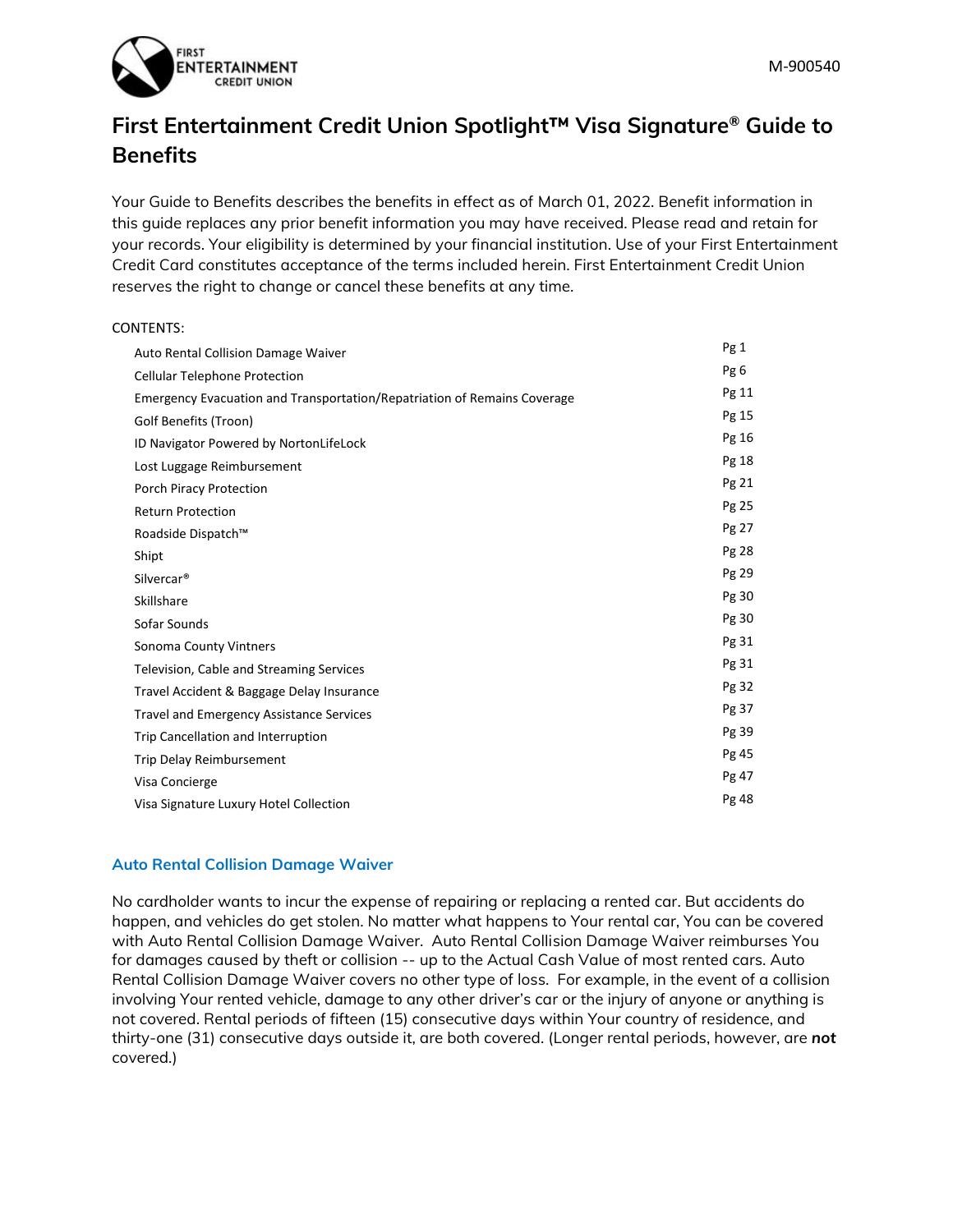You are eligible for this benefit if Your name is embossed on an eligible card issued in the United States and You use it to initiate and complete Your entire car rental transaction. Only You as the primary car renter and any additional drivers permitted by the Rental Car Agreement are covered.

# **How Auto Rental Collision Damage Waiver works with other insurance**

Auto Rental Collision Damage Waiver covers theft, damage, valid loss-of-use charges imposed and substantiated by the auto rental company, administrative fees and reasonable and customary towing charges, due to a covered theft or damage to the nearest qualified repair facility.

If You *do* have personal automobile insurance or other insurance that covers theft or damage, this benefit reimburses You for the deductible portion of Your car insurance or other insurance, along with any unreimbursed portion of administrative and loss-of-use charges imposed by the car rental company, as well as reasonable towing charges while the car was Your responsibility.

If You *do not* have personal automobile insurance or any other insurance, the benefit reimburses You for covered theft, damage, or administrative and loss-of-use charges imposed by the rental company, as well as reasonable towing charges that occur while You are responsible for the vehicle.

If You are renting outside of Your country of residence, the coverage provided under this benefit is primary and reimburses You for covered theft, damage, or administrative and loss-of-use charges imposed by the rental company, as well as reasonable towing charges that occur while You are responsible for the vehicle.

# **How to use Auto Rental Collision Damage Waiver**

- 1. Use Your card to initiate and complete Your entire car rental transaction.
- 2. Review the auto rental agreement and decline the rental company's collision damage waiver (CDW/LDW) option, or a similar provision, **as accepting this coverage will cancel out Your benefit**. If the rental company insists that You purchase their insurance or collision damage waiver, **call the Benefit Administrator for assistance at 1-800-348-8472. Outside the United States, call collect at 1-804-673-1164.**

# **Before You leave the lot, be sure to check the car for any prior damage.**

This benefit is in effect during the time the rental car is in Your (or an authorized driver's) control, and it terminates when the rental company reassumes control of their vehicle.

This benefit is available in the United States and most foreign countries (**with the exception of Israel, Jamaica, the Republic of Ireland or Northern Ireland**). However, this benefit is not available where precluded by law, or where it's in violation of the territory terms of the auto rental agreement, or when prohibited by individual merchants. **Because regulations vary outside the United States, check with Your auto rental company and the Benefit Administrator before You travel, to be sure that Auto Rental Collision Damage Waiver will apply.**

# **Vehicles** *not* **covered**

Certain vehicles are *not* covered by this benefit, they consist of: expensive, exotic, and antique cars; cargo vans; certain vans; vehicles with an open cargo bed; trucks; motorcycles; mopeds; motorbikes; limousines; and recreational vehicles.

Examples of expensive or exotic cars are the Alfa Romeo, Aston Martin, Bentley, Corvette, Ferrari, Jaguar, Lamborghini, Lotus, Maserati, Maybach, McLaren, Porsche, Rolls Royce, and Tesla. However, selected models of Audi, BMW, Mercedes-Benz, Cadillac, Infiniti, Land Rover, Lexus, Lincoln, and Range Rover *are* covered.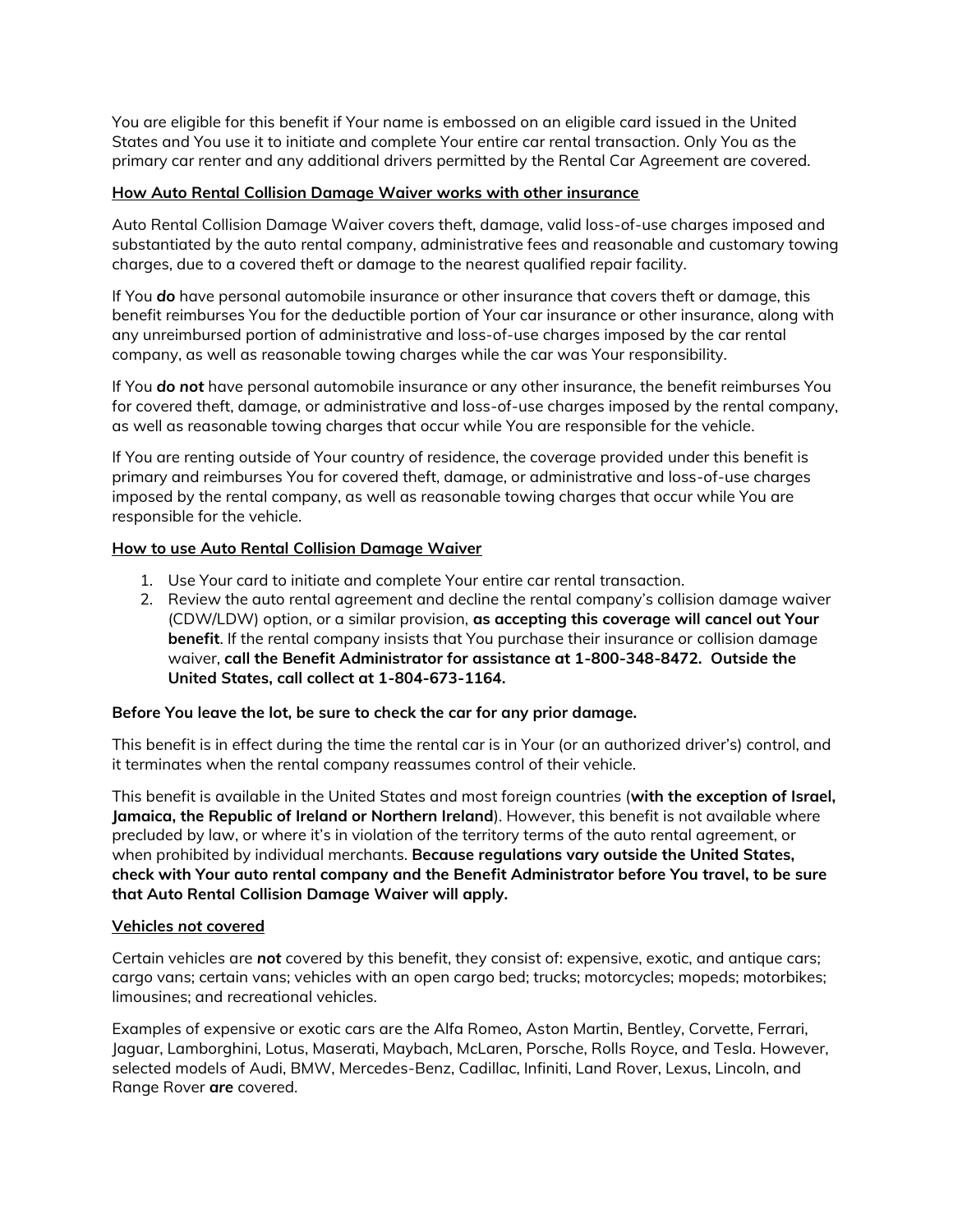An antique car is defined as one that is over twenty (20) years old, or one that has not been manufactured for ten (10) years or more.

Vans are not covered. But those designed as small-group transportation vehicles (seating up to nine (9) people, including the driver) *are* covered.

### **If You have questions about a specific vehicle's coverage or organization where the vehicle is being reserved, call the Benefit Administrator at 1-800-348-8472, or call collect outside the United States at 1-804-673-1164.**

### **Related instances & losses** *not* **covered**

- Any obligation You assume under any agreement (other than the deductible on Your personal auto policy)
- Any violation of the auto rental agreement or this benefit
- Injury of anyone, or damage to anything, inside or outside the Rental Vehicle
- Loss or theft of personal belongings
- Personal liability
- Expenses assumed, waived, or paid by the auto rental company, or its insurer
- The cost of any insurance, or collision damage waiver, offered by or purchased through the auto rental company
- Depreciation of the Rental Vehicle caused by the incident including, but not limited to, "diminished value"
- Expenses reimbursable by Your insurer, employer, or employer's insurance
- Theft or damage due to intentional acts, or due to the driver(s) being under the influence of alcohol, intoxicants, or drugs, or due to contraband, or illegal activities
- Wear and tear, gradual deterioration, or mechanical breakdown
- Items not installed by the original manufacturer
- Damage due to off-road operation of the Rental Vehicle
- Theft or damage due to hostility of any kind (including, but not limited to, war, invasion, rebellion, insurrection, or terrorist activities)
- Confiscation by authorities
- Vehicles that do not meet the definition of covered vehicles
- Rental periods that either exceed, or are intended to exceed, fifteen (15) consecutive days, within Your country of residence, or thirty-one (31) days outside Your country of residence
- Leases and mini leases
- Theft or damage as a result of the authorized driver's and/or cardholder's lack of reasonable care in protecting the Rental Vehicle before and/or after damage or theft occurs (for example, leaving the car running and unattended)
- Theft or damage reported more than forty-five (45) days\* after the date of the incident
- Theft or damage for which a claim form has not been received within ninety (90) days\* from the date of the incident
- Theft or damage for which all required documentation has not been received within three hundred and sixty-five (365) days after the date of the incident
- Theft or damage from rental transactions that originated in Israel, Jamaica, the Republic of Ireland, or Northern Ireland
- Losses caused by or resulting from a Cyber Incident

#### **\*Not applicable to residents in certain states**

#### **Filing a claim**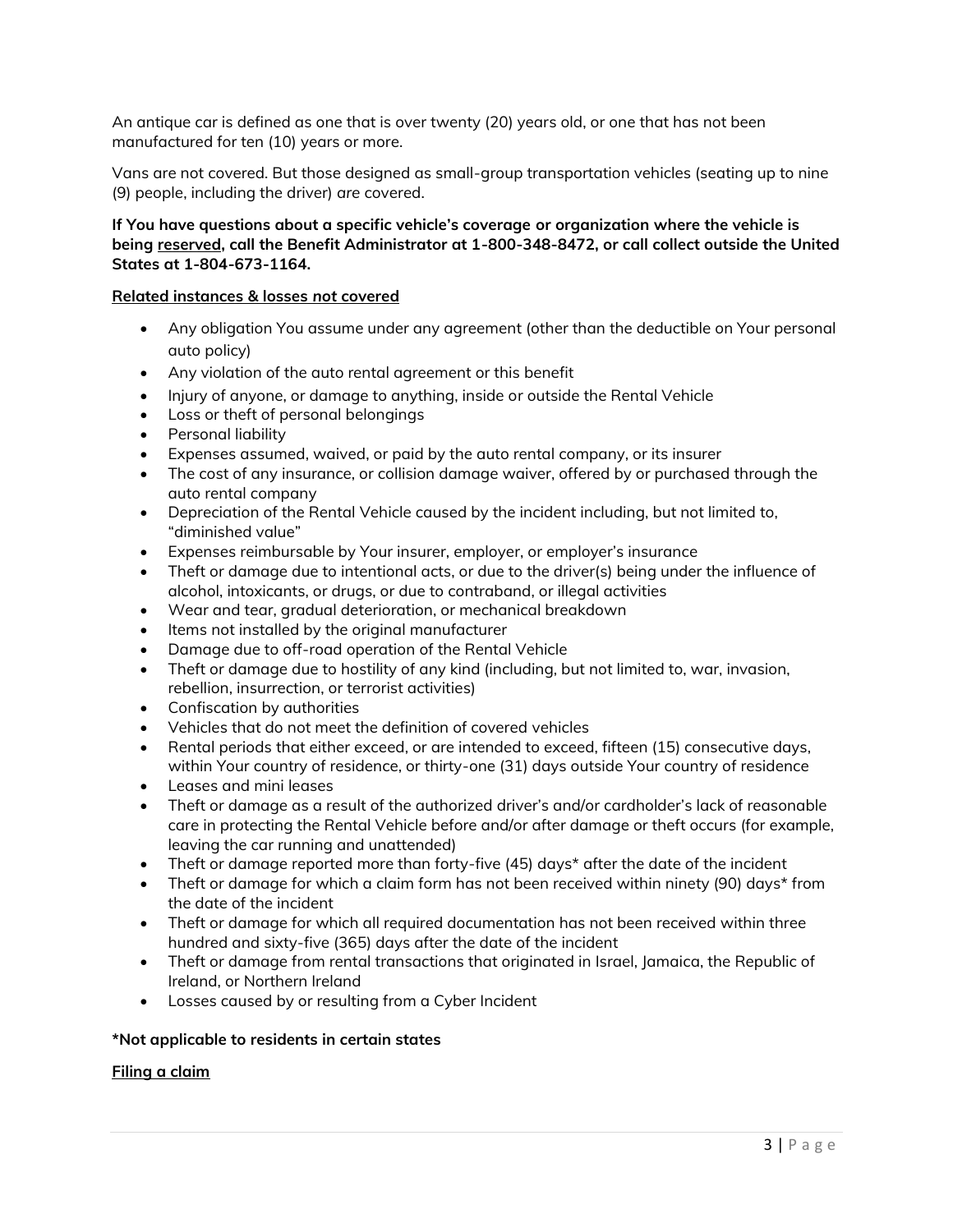It is Your responsibility as a cardholder to make every effort to protect Your Rental Vehicle from damage or theft. If You have an accident, or Your Rental Vehicle has been stolen, immediately call the Benefit Administrator at **1-800-348-8472** to report the incident, regardless of whether Your liability has been established. Outside the United States, call collect at **1**-**804-673-1164**.

You should report the theft or damage as soon as possible but no later **than forty-five (45) days** from the date of the incident.

The Benefit Administrator reserves the right to deny any claim containing charges that would not have been included, if notification occurred before the expenses were incurred. Thus, it's in Your best interest to notify the Benefit Administrator immediately after an incident. Reporting to any other person will not fulfill this obligation.

# **What You must submit to file a claim**

At the time of the theft or damage, or when You return the Rental Vehicle, ask Your car rental company for the following documents:

- A copy of the accident report form
- A copy of the initial and final auto rental agreements (front and back)
- A copy of the repair estimate and itemized repair bill
- Two (2) photographs of the damaged vehicle, if available
- A police report, if obtainable
- A copy of the demand letter which indicates the costs You are responsible for and any amounts that have been paid toward the claim

Submit all of the above documents from the rental company, along with the following documents, to the Benefit Administrator:

- The completed and signed Auto Rental Collision Damage Waiver claim form (Important: This must be postmarked within ninety (90) days\* of the theft or damage date, even if all other required documentation is not yet available – **or Your claim may be denied**).
- A copy of Your monthly billing statement (showing the last 4 digits of the Account number) demonstrating that the entire rental transaction was made on Your eligible Account.
- A statement from Your insurance carrier (and/or Your employer or employer's insurance carrier, if applicable), or other reimbursement showing the costs for which You are responsible, and any amounts that have been paid toward the claim. Or, if You have no applicable insurance or reimbursement, a statement of no insurance or reimbursement is required.
- A copy of Your primary insurance policy's Declarations Page (if applicable) to confirm Your deductible (This means the document(s) in Your insurance policy that lists names, coverages, limits, effective dates, and deductibles).
- Any other documentation required by the Benefit Administrator to substantiate the claim.

Finally, please note that all remaining documents must be postmarked within three hundred and sixty-five (365) days\* of the theft or damage date **or Your claim may be denied.**

# **\*Not applicable to residents of certain states.**

*For faster filing, or to learn more about Auto Rental Collision Damage Waiver, visit*  **[www.eclaimsline.com](http://www.eclaimsline.com/)**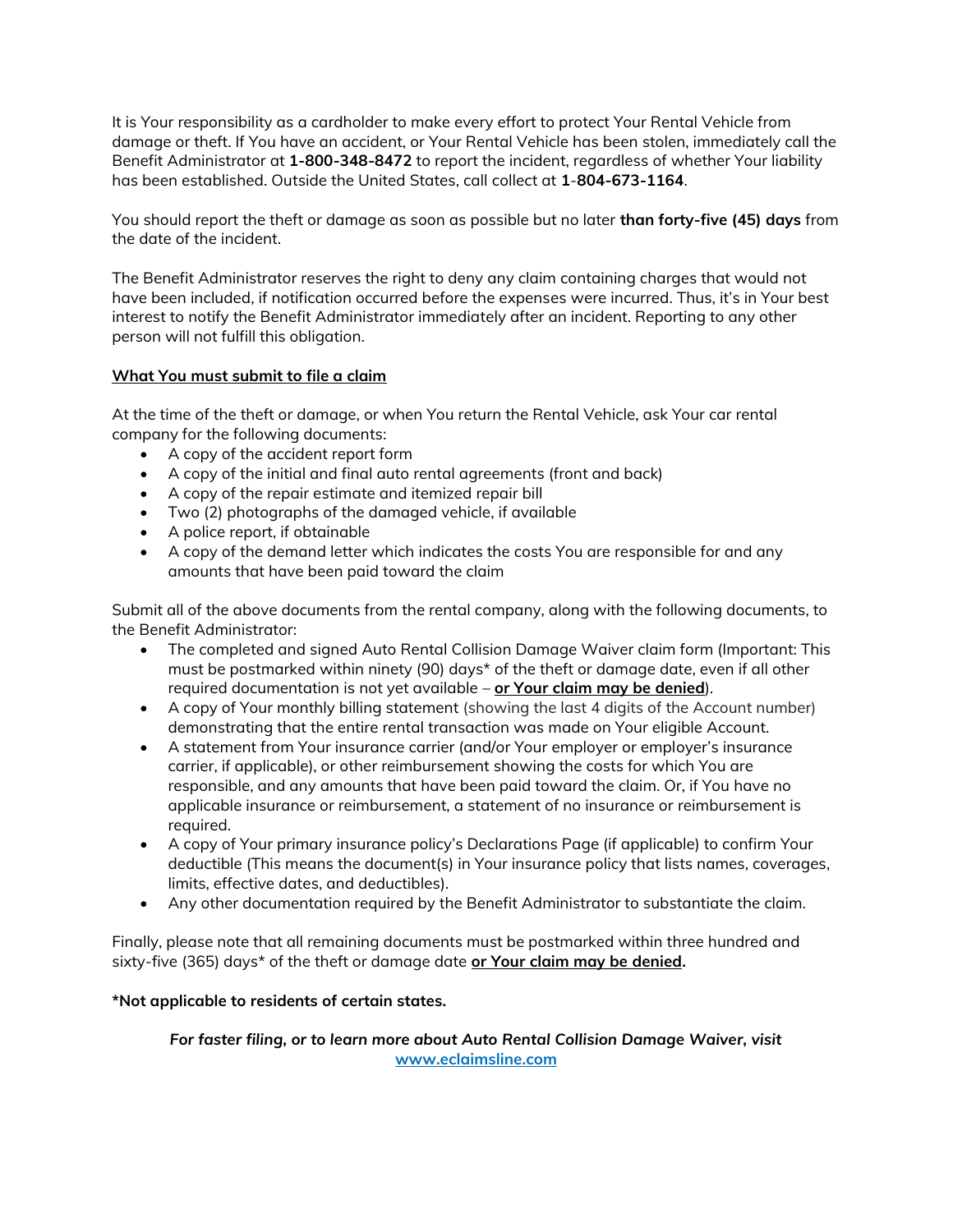# **Finalizing Your claim**

Your claim will typically be finalized within 15 (fifteen) days, after the Benefit Administrator has received all the documentation needed to substantiate Your claim.

### **Transference of claims**

Once Your claim has been paid, all Your rights and remedies against any party in regard to this theft or damage will be transferred to the Benefit Administrator, to the extent of the cost of payment made to You. You must give the Benefit Administrator all assistance as may reasonably be required to secure all rights and remedies.

# **Definitions**

**Account** means Your credit or debit card Accounts.

**Actual Cash Value** means the amount a Rental Vehicle is determined to be worth based on its market value, age and condition at the time of loss.

**Computer Programs** means a set of related electronic instructions which direct the operations and functions of a computer or device connected to it, which enable the computer or device to receive, process, store, retrieve or send data.

**Cyber Incident** means any of the following acts:

- (a) unauthorized access to or use of Your Digital Data or Rental Vehicle;
- (b) alteration, corruption, damage, reduction in functionality, manipulation, misappropriation, theft, deletion, erasure, loss of use or destruction of Your Digital Data or Rental Vehicle;
- (c) transmission or introduction of a computer virus or harmful code, including ransomware, into or directed against Your Digital Data or Rental Vehicle;
- (d) restriction or inhibition of access to or directed against Your Digital Data or Rental Vehicle;
- (e) computer errors, including human operating error or omission; power failure, surge, or diminution of electronic systems; or mistakes in legitimate electronic code or damage from code installed on a Rental Vehicle during the manufacturing process, upgrade process, or normal maintenance

**Digital Data** means information, concepts, knowledge, facts, images, sounds, instructions, or Computer Programs stored as or on, created or used on, or transmitted to or from computer software (including systems and applications software), on hard or floppy disks, CD-ROMs, tapes, drives, cells, data processing devices or any other repositories of computer software which are used with electronically controlled equipment. Digital Data shall include the capacity of a Rental Vehicle to store information, process information, and transmit information over the Internet.

**Eligible Person** means a cardholder who pays for their auto rental by using their eligible Account.

**Rental Car Agreement** means the entire contract an eligible renter receives when renting a Rental Vehicle from a rental car agency which describes in full all of the terms and conditions of the rental, as well as the responsibilities of all parties under the contract.

**Rental Vehicle** means a land motor vehicle with four or more wheels as described in the participating organization's disclosure statement which the eligible renter has rented for the period of time shown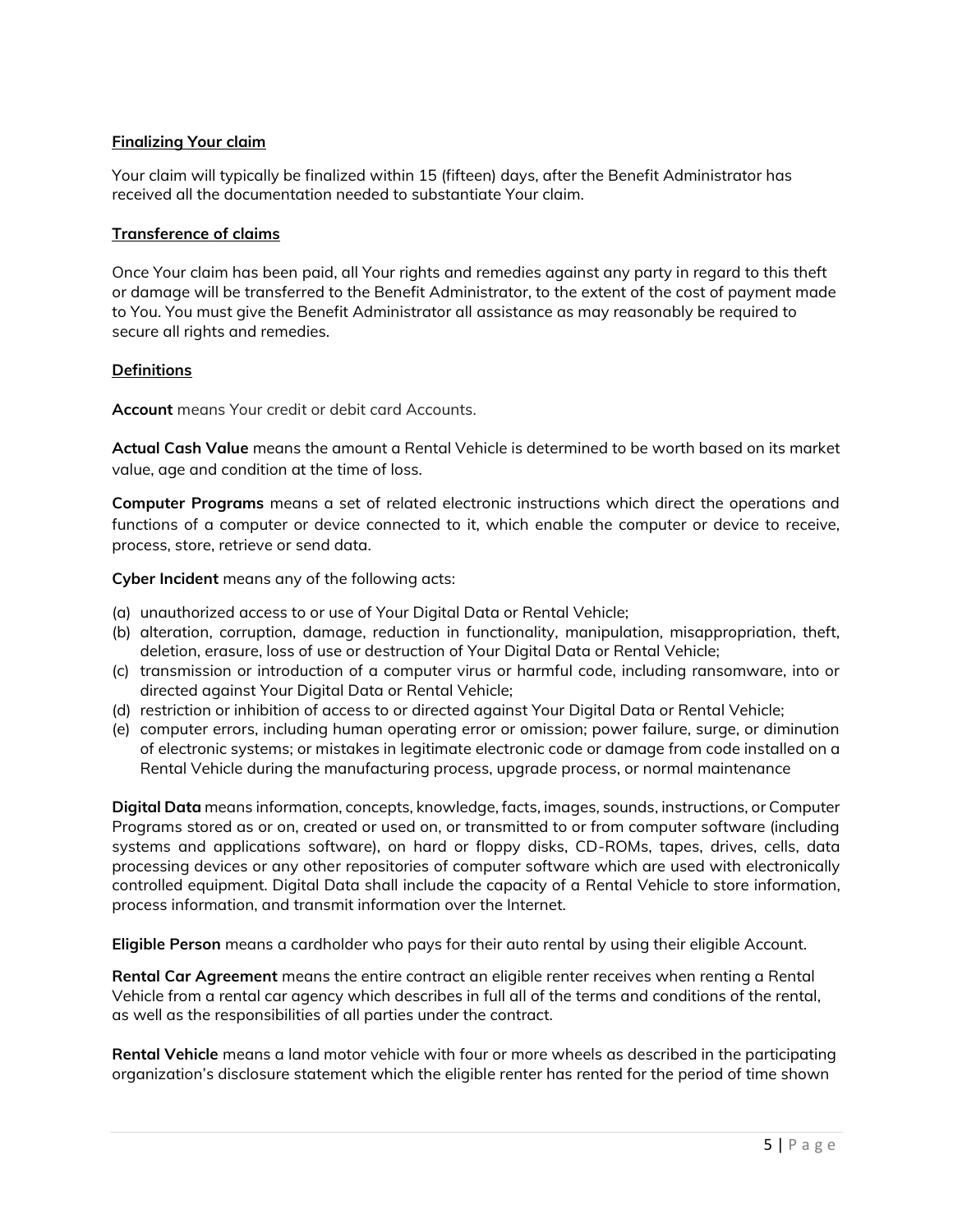on the Rental Car Agreement and does not have a manufacturer's suggested retail price exceeding the amount shown on the participating organization's disclosure statement

**You or Your** means an Eligible Person who uses their eligible card to initiate and complete the rental car transaction.

### **Additional provisions for Auto Rental Collision Damage Waiver**

- Signed or pinned transactions are covered as long as You use Your eligible Account to secure the transaction.
- You shall do all things reasonable to avoid or diminish any loss covered by this benefit. This provision will not be unreasonably applied to avoid claims.
- If You make any claim knowing it to be false or fraudulent in any respect, no coverage shall exist for such claim, and Your benefit may be cancelled. Each cardholder agrees that representations regarding claims will be accurate and complete. Any and all relevant provisions shall be void in any case of fraud, intentional concealment, or misrepresentation of material fact.
- No legal action for a claim may be brought against the Provider until sixty (60) days after the Provider receives Proof of Loss. No legal action against the Provider may be brought more than two (2) years after the time for giving Proof of Loss. Further, no legal action may be brought against the Provider unless all the terms of the Guide to Benefits have been complied with fully.
- This benefit is provided to eligible cardholders at no additional cost. The terms and conditions contained in this Guide to Benefits may be modified by subsequent endorsements. Modifications to the terms and conditions may be provided via additional Guide to Benefits mailings, statement inserts, statement messages or electronic notification. The benefits described in this Guide to Benefits will not apply to cardholders whose Accounts have been suspended or cancelled.
- Termination dates may vary by financial institutions. Your financial institution can cancel or non-renew the benefits for cardholders, and if they do, they will notify You at least thirty (30) days in advance. Indemnity Insurance Company of North America ("Provider") is the underwriter of these benefits and is solely responsible for its administration and claims. The Benefit Administrator provides services on behalf of the Provider.
- After the Benefit Administrator has paid Your claim, all Your rights and remedies against any party in respect of this claim will be transferred to the Benefit Administrator to the extent of the payment made to You. You must give the Benefit Administrator all assistance as may reasonably be required to secure all rights and remedies.
- This benefit does not apply to the extent that trade or economic sanctions or other laws or regulations prohibit the provision of insurance, including, but not limited to, the payment of claims.

# **For more information about the benefit described in this guide, call the Benefit Administrator at 1- 800-348-8472, or call collect outside the U.S. at 1-804-673-1164.**

FORM #ARCDW – 2021 (Stand 04/21) ARCDW-O

# **Cellular Telephone Protection**

Cell phones have become an everyday necessity for the average person, which means if Your cell phone is damaged or stolen, getting it repaired or replaced is not optional.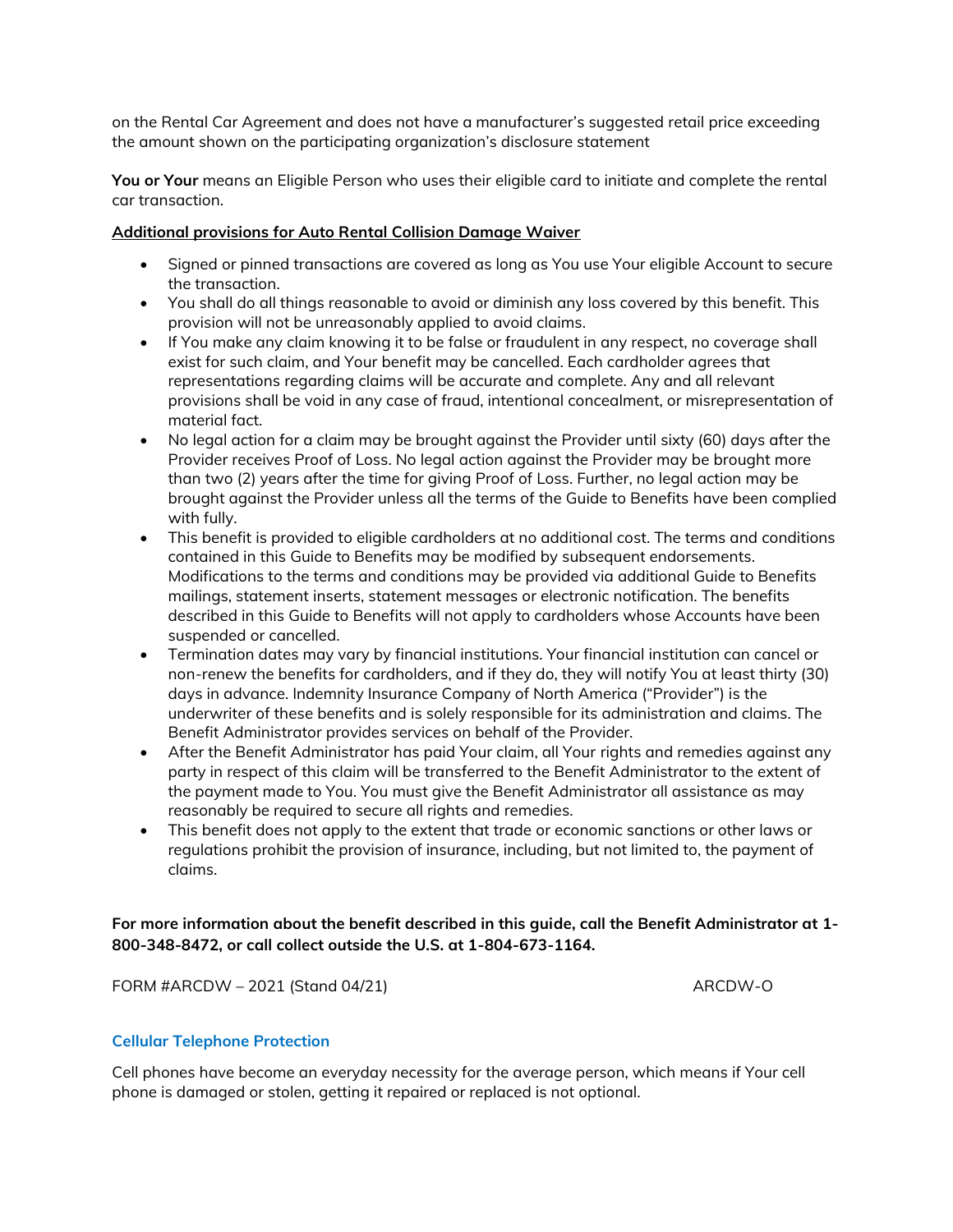Fortunately, Cellular Telephone Protection is available which provides coverage for damage to, theft of, or involuntary and accidental parting of Your cell phone. An involuntary and accidental parting is the unintended separation from Your cell phone when its location is known, but recovery is impractical to complete. This benefit is available if You are a valid cardholder of an eligible U.S. issued card enrolled in the Cellular Telephone Protection benefit and You charge Your monthly cellular wireless phone bills to Your eligible card for the billing cycle before the month in which the incident occurs. Eligible cell phones are the lines listed on Your most recent cellular wireless service provider's ("cell phone provider") monthly billing statement for the billing cycle prior to when the incident occurred.

# **What is covered?**

This benefit is supplemental coverage, which means that it will reimburse You for theft of, damage to or involuntary and accidental parting of Your cell phone not otherwise covered by another insurance policy (for example; cell phone insurance programs, or Your homeowner's, renter's, automobile, or employer's insurance policies).

If You *do* have personal insurance that covers theft, damage or involuntary and accidental parting for Your cell phone, this benefit reimburses You for the deductible portion of Your cell phone insurance.

If You *do not* have personal insurance, the benefit reimburses You for the covered theft, damage, or involuntary and accidental parting for Your cell phone.

Once all other insurance has been exhausted, Cellular Telephone Protection will provide coverage up to \$500.00 per claim with a maximum of two (2) claims and \$1,000.00 per twelve (12) month period. If it is determined that Your cell phone requires replacement due to the theft of, damage to or an involuntary or accidental parting of the device, You will receive the replacement value subject to the fifty dollar (\$50.00) deductible and the benefit maximum. The replacement value is the lesser of Your cellular wireless service provider's suggested retail value of a similar model replacement cell phone or the actual cost to replace the cell phone.

If Your cell phone is repairable, You will receive an amount as determined by the diagnostic to repair the cell phone subject to the benefit maximum and fifty-dollar (\$50.00) deductible.

*Note: Electronic issues, such as inability to charge, mechanical or battery failure, where there is no evidence of physical damage, are not covered under this program.*

# **When does it apply?**

Cellular Telephone Protection applies when You make Your monthly cellular wireless phone bill payment with Your eligible card. Coverage begins the first day of the calendar month following a payment of the cellular wireless phone bill.

If You fail to make a cellular wireless phone bill payment in a particular month, Your coverage will be suspended. Coverage will resume on the first day of the calendar month after the date of any future cellular wireless phone bill payment made with the eligible card.

*If Your cell phone is stolen as a result of criminal activity, You must file a police report within fortyeight (48) hours of the event.*

#### **What is not covered?**

This benefit will not provide reimbursement for the following: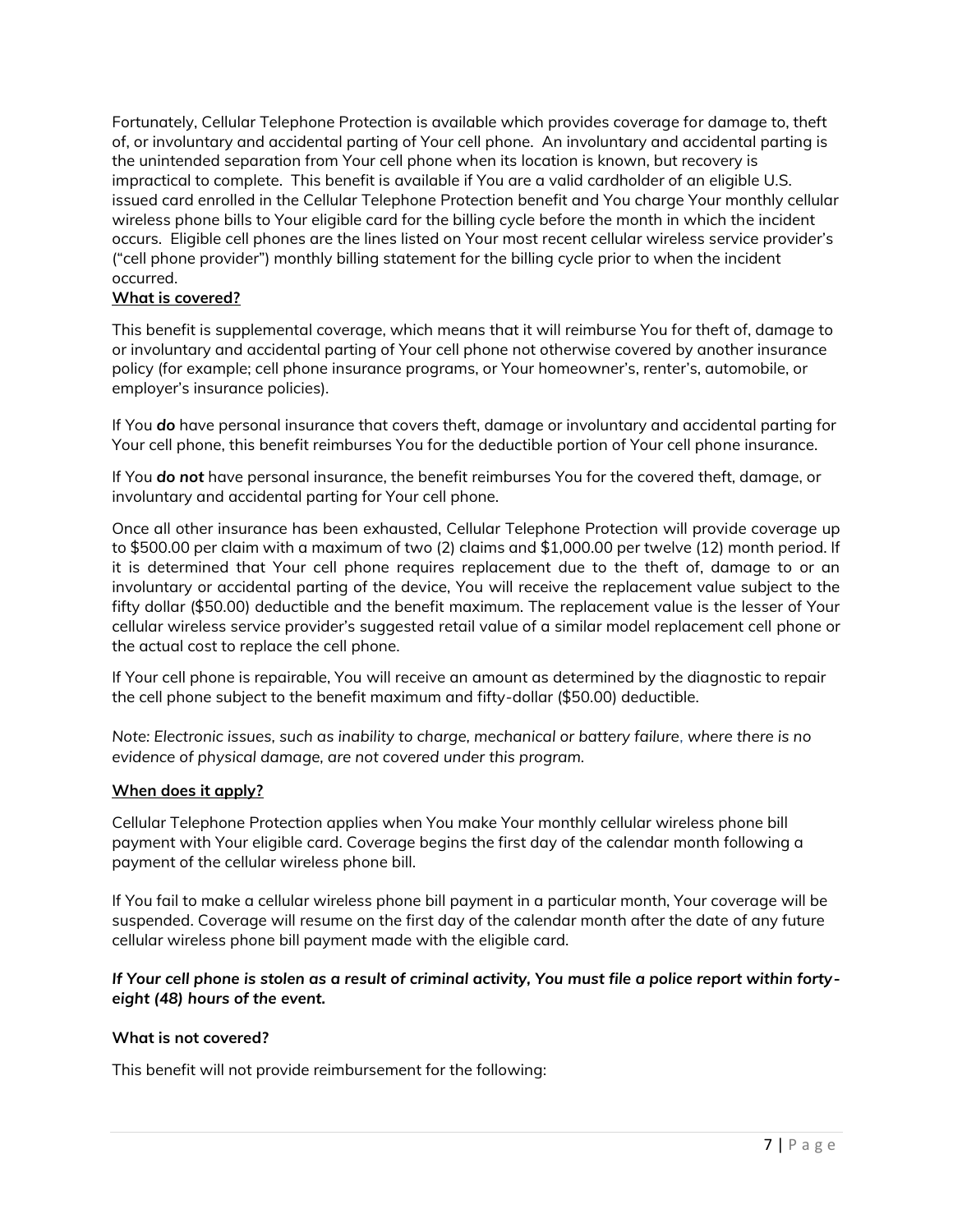- Cell phone accessories other than standard battery and/or standard antenna provided by the manufacturer
- Cell phones purchased for resale, professional, or commercial use
- Cell phones that are lost or "mysteriously disappear," meaning that the phone vanished in an unexplained manner without evidence of a wrongful act by a person or persons
- Cell phones under the care and control of a common carrier (including, but not limited to, the U.S. Postal Service, airplanes, or delivery service)
- Cell phones stolen from baggage unless hand-carried and under Your personal supervision, or under supervision of Your traveling companion
- Cell phones which have been rented, borrowed or are part of pre-paid or "pay as you go" type plans
- Cosmetic damage to the cell phone or damage that does not impact the cell phone's capabilities and functionalities
- Damage or theft resulting from abuse, intentional acts, fraud, hostilities of any kind (including, but not limited to, war, invasion, rebellion, or insurrection), confiscation by the authorities, risks of contraband, illegal activities, normal wear and tear, flood, earthquake, radioactive contamination, or damage from inherent product defects
- Damage or theft resulting from misdelivery or voluntary parting with the cell phone
- Taxes, delivery and transportation charges, and any fees associated with the cellular wireless service provider
- Losses caused by or resulting from a Cyber Incident

# **How to file a Cellular Telephone Protection claim**

- 1. Within sixty (60) days of the date of the damage or theft, notify the Benefit Administrator at **1-866-894-8569 or outside the U.S. call collect at 1- 303-967-1096.** The Benefit Administrator will ask You some preliminary questions and send You the appropriate claim form**. Please note, if You do not notify the Benefit Administrator within sixty (60) days after the damage or theft, Your claim may be denied.**
- **2. Return the completed, signed claim form and the requested documentation below within ninety (90) days of the date of the damage or theft to the address provided by the Benefit Administrator.**

*For faster filing, or to learn more about Cellular Telephone Protection, visit [www.cardbenefitservices.com](http://www.cardbenefitservices.com/)*

# **Please submit the following documents:**

- The completed signed claim form
- A copy of Your cellular wireless service provider billing statement demonstrating that the entire monthly payment for the cellular wireless phone bill was made the month prior to the date of damage or theft and has been paid with the eligible card.
- If Your cellular wireless service provider's billing statement doesn't show payment with the eligible card, a copy of Your card monthly billing statement that corresponds with the above cellular wireless phone monthly billing statement
- A copy of the device summary page from Your cellular wireless phone bill or other sufficient proof of the claimed cell phone model linked to Your cell phone account
- If the claim is due to theft or criminal action, a copy of the police report filed within **forty-eight (48) hours of the event**
- Based on the details of the claim, the Benefits Administrator may request additional verification including: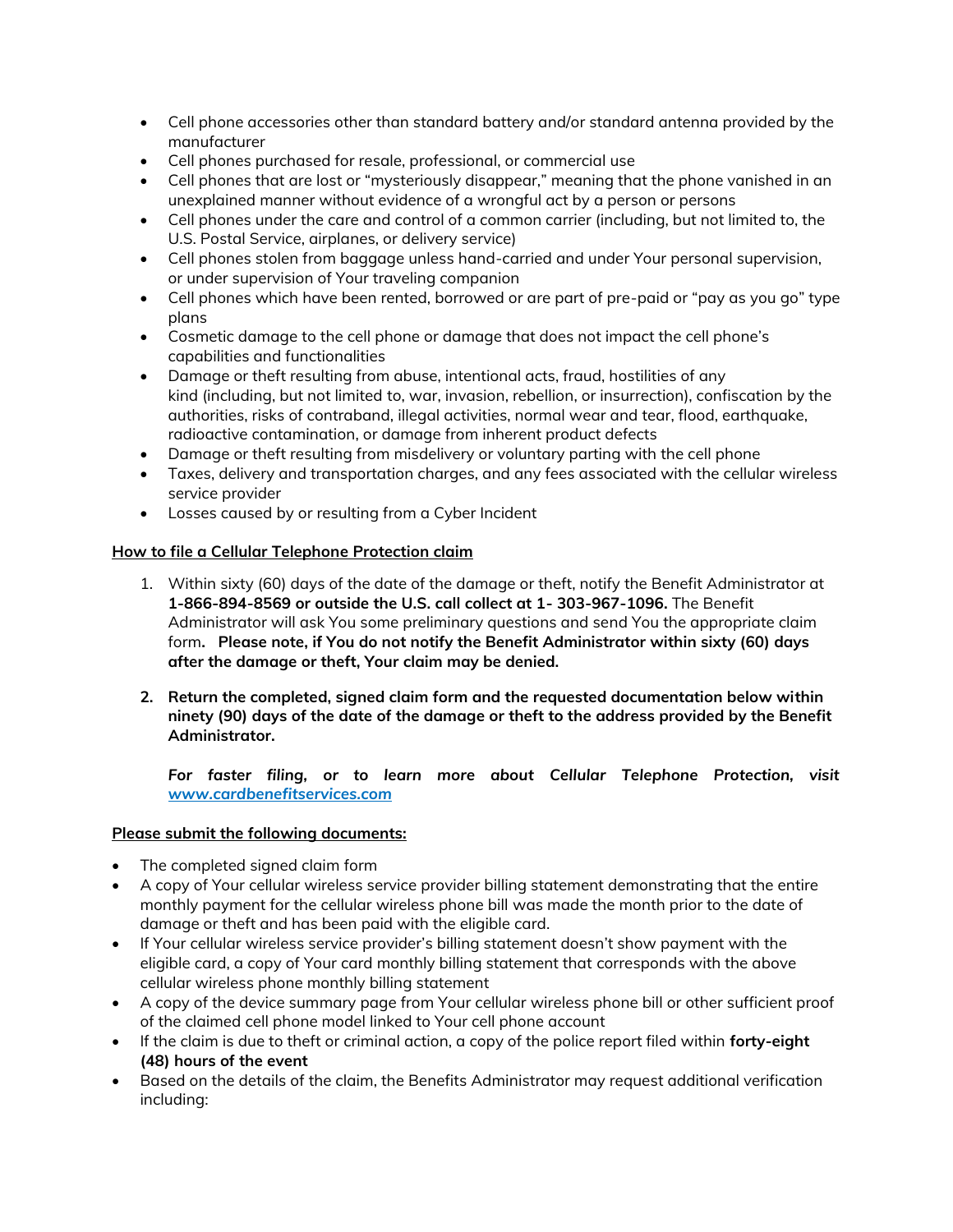- $\circ$  An itemized repair estimate from an authorized cell phone repair facility
- o The damaged cell phone, for evaluation of its damage
- o An itemized store receipt for the replacement cell phone
- Documentation (if available) of any other claim settlement such as Your cellular wireless provider or manufacturer's insurance settlement (if applicable)
- Any other documentation deemed necessary in the Benefits Administrator's sole discretion, to substantiate Your claim. All claims must be fully substantiated as to the time, place, cause, and purchase price of the cell phone.

# *If the cell phone is damaged, do not discard it until the claim has been fully reviewed.*

# **How will I be reimbursed?**

Depending on the nature and circumstances of Your claim, the Benefit Administrator may choose to repair or replace Your cell phone or reimburse You for the lesser of:

- a. Up to \$500.00 after the fifty dollar (\$50.00) deductible has been applied to the replacement or repair cost; or
- b. The current cellular wireless service provider's suggested retail value of a similar model replacement cell phone, or the actual cost to replace it, whichever is lower (not including taxes, delivery and transportation charges or fees associated with the cellular wireless service provider), less Your fifty dollar (\$50.00) deductible.
- c. If Your cell phone is repairable, You will receive an amount as determined by the diagnostic to repair the cell phone less Your fifty dollar (\$50.00) deductible.

Under normal circumstances, reimbursement will take place within ten (10) business days of receipt and approval of Your claim form and all necessary documents.

# **Definitions**

**Computer Programs** means a set of related electronic instructions which direct the operations and functions of a computer or device connected to it, which enable the computer or device to receive, process, store, retrieve or send data

**Cyber Incident** means any of the following acts:

- (a) unauthorized access to or use of Your Digital Data or an Eligible Wireless Cellular Telephone;
- (b) alteration, corruption, damage, reduction in functionality, manipulation, misappropriation, theft, deletion, erasure, loss of use or destruction of Your Digital Data or an Eligible Wireless Cellular Telephone;
- (c) transmission or introduction of a computer virus or harmful code, including ransomware, into or directed against Your Digital Data or an Eligible Wireless Cellular Telephone;
- (d) restriction or inhibition of access to or directed against Your Digital Data or an Eligible Wireless Cellular Telephone
- (e) computer errors, including human operating error or omission; power failure, surge, or diminution of electronic systems; or mistakes in legitimate electronic code or damage from code installed on an Eligible Wireless Cellular Telephone during the manufacturing process, upgrade process, or normal maintenance.

**Digital Data** means information, concepts, knowledge, facts, images, sounds, instructions, or Computer Programs stored as or on, created or used on, or transmitted to or from computer software (including systems and applications software), on hard or floppy disks, CD-ROMs, tapes, drives, cells, data processing devices or any other repositories of computer software which are used with electronically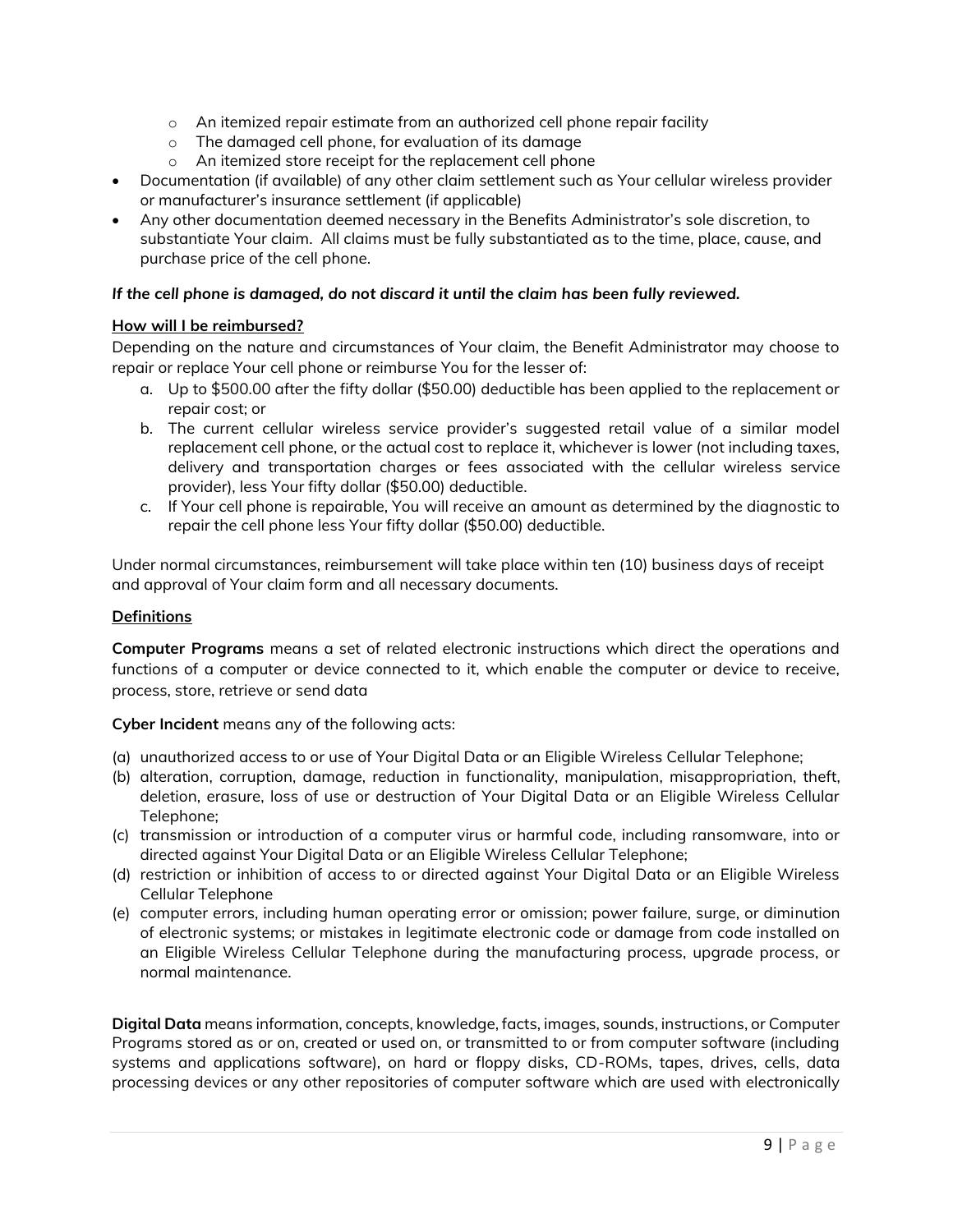controlled equipment. Digital Data shall include the capacity of an Eligible Wireless Cellular Telephone to store information, process information, and transmit information over the Internet.

**Eligible Cellular Wireless Telephone**s are the lines listed on your most recent cellular wireless service provider's ("cell phone provider") monthly billing statement for the billing cycle prior to when the incident occurred.

**Eligible Person** means a cardholder who pays for their monthly cellular wireless phone bill with their eligible card.

**You** and **Your** means an enrolled cardholder who has charged their monthly cellular wireless phone bill to their covered card.

### **Additional provisions for Cellular Telephone Protection**

- Signed or pinned transactions are covered as long as You use Your eligible account to secure the transaction.
- You shall do all things reasonable to avoid or diminish any loss covered by this benefit. This provision will not be unreasonably applied to avoid claims.
- If You make any claim knowing it to be false or fraudulent in any respect, no coverage shall exist for such claim, and Your benefit may be cancelled. Each cardholder agrees that representations regarding claims will be accurate and complete. Any and all relevant provisions shall be void in any case of fraud, intentional concealment, or misrepresentation of material fact.
- No legal action for a claim may be brought against the Provider until sixty (60) days after the Provider receives Proof of Loss. No legal action against the Provider may be brought more than two (2) years after the time for giving Proof of Loss. Further, no legal action may be brought against the Provider unless all the terms of the Guide to Benefits have been complied with fully.
- This benefit is provided to eligible cardholders at no additional cost. The terms and conditions contained in this Guide to Benefits may be modified by subsequent endorsements. Modifications to the terms and conditions may be provided via additional Guide to Benefits mailings, statement inserts, statement messages or electronic notification. The benefits described in this Guide to Benefits will not apply to cardholders whose Accounts have been suspended or cancelled.
- Termination dates may vary by financial institutions. Your financial institution can cancel or non-renew the benefits for cardholders, and if they do, they will notify You at least thirty (30) days in advance. Indemnity Insurance Company of North America ("Provider") is the underwriter of these benefits and is solely responsible for its administration and claims. The Benefit Administrator provides services on behalf of the Provider.
- After the Benefit Administrator has paid Your claim, all Your rights and remedies against any party in respect of this claim will be transferred to the Benefit Administrator to the extent of the payment made to You. You must give the Benefit Administrator all assistance as may reasonably be required to secure all rights and remedies.
- This benefit does not apply to the extent that trade or economic sanctions or other laws or regulations prohibit the provision of insurance, including, but not limited to, the payment of claims.

### FORM #CELLPHONE – 2021 (04/21) CP-O

**For more information about the benefit described in this guide, call the Benefit Administrator at 1- 866-894-8569 or outside the U.S. call collect at 1- 303-967-1096.**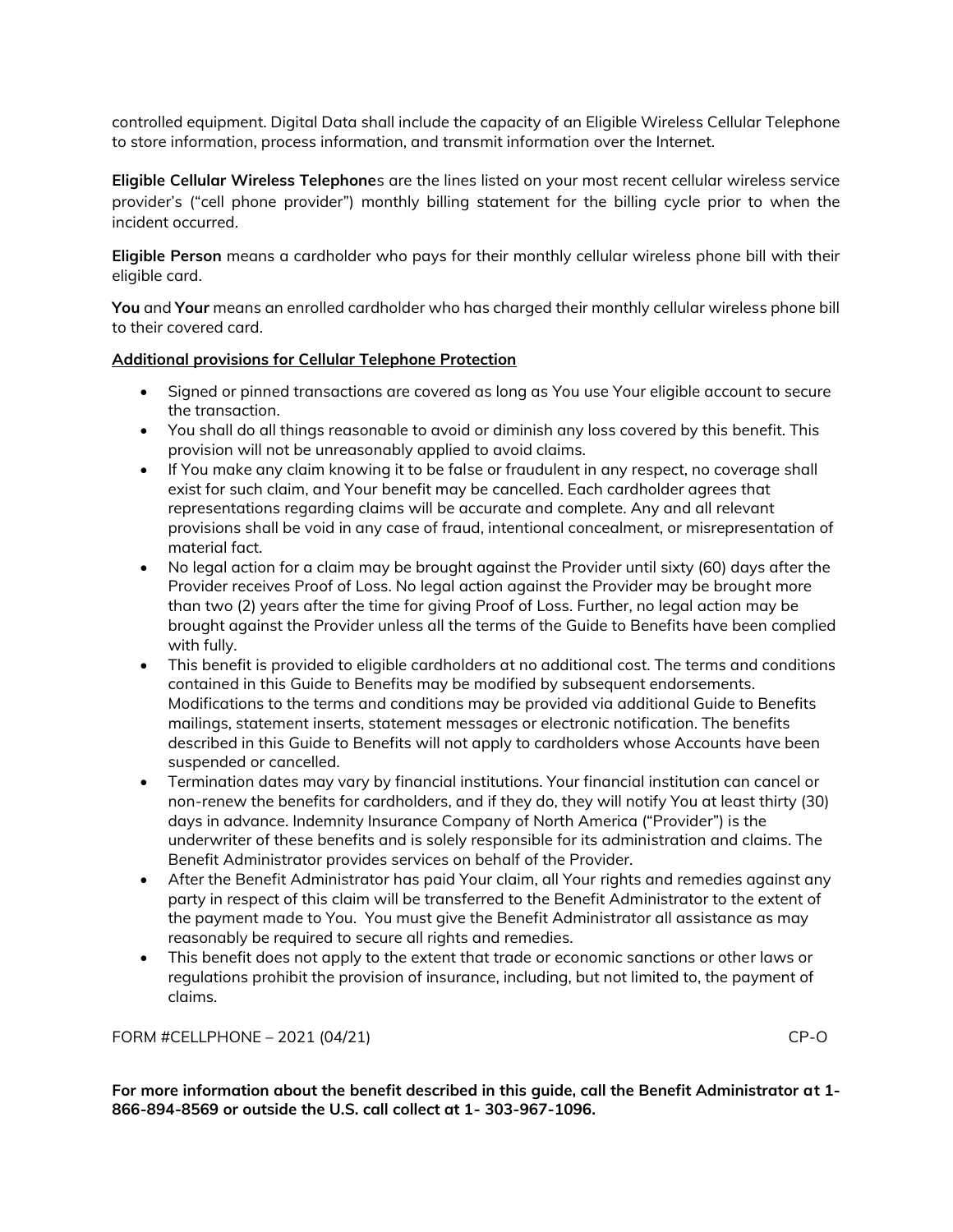# **Emergency Evacuation and Transportation/Repatriation of Remains Coverage**

You put a lot of time and effort into planning for a great trip, but You can't always plan for a serious accident or illness which occurs during Your travels. When You are dealing with an emergency away from Your home, it can be an overwhelming and expensive experience.

To try and help ease some of this financial burden, You can receive coverage for expenses not reimbursed elsewhere, if You or an immediate family member requires Emergency Evacuation and Transportation or Repatriation of Remains while on a Covered Trip purchased with Your eligible card issued in the United States and/or rewards program associated with Your covered Account. To be eligible for this coverage, You need to purchase either a portion or the entire cost of the Covered Trip with Your covered Account and/or rewards program associated with Your covered Account.

Emergency Evacuation and Transportation Repatriation of Remains benefit limit: up to one benefit limit: up to ten thousand dollars thousand dollars (\$1,000.00) (\$10,000.00)

**Please Note: These benefits are supplemental to and excess of any valid and collectible insurance or other coverage. Note that coverage is secondary to any existing health and/or dental coverage the Eligible Person may have, including workers compensation and disability benefits whether or not provided by law. In order to be eligible for this benefit, medical evacuation and transportation arrangements must be pre-approved by the Benefit Administrator in consultation with a legally licensed Physician who certifies that the severity of the injury or sickness warrants Emergency Evacuation. The Benefit Administrator must also make the actual medical transportation arrangements**.

#### **What is an Emergency Evacuation and when does it apply?**

Emergency Evacuation means:

- a. Your medical condition warrants immediate transportation from the place where You are injured or sick to the nearest Hospital where appropriate medical treatment can be obtained; or
- b. After treatment at a local Hospital, Your medical condition warrants transportation back to Your Residence for further medical treatment or recovery; or
- c. Both a) and b) above

The Emergency Evacuation benefit applies if You suffer an injury or illness resulting in a necessary Emergency Evacuation when You are on a Covered Trip. The Covered Trip must be no less than five (5) days and no more than sixty (60) days and at least one hundred\* (100) miles from Your Residence**.**

\*Note: Under New York laws, when a cardholder's mailing address is in the State of New York, the requirement that You must be one hundred (100) or more miles from Your Residence does not apply.

# **What is covered by the Emergency Evacuation benefit?**

Covered expenses include those for transportation, medical services, and medical supplies needed to facilitate Your Emergency Evacuation. All transportation arrangements must be:

- a. Recommended by the attending Physician;
- b. Required by the standard regulations of the conveyance transporting You; and
- c. Arranged and approved in advance by the Benefits Administrator.

#### **What is Emergency Transportation and when does it apply?**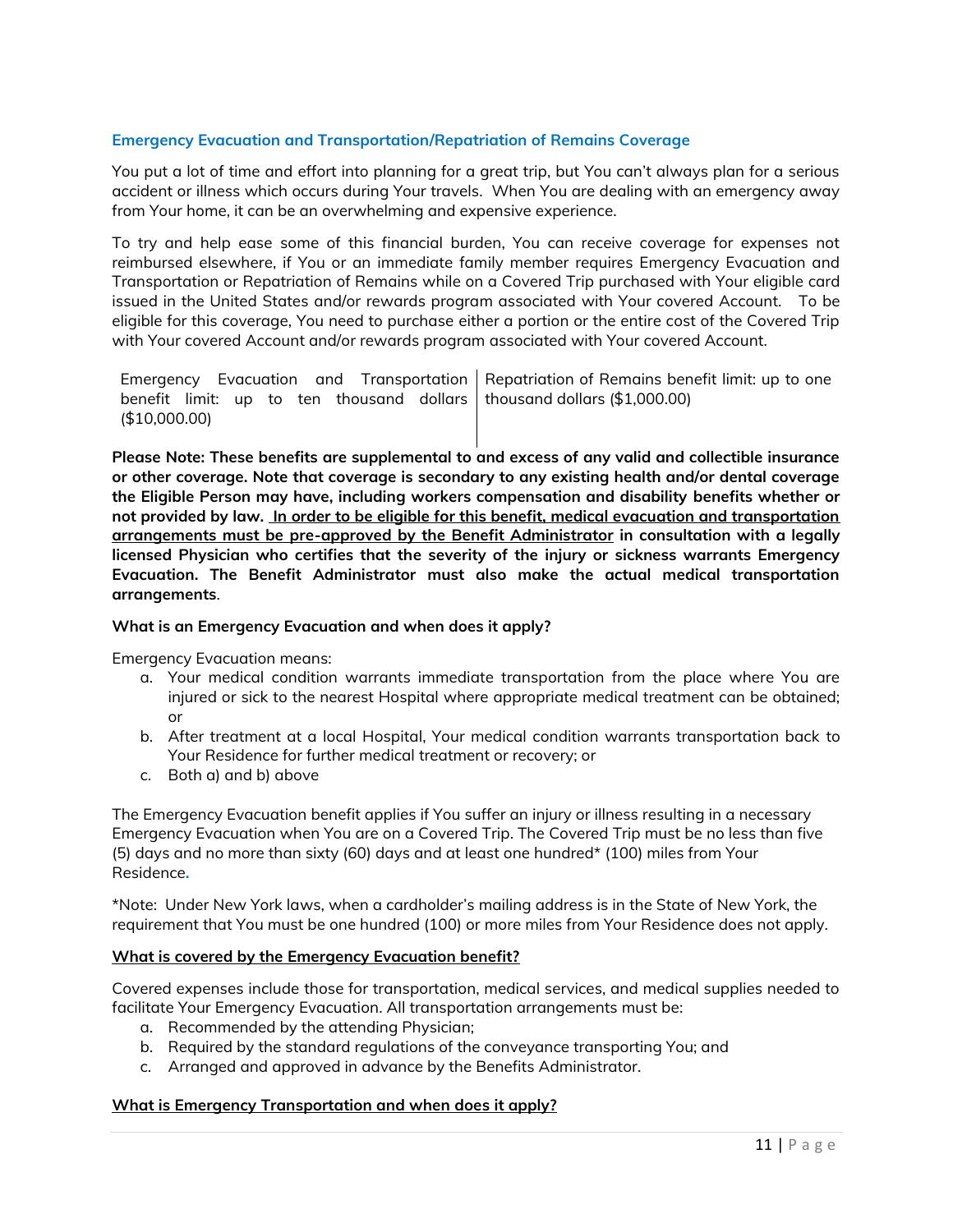Emergency Transportation means any land, water, or air conveyance required to transport You during an Emergency Evacuation. Such transportation includes, but is not limited to, air ambulances, land ambulances, and private motor vehicles.

The Emergency Transportation benefit applies if You are hospitalized for more than eight (8) days, the Benefit Administrator arranges for a relative or friend to visit Your bedside and pays the cost of any economy-class round-trip ticket for that person. You are also eligible to receive coverage for the cost of an economy airfare ticket, if the original ticket(s) cannot be used, or to return an accompanying minor to his/her Residence when applicable. The return tickets must be turned over to the Benefits Administrator whenever possible or the Benefit Administrator must be reimbursed the amount equivalent to the value of the unused ticket.

# **What is Repatriation of Remains and when does it apply?**

Repatriation of Remains means the return the Eligible Person's remains to the Eligible Person's country of Residence, The Repatriation of Remains benefit applies in the event of Your death during the course of a Covered Trip. The Benefits Administrator will pay the reasonable covered expenses up to one thousand dollars (\$1,000.00) to return Your body to Your Residence. The covered expenses include, but are not limited to, embalming, cremation, coffin, and transportation.

# **What is not covered?**

These benefits do not cover any expense resulting from the following:

- Travel for the purpose of obtaining medical treatment
- Non-emergency services, supplies or charges
- Care not medically necessary as determined by the Benefit Administrator
- Services, supplies, or charges rendered by a member of Your immediate family.
- Care rendered by other than Hospitals and Physicians
- Care which is experimental/investigative in nature
- Care for any illness or bodily injury that occurs in the course of employment if You are eligible for benefits or compensation in whole or in part, under the provisions of any legislation of any governmental unit (for example – workers compensation coverage). This applies whether or not You claim or recover any benefits or compensation and whether or not You recover losses from a third party.
- Payments to the extent benefits are provided by any governmental agency or unit (except Medicare)
- Care received for which You would have no legal obligation to pay
- Care received in Afghanistan, Burma, El Salvador, Iran, Iraq, Kampuchea, Laos, Lebanon, Nicaragua, North Korea, Vietnam, Yemen, and any other country which may be determined by the U.S. Government from time to time to be unsafe for travel
- Care for any illness or injury suffered due to:
	- o Self-inflicted harm
	- o Attempted suicide
	- o Mental health issues
	- o Alcoholism or substance abuse
	- o War; military duty; civil disorder
	- o Air travel except as a passenger on a licensed aircraft operated by an airline or air charter company
	- o Routine physical examinations
	- o Hearing aids; eyeglasses or contact lenses
	- o Routine dental care, including dentures and false teeth
	- o Hernia, unless it results from a covered accident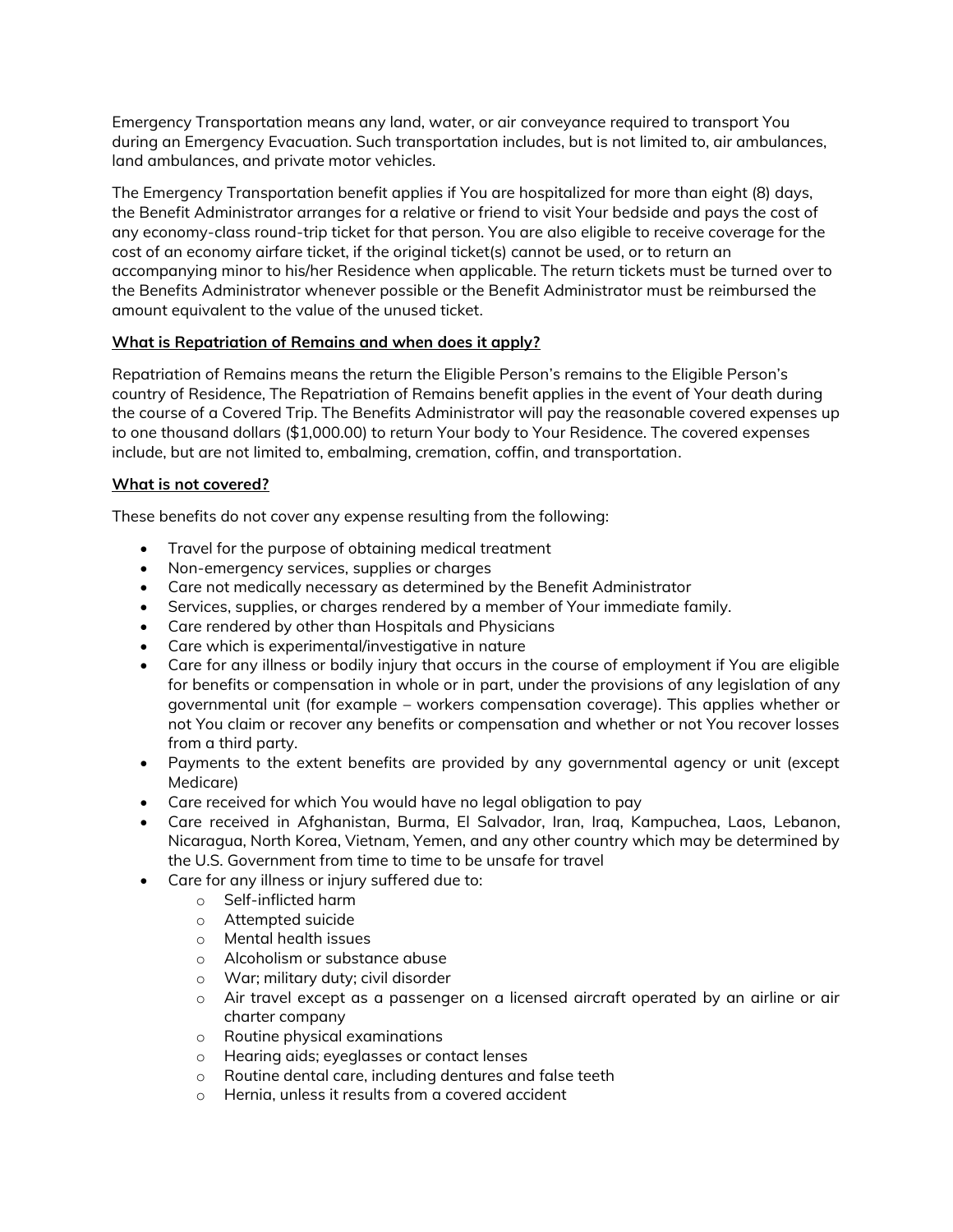- o Elective abortion
- o Participation in or attempt at a felonious act
- o Skydiving, scuba, skin, or deep sea diving
- o Hang gliding, parachuting, rock climbing and contests of speed

### **This benefit also does not cover any expenses provided by another party at no cost to You or already included in the cost of the scheduled Covered Trip on which the illness or injury occurs.**

# **How to file an Emergency Evacuation and Transportation/Repatriation of Remains claim**

- 1. If You find yourself in a situation where You need an emergency evacuation, transportation or repatriation of remains, immediately notify the Benefits Administrator at **1-800-508-1276**, **or call collect outside the U.S. at 1-804-673-6498**. The Benefits Administrator will answer Your questions and send You a claim form.
- 2. Return the claim form and the requested documentation below within one-hundred and eighty (180) days of the date of the event to the address below:

Card Benefit Services P.O. Box 72034 Richmond, VA 23255

For *Emergency Evacuation and Transportation* claims, please submit the following documents:

- The completed signed claim form
- A copy of Your monthly billing statement or the travel itinerary (showing the last four [4] digits of the Account number) confirming the Common Carrier ticket was charged to the covered Account and/or rewards program associated with Your covered Account
- If more than one method of payment was used, please provide documentation as to additional currency, voucher, points or any other payment method utilized
- A statement from Your insurance carrier (and/or Your employer, or Your employer's insurance carrier) or other coverage showing any amounts they may have paid towards the costs claimed. Or, if You have no other applicable insurance or coverage, please provide a statement to that effect.
- Copy of medical bills
- Copy of transportation, medical services, and medical supply bills incurred in connection with the Emergency Evacuation
- Copy of Physician's statement describing the need for Emergency Evacuation
- Copy of the original unused return tickets or statement indicating the value of the of the original unused return tickets
- Any other documentation deemed necessary by the Benefit Administrator to substantiate the claim

For *Repatriation of Remains* claims, please submit the following documents:

- The completed signed claim form
- A copy of Your monthly billing statement or the travel itinerary (showing the last four [4] digits of the Account number) confirming the Common Carrier ticket was charged to the covered Account and/or rewards program associated with Your covered Account
- If more than one method of payment was used, please provide documentation as to additional currency, voucher, points or any other payment method utilized
- Copy of death certificate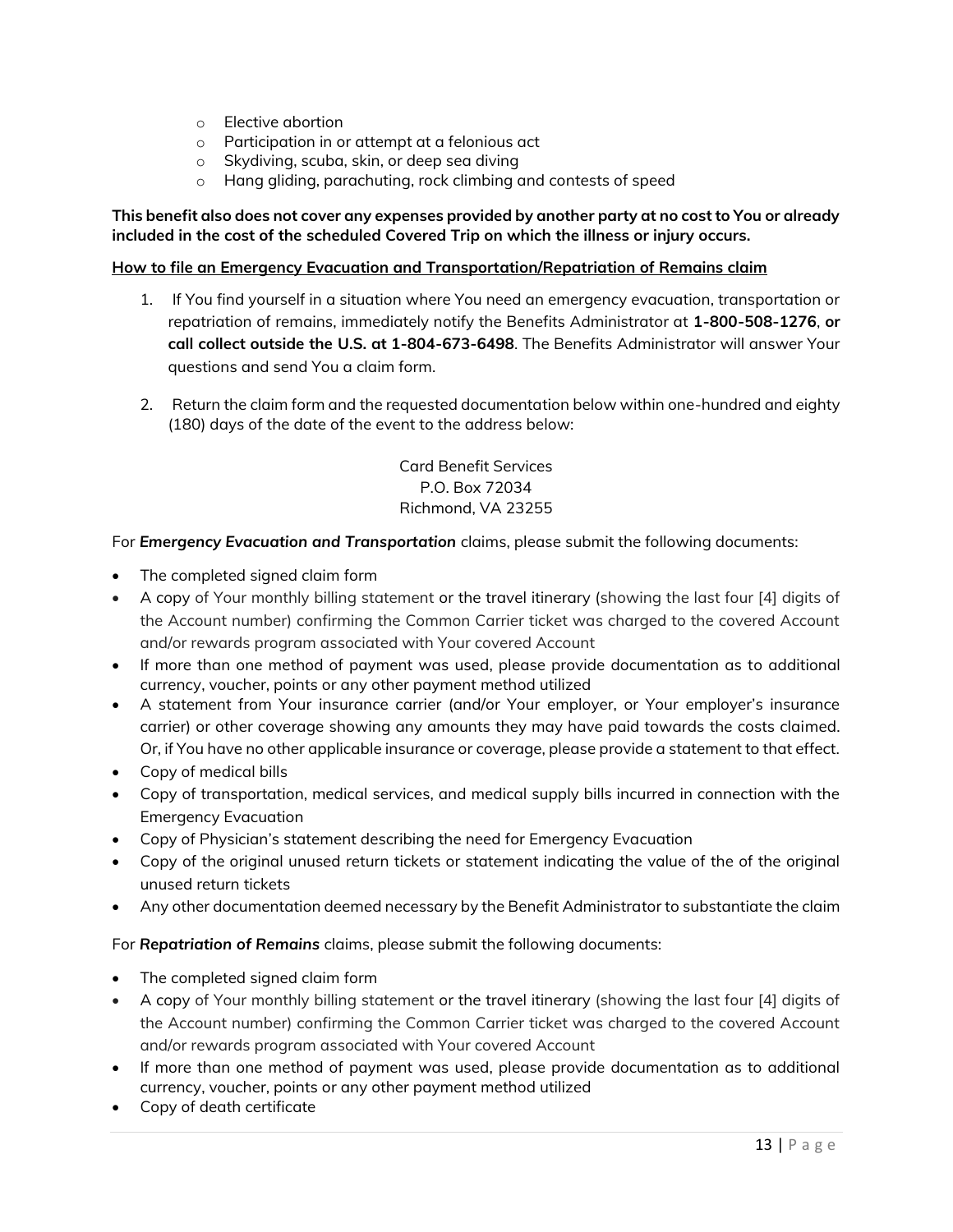- Receipts for embalming, cremation, coffin, and transportation expenses
- Any other documentation deemed necessary by the Benefit Administrator to substantiate the claim

# **Definitions**

**Account** means Your credit or debit card Accounts.

**Common Carrier** means any mode of transportation by land, water or air operating for hire under a license to carry passengers for which a ticket must be purchased prior to travel. Does not include taxi, limousine service, commuter rail or commuter bus lines.

**Covered Trip** means arrangements that are made by a commercial licensed travel establishment consisting of travel agencies and/or Common Carrier organizations, for which the expense has been charged to Your eligible card and/or rewards program associated with Your covered Account and which is not less than five (5) consecutive days but does not exceed sixty (60) consecutive days in duration.

**Eligible Person** means a cardholder, his/her spouse or legally dependent children under age eighteen (18) [twenty-five (25) if enrolled as a full-time student at an accredited university whose Covered Trip was paid for by using their eligible card and/or rewards programs associated with their covered Account].

**Hospital** means a facility that holds a valid license if required by the law; operates primarily for the care and treatment of sick or injured persons as inpatients; has a staff of one or more Physicians available at all times; provides 24-hour nursing services and has at least one registered professional nurse on duty or on call; has organized diagnostic and surgical facilities, either on the premises or in facilities available to the Hospital on a pre-arranged basis; and is not, except incidentally, a clinic, nursing home, rest home, or convalescent home for the aged, or similar institution.

**Physician** means a licensed practitioner of the healing arts acting within the scope of his/her license. The treating Physician may not be yourself or a family member.

**Residence** means Your home address as listed in Your card issuer's file or address reflected on Your billing statement. The home address from the card issuer's records will take precedence over billing statement address in determining the eligibility of coverage.

**You or Your** means an Eligible Person or Your immediate family members who charged their Covered Trip to Your covered Account and/or rewards program associated with Your covered Account.

# **Additional provisions for Emergency Evacuation and Transportation/Repatriation of Remains**

- Signed or pinned transactions are covered as long as You use Your eligible card to secure the transaction.
- You shall do all things reasonable to avoid or diminish any loss covered by this benefit. This provision will not be unreasonably applied to avoid claims.
- If You make any claim knowing it to be false or fraudulent in any respect, no coverage shall exist for such claim, and Your benefit may be cancelled. Each cardholder agrees that representations regarding claims will be accurate and complete. Any and all relevant provisions shall be void in any case of fraud, intentional concealment, or misrepresentation of material fact.
- No legal action for a claim may be brought against the Provider until sixty (60) days after the Provider receives Proof of Loss. No legal action against the Provider may be brought more than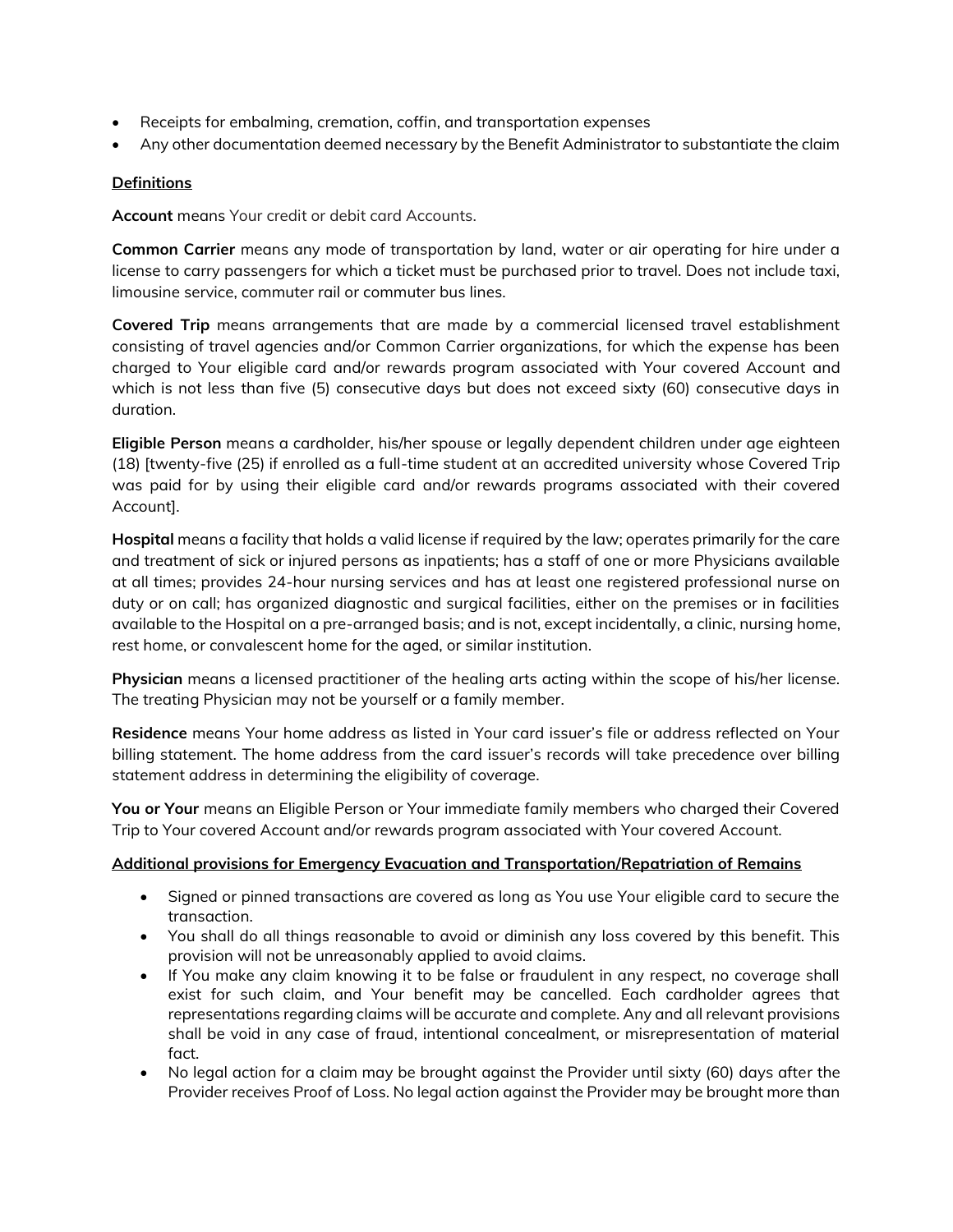two (2) years after the time for giving Proof of Loss. Further, no legal action may be brought against the Provider unless all the terms of the Guide to Benefits have been complied with fully.

- This benefit is provided to eligible cardholders at no additional cost. The terms and conditions contained in this Guide to Benefits may be modified by subsequent endorsements. Modifications to the terms and conditions may be provided via additional Guide to Benefits mailings, statement inserts, statement messages or electronic notification. The benefits described in this Guide will not apply to cardholders whose Accounts have been suspended or cancelled.
- Termination dates may vary by financial institutions. Your financial institution can cancel or non-renew the benefits for cardholders, and if they do, they will notify You at least thirty (30) days in advance. Indemnity Insurance Company of North America ("Provider") is the underwriter of these benefits and is solely responsible for its administration and claims. The Benefit Administrator provides services on behalf of the Provider.
- After the Benefit Administrator has paid Your claim, all Your rights and remedies against any party in respect of this claim will be transferred to the Benefit Administrator to the extent of the payment made to You. You must give the Benefit Administrator all assistance as may reasonably be required to secure all rights and remedies.
- This benefit does not apply to the extent that trade or economic sanctions or other laws or regulations prohibit the provision of insurance, including, but not limited to, the payment of claims.

FORM #EVAC – 2017 (04/17) EE-O

**For more information about the benefit described in this guide, call the Benefit Administrator at 1- 800-508-1276, or call collect outside the U.S. at 1-804-673-6498.**

# **Golf Benefits (Troon®)**

Save on golf tee times, merchandise and instruction with your First Entertainment Visa Signature® card. Your card entitles you to automatic Silver Status and 10% off when you sign up for Troon Rewards®. First Entertainment Visa Signature cardholders with existing Troon Rewards memberships will be automatically upgraded one status level. Certain restrictions apply. See complete Troon Rewards Visa Signature Benefit Terms & Conditions [below]. Visit <https://www.troongolfrewards.com/visasignature/> to sign up and book tee times today.

**T&CS**: U.S.- issued Visa Signature credit cardholders are entitled to receive complimentary Silver status in the Troon Rewards® program. Existing Troon Rewards members who have already attained Silver status or higher will be upgraded to the next membership level. An eligible U.S-issued Visa Signature credit card is required for tee time reservations. At the Silver, Gold, and Platinum membership levels, the cardholder will be entitled to a 10%, 15% and 20% discount respectively on golf fees reserved on the Visa Signature Troon website or on merchandise purchases made at the golf properties when using their Visa Signature credit card. Troon, Visa or its issuers or any of its concierge providers are not responsible for any claims or damages arising from this offer. By reserving through Troon, the cardholder consents to be bound by all the terms and conditions, as stated herein. Troon and Visa reserve the right to modify or cancel this offer at any time without notice.

**Limitation of Liability (LOL):** Participant agrees to comply with all applicable venue regulations with respect to the offer. In redeeming this offer, participant, on behalf of himself/herself and his/her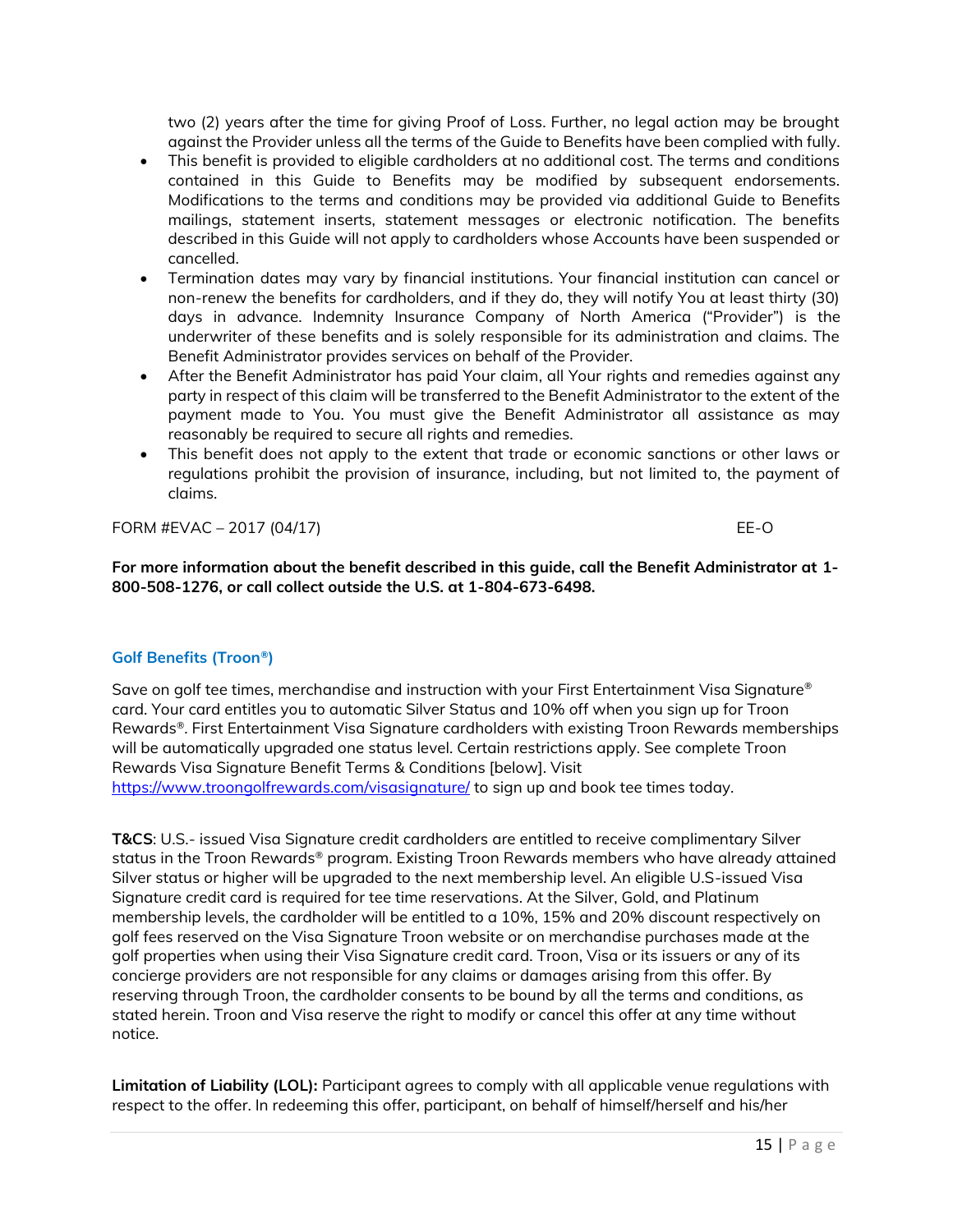immediate family members (spouse, parents, children and siblings and their spouses) and individuals living in the same households of such participants, whether or not related, agrees to release and hold harmless officers, directors, employees, agents, and assigns of First Entertainment, Troon, Visa Inc., Visa U.S.A. Inc., Visa International Service Association, Qualfon Inc. and their respective parents, subsidiaries, successors, affiliates, and related companies, client financial institutions, prize suppliers, and advertising, promotion and marketing agencies, including International Merchandising Company LLC, (collectively, the "Released Parties") from any and all liability or damage of any kind (including personal injury) resulting from or arising from participation in the event or acceptance, possession, use, misuse or nonuse of the offer (including any travel or travel-related activity thereto).

# **ID Navigator Powered by NortonLifeLock**

### *Identity theft continues to evolve and so do NortonLifeLock™ solutions*

No one can prevent all identity theft, so staying informed and knowing what to do when your identity is threatened can give you greater peace of mind. ID Navigator Powered by NortonLifeLock provides you with the tools to help keep you informed of potential threats to your identity so you can act quickly.

As a Visa cardholder, you will also have access to special discounts on other NortonLifeLock™ products.

Existing NortonLifeLock™ ID theft protection members – contact NortonLifeLock (1-866-228-2261) to discuss your needs if you are interested in ID Navigator Powered by NortonLifeLock.

**To confirm eligibility, [visit www.cardbenefitidprotect.com](file:///C:/Users/jdoug/Documents/visit%20www.cardbenefitidprotect.com)**. Once verified, you will be redirected to the offer page on Norton.com where ID Navigator enrollment is available.

#### *Smart tools to help against the evolving threat of identity theft*

How ID Navigator Powered by NortonLifeLock can help provide you with greater peace of mind:

- **Dark Web Monitoring** continuously patrols the dark web and private forums looking for personal information that may belong to you. Should it be found, notifications are sent with suggested steps.
- **Data Breach Notifications** sends notifications on large-scale breaches so you can act quickly should a breach affect your personal information.
- **Stolen Wallet Assist** A stolen wallet can mean a lost identity. If your wallet is stolen you will receive guidance to help you cancel or replaced key documents like your credit cards, driver's licenses, Social Security cards, insurance cards and more.
- **One-Bureau Credit Monitoring Alerts<sup>1</sup>** helps you stay on-top of your credit to help detect fraud more quickly, alerts are sent when key changes are made to your credit file with a major credit bureau.
- **Credit, Bank & Utility Account Freezes** provides instructions and links so you can quickly freeze credit, bank and utility files with each consumer reporting company to help protect you against criminals opening unauthorized accounts in your name.
- **Restoration Assist** US-based Identity Restoration Specialists are available Monday to Friday 6a.m. – 5p.m. PST with guidance and with next steps to assist you should you become a victim of identity theft or other suspicious activity. Note: Visa Cardholders will have access to special discounts if they are interested in purchasing a more robust identity theft offering that includes features such as the LifeLock Million Dollar Protection™ Package.
- **US-based Member Services & Support** is available Monday to Friday 6 a.m. 6 p.m. PST; and Saturday 7 a.m. – 1 p.m. PST.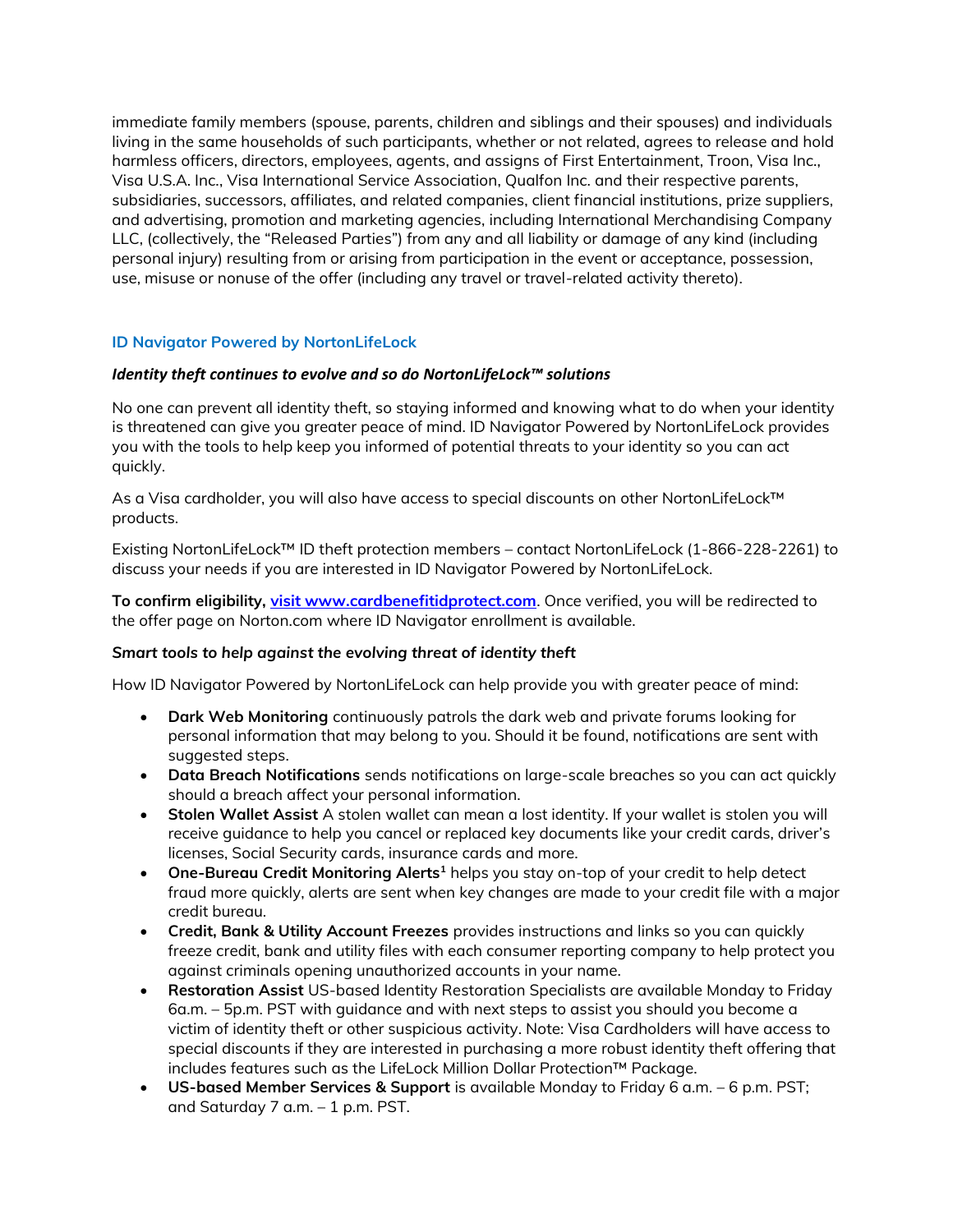No one can prevent all identity theft.

<sup>1</sup>Two requirements must be met to receive the One-Bureau Credit Monitoring feature: (i) your identity must be successfully verified with Equifax; and (ii) Equifax must be able to locate your credit file that contains sufficient credit history information. If these requirements are not met you will not receive credit features from Equifax. You will receive Credit Features once the verification process is successfully completed. Any credit monitoring from Equifax will take several days to begin after your successful plan enrollment.

# *Below you will find answers to questions about the benefit:*

### **Q: How is the personal data I enter for Dark Web Monitoring stored and managed? How do I know my personal data shared with NortonLifeLock is secure?**

**A:** Your personal data is stored and managed by an advanced secure cloud database which is encrypted and protected with multiple layers of security measures.

### **Q: How can I be sure the personal data I enter for Dark Web Monitoring is not used or sold by NortonLifeLock employees?**

**A:** Any personal data you provide is encrypted. Only a few selected employees, who undergo training on how to handle personal data can access it. These employees must provide their own unique credentials every time they access personal data and are subject to monitoring by our Information Security and Compliance team. See the NortonLifeLock™ [Global Privacy Statement](https://www.nortonlifelock.com/us/en/privacy/global-privacy-statement/) for additional details.

### **Q: Can NortonLifeLock remove my personal data from the dark web?**

**A:** Unfortunately no. The content on the dark web is not centralized and is owned by many different (usually anonymous) owners. Only the owner of the content could remove or modify the content.

# **Q: How does NortonLifeLock help if I receive a Dark Web Monitoring notification?**

**A:** Within the notifications, advice is provided on next steps you can to take to help protect your personal data, and when available, it will include links to additional resources. If you have additional questions, go to support.norton.com.

# **Q: How does NortonLifeLock help if my personal data was leaked in a data breach?**

**A:** Notifications are sent that provide best practices and suggested next steps you can to take to help protect your personal data at support.norton.com

# **Q: How do I enroll? What information will I need to provide?**

**A: Visa cardholders should visit** [www.cardbenefitidprotect.com,](file:///C:/Users/jdoug/Documents/www.cardbenefitidprotect.com) and complete the eligibility verification. Once verified, cardholders will be redirected to the offer page on Norton.com where ID Navigator enrollment is available. Enrollment in ID Navigator will require first name, last name, SSN, date of birth, address, phone number, and email address.

#### **Q: What are some common triggers for dark web, credit, and data breach notifications?**

**A:** Your personal information being detected on the dark web, a hard credit check, or an update to your credit file are a few examples. Data breach notifications are sent regarding large data breaches that may impact consumers

#### **Q: I received an alert. What do I do next?**

**A:** Each alert will include information about next steps. Specifics vary by type of alert.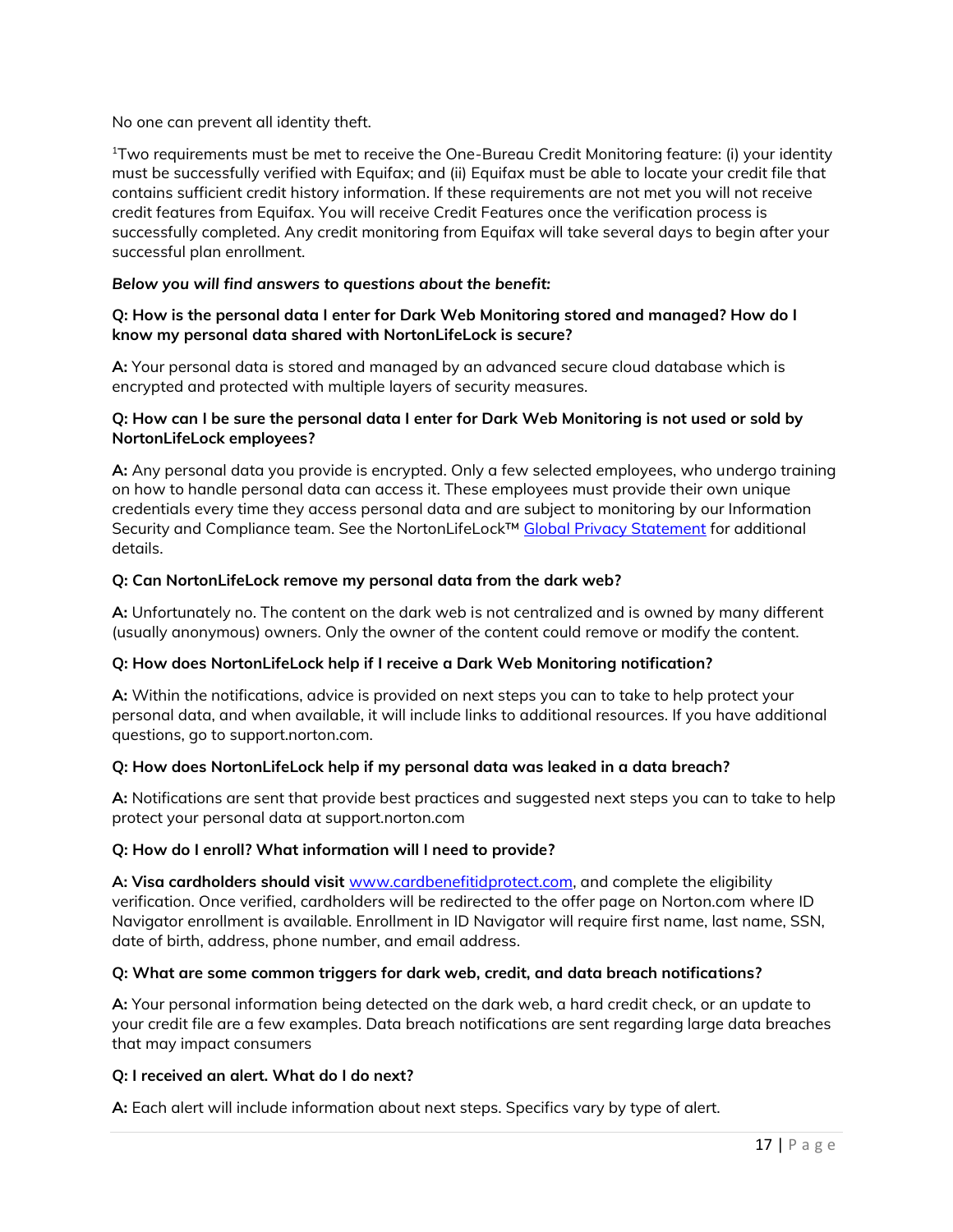# **Lost Luggage Reimbursement**

Have You ever been waiting for Your Checked Luggage to come around the belt only to find that it has been lost by Your airline?

Fortunately, Lost Luggage Reimbursement is here to help. With Lost Luggage Reimbursement, You can be reimbursed for the difference between the "value of the amount claimed" and the Common Carrier's payment **up to \$5,000.00 per Covered Trip** (**for New York residents, coverage is limited to two thousand dollars (\$2,000.00) per bag**), provided the Checked Luggage and/or Carry-on Baggage and/or its contents was lost due to theft or misdirection by the Common Carrier. "Value of the amount claimed" is the lesser of the following three amounts: the original purchase price of the item(s), the actual cash value of the item(s) at the time of theft or misdirection (with appropriate deduction for depreciation), and the cost to replace the item(s).

You and Your Immediate Family Members are all eligible for this benefit when You take a Covered Trip and pay for the cost of Your Common Carrier tickets with Your eligible card issued in the United States and/or rewards program associated with Your covered Account. To be eligible for coverage, You must purchase a portion or the entire cost of the Covered Trip with Your covered Account and/or rewards program associated with Your covered Account. Only Your Checked Luggage and/or Carry-On Baggage and/or its contents is covered.

This benefit is supplemental to and excess of any collectible insurance and/or collectible reimbursement from any other source. The Benefit Administrator will refund the excess amount once all other reimbursement has been exhausted up to the limit of liability.

**Please Note:** You must take all reasonable means to protect, save and/or recover Your Checked Luggage and/or Carry-on Baggage and/or its contents at all times.

# **What is** *not* **covered?**

Luggage Reimbursement does not apply to loss or theft of the following items:

- Automobiles, automobile accessories and/or equipment, motorcycles, motors, bicycles (except when checked with the Common Carrier), boats, or other vehicles or conveyances
- Contact lenses, eyeglasses, sunglasses, hearing aids, artificial teeth, dental bridges, and prosthetic limbs
- Money, securities, credit or debit cards, checks, and travelers' checks
- Tickets, documents (travel or otherwise), keys, coins, deeds, bullion, stamps, perishables, consumables, perfume, cosmetics, rugs and carpets, animals, cameras, sporting equipment, and household furniture
- Property shipped as freight or shipped prior to the Covered Trip departure date
- Items specifically identified or described in and insured under any other insurance policy
- Losses arising from confiscation or expropriation by any government or public authority or detention by customs or other officials
- Losses resulting from abuse, fraud, hostilities of any kind (including, but not limited to, war, invasion, rebellion, or insurrection)
- Business items (items that are used in the purchase, sale, production, promotion, or distribution of goods or services including but not limited to, manuals, computers and their accessories, software, data, facsimile, samples, collateral materials, etc.), cellular telephones, or art objects

# **How to file a Lost Luggage Reimbursement claim**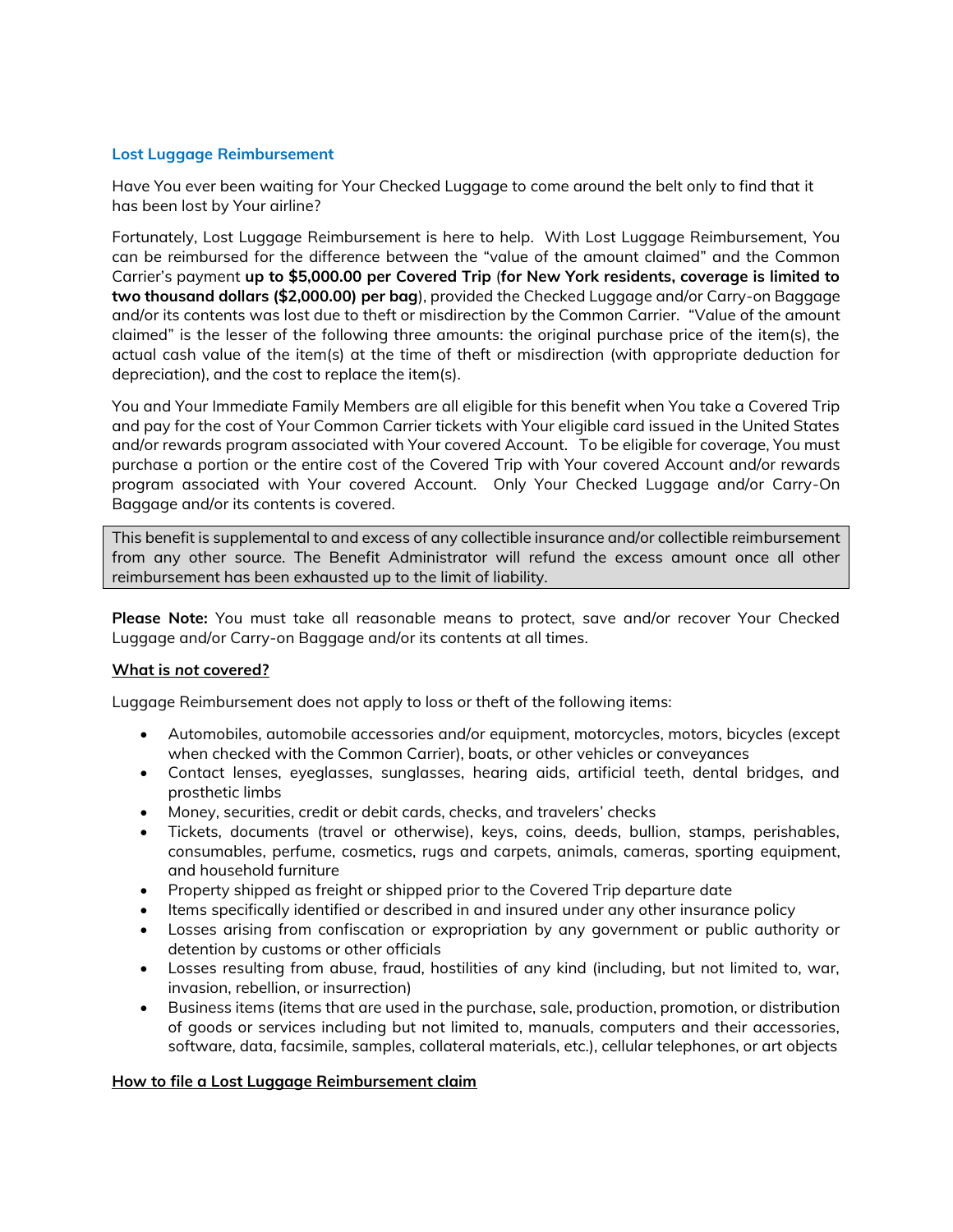Immediately notify the Common Carrier to begin their claims process if Your luggage and/or its contents are lost or stolen.

Within twenty (20) days of the date Your luggage is lost or stolen, and You have notified the Common Carrier and begun their claims process, call the Benefit Administrator at **1-800-757-1274, or call collect outside the U.S. at 1**-**804-673-6496**. The Benefit Administrator will ask You for some preliminary claim information and send You a special claim form. **If You do not notify the Benefit Administrator within twenty (20) days of the date the luggage was lost or stolen, Your claim may be denied.**

Within ninety (90) days of the date Your luggage was lost or stolen, return Your claim form and the requested documentation below to the address provided by the Benefit Administrator:

- A copy of Your monthly billing statement or the travel itinerary (showing the last four [4] digits of the Account number) confirming the Common Carrier ticket was charged to the covered Account and/or rewards program associated with Your covered Account
- If more than one method of payment was used, please provide documentation as to additional currency, voucher, points or any other payment method utilized
- A copy of ticketing by the Common Carrier, including but not limited to itinerary, boarding pass, or used ticket stub
- A copy of any check, settlement, denial or explanation of coverage issued by the Common Carrier together with a copy of the Common Carrier's completed claim form, a list of the items lost and their value, and a copy of the luggage claim check (if applicable)
- A copy of Your insurance policy's Declarations Page (if applicable) to confirm Your deductible (Declarations Page means the document(s) in Your insurance policy that lists names, coverages, limits, effective dates and deductibles)
- A copy of any settlement of the loss or theft from Your primary insurance
- Any other documentation deemed necessary by the Benefit Administrator to substantiate the loss or theft

# *For faster filing, or to learn more about Lost Luggage Reimbursement visit* **[www.eclaimsline.com](http://www.eclaimsline.com/)**

If You have personal insurance (i.e., homeowner's, renter's, or other insurance applicable to the lost or stolen luggage or contents), You are required to file a claim with Your insurance company and submit a copy of any claim settlement along with Your completed claim form.

If the claim amount is within Your personal insurance deductible, the Benefit Administrator may, at its discretion, deem a copy of Your personal insurance Declarations Page to be sufficient.

# **Transference of claims**

After the Benefit Administrator has paid Your claim of loss or theft under this reimbursement benefit, all Your rights and remedies against any party in respect of this loss or damage will be transferred to the Benefit Administrator to the extent of the payment made to You. You must give the Benefit Administrator all assistance as may reasonably be required to secure all rights and remedies.

# **Definitions**

**Account** means Your credit or debit card Accounts.

**Carry-on Baggage** means the baggage which You personally carry onto the Common Carrier and for which You retain responsibility.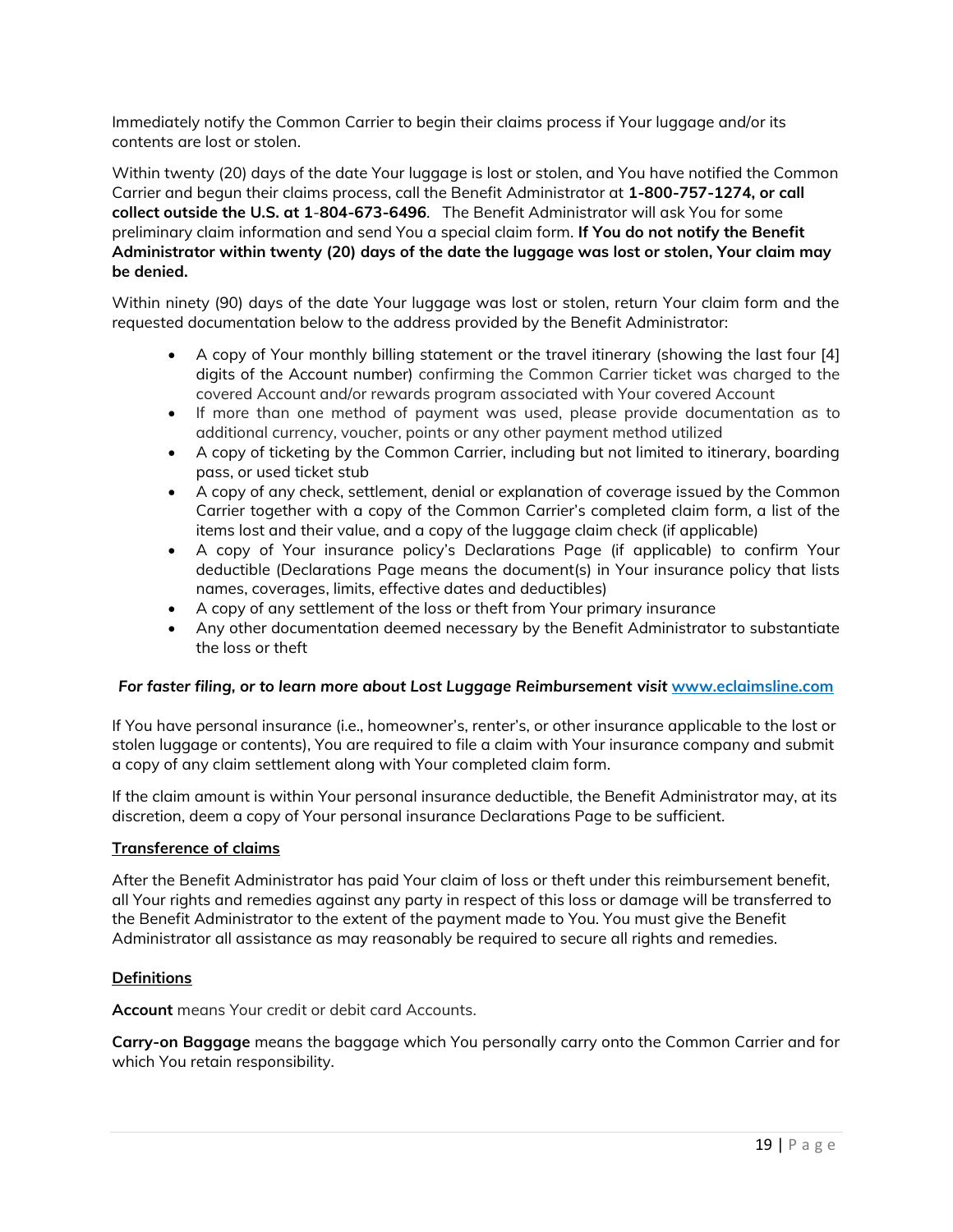**Checked Luggage** means suitcases or other containers specifically designed for carrying personal belongings, for which a claim check has been issued to You by a Common Carrier.

**Common Carrier** means any land, water, or air conveyance operated under a license for the transportation of passengers for hire and for which a ticket must be purchased prior to commencing travel. Common Carrier does not include taxis, limousine services, or commuter rail or commuter bus lines.

**Covered Trip** means a trip while the Eligible Person is riding on a Common Carrier as a passenger and not as a pilot, operator or crew member, for which the expense has been charged to Your eligible Account and/or rewards program associated with Your covered Account, and which is not less than five (5) consecutive days but does not exceed sixty (60) consecutive days in duration.

**Eligible Person** means a cardholder who pays for their Covered Trip by using their eligible Account and/or rewards program associated with their covered Account.

**Immediate Family Member** means Your Spouse or legally dependent children under age eighteen (18), [twenty-five (25) if enrolled as a full-time student at an accredited university].

**Spouse** includes Your domestic partner which is a person who is at least 18 years of age and who during the last twelve months: 1) has been in a committed relationship with the cardholder; (2) has been the cardholder's sole spousal equivalent; (3) has resided in the same household as the cardholder; and (4) has been jointly responsible with the cardholder for each other's financial obligations and who intends to continue the relationship as stated above indefinitely.

**You or Your** means an Eligible Person or Your Immediate Family Members who charged a portion of their Covered Trip to Your eligible Account and/or rewards program associated with Your covered Account.

#### **Additional provisions for Lost Luggage Reimbursement**

- Signed or pinned transactions are covered as long as You use Your eligible card to secure the transaction.
- You shall do all things reasonable to avoid or diminish any loss covered by this benefit. This provision will not be unreasonably applied to avoid claims.
- If you make any claim knowing it to be false or fraudulent in any respect, no coverage shall exist for such claim, and Your benefit may be cancelled. Each cardholder agrees that representations regarding claims will be accurate and complete. Any and all relevant provisions shall be void in any case of fraud, intentional concealment, or misrepresentation of material fact.
- No legal action for a claim may be brought against the Provider until sixty (60) days after the Provider receives Proof of Loss. No legal action against the Provider may be brought more than two (2) years after the time for giving Proof of Loss. Further, no legal action may be brought against the Provider unless all the terms of the Guide to Benefits have been complied with fully.
- This benefit is provided to eligible cardholders at no additional cost. The terms and conditions contained in this Guide to Benefits may be modified by subsequent endorsements. Modifications to the terms and conditions may be provided via additional Guide to Benefits mailings, statement inserts, statement messages or electronic notification. The benefits described in this Guide will not apply to cardholders whose Accounts have been suspended or cancelled.
- Termination dates may vary by financial institutions. Your financial institution can cancel or non-renew the benefits for cardholders, and if they do, they will notify You at least thirty (30) days in advance. Indemnity Insurance Company of North America ("Provider") is the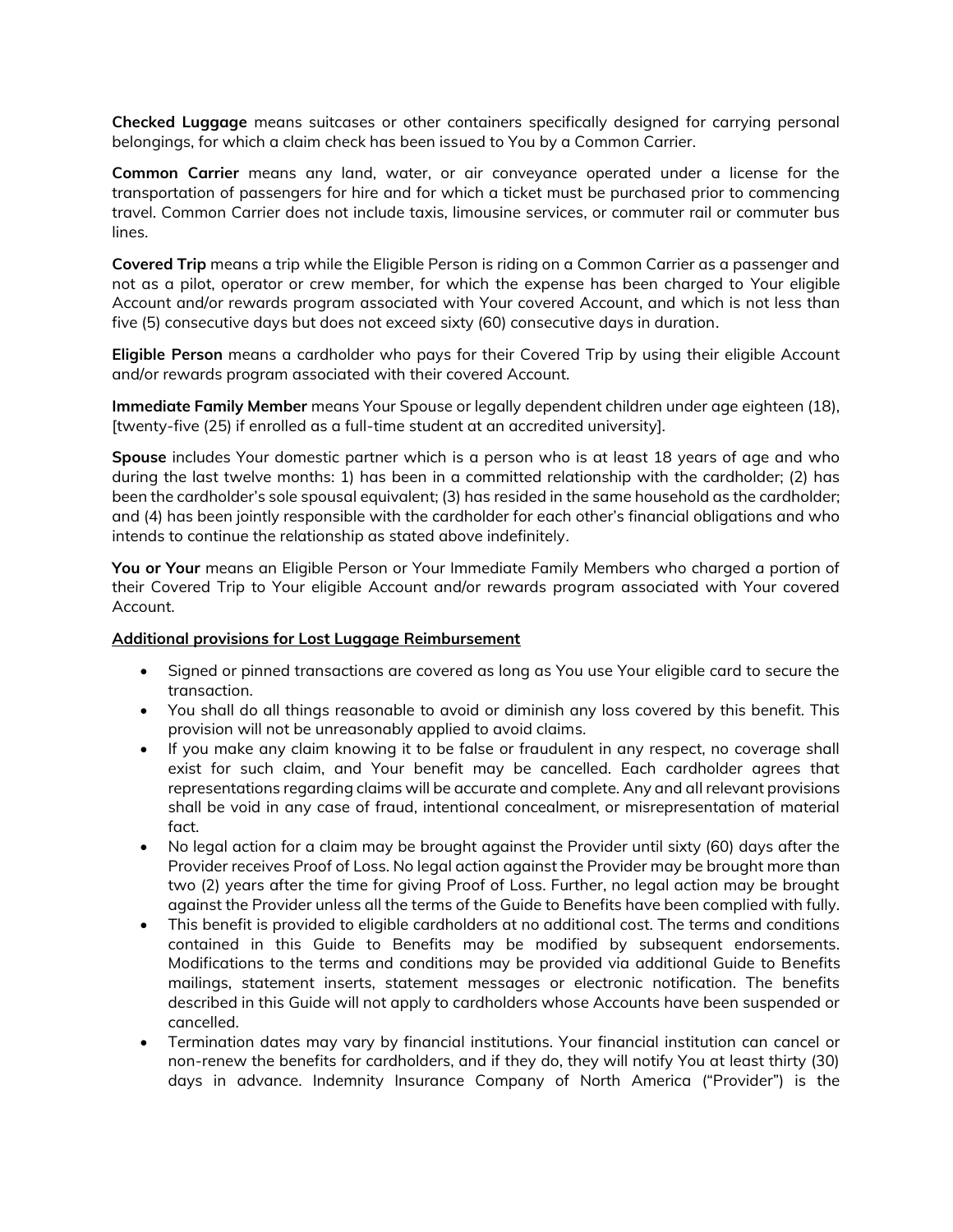underwriter of these benefits and is solely responsible for its administration and claims. The Benefit Administrator provides services on behalf of the Provider.

- After the Benefit Administrator has paid Your claim, all Your rights and remedies against any party in respect of this claim will be transferred to the Benefit Administrator to the extent of the payment made to You. You must give the Benefit Administrator all assistance as may reasonably be required to secure all rights and remedies.
- This benefit does not apply to the extent that trade or economic sanctions or other laws or regulations prohibit the provision of insurance, including, but not limited to, the payment of claims.

FORM #LUGOPT – 2017 (04/17) LL-3/5-O

**For more information about the benefit described in this guide, call the Benefit Administrator at 1- 800-757-1274, or call collect outside the U.S. at 1-804-673-6496.**

# **Porch Piracy Protection**

You've made the ultimate purchase and have received notification that Your package was delivered, but when You get home Your porch is empty. You don't get frustrated, because You bought the item with Your eligible First Entertainment credit card so You may be covered with Porch Piracy Protection.

### **Porch Piracy Protection eligibility and coverage**

Porch Piracy Protection guards against the theft of eligible items of personal property purchased with Your Account and/or rewards programs associated with Your Account within the first ninety (90) days from the date of purchase. In the event of theft, this benefit reimburses You up to the total purchase price of Your item for a maximum of one thousand dollars (\$1,000.00) per claim and ten thousand dollars (\$10,000.00) per cardholder.

You are eligible for this benefit if You are the cardholder of an eligible card issued in the United States and You purchase either a portion or the entire cost of the item using Your Account and/or rewards programs associated with Your eligible Account.

Purchases made outside the United States and gifts purchased for others may also be covered if they are purchased with Your Account and/or rewards programs associated with Your eligible Account.

#### **Porch Piracy Protection does** *not* **cover:**

- Animals and living plants
- Antiques or collectible items
- Boats, aircraft, automobiles, and any other motorized vehicles and their motors, equipment, or accessories, including trailers and other items towable or attachable to any motorized vehicle
- Computer software
- Items purchased for resale, either professional or commercial use
- Items that are lost, or that "mysteriously disappear," meaning they vanished in an unexplained manner, with no evidence of wrongdoing by one person or several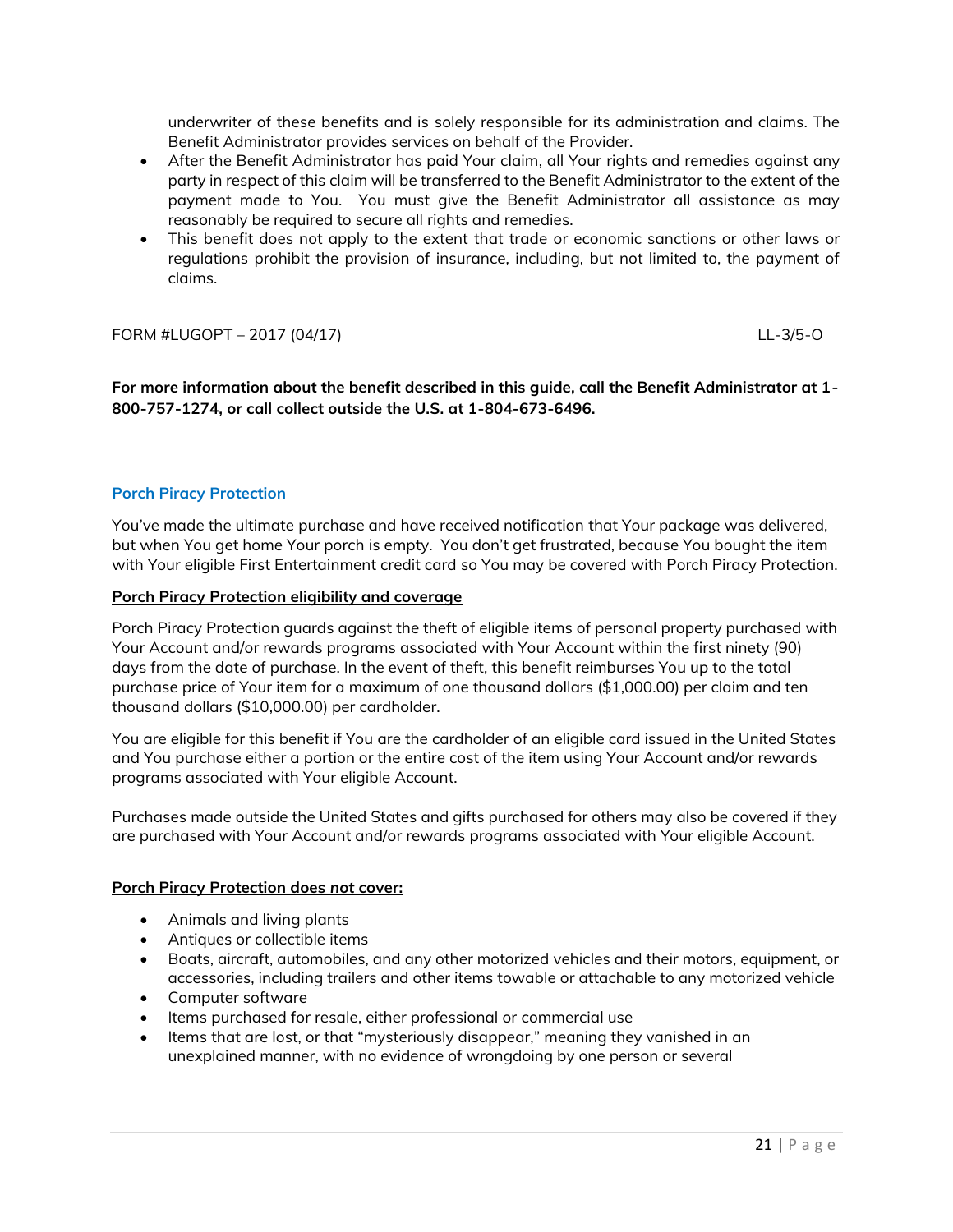- Items under the control and care of a common carrier (such as the U.S. Postal Service, airplanes, or a delivery service); this exclusion does not apply once the item has been reported by the common carrier or store as delivered
- Items in Your baggage (unless hand carried, or under Your supervision or that of a companion You know); includes jewelry and watches, among other things
- Theft stemming from abuse, fraud, hostilities (war, invasion, rebellion, insurrection, terrorist activities, and more); confiscation by authorities (if contraband or illegal);
- Theft from misdelivery, or voluntarily parting with property
- Medical equipment
- Perishable or consumable items, including cosmetics, perfumes, rechargeable batteries, among others
- Rented and leased items
- Traveler's checks, cash, tickets, credit or debit cards, among other negotiable purchased instruments
- Items used or pre-owned (Refurbished items will not be considered used or pre-owned as long accompanied by a warranty)
- Losses caused by or resulting from a Cyber Incident

# **How to file a Porch Piracy Protection claim**

**Call the Benefit Administrator at 1-800-628-8472 within sixty (60) days of the theft (if You wait longer, coverage may be denied).** The Benefit Administrator will ask for some preliminary claim information, answer Your questions and send You a claim form. When You submit Your claim, be sure to include all information regarding Your claim including the time, place, cause and the amount to replace the item.

If the purchase was stolen from the delivery location, You are required to file a claim with the common carrier and/or retailer. If You have insurance (homeowner's, renter's, car, employer or any other), You are required to file a claim with Your insurance company. You are required to submit a copy of any claim settlement along with Your claim form. Porch Piracy Protection provides coverage on an "excess" coverage basis, meaning it does not duplicate coverage, but pays for a loss only after valid and collectible insurance or indemnity (including, but not limited to, homeowner's, renter's, automobile, or employer's insurance policies), and compensation from the retailer and/or common carrier has been exhausted. At that point, Porch Piracy Protection will cover the loss up to the amount charged to Your eligible Account, subject to the terms, exclusions, and limits of liability of the benefit.

This benefit also pays for the outstanding deductible portion of Your insurance or indemnity for eligible claims. The maximum total limit of liability is up to one thousand dollars (\$1,000.00) per claim occurrence and ten thousand dollars (\$10,000.00) per cardholder. You will receive no more than the purchase price as recorded on the eligible card receipt.

When a protected item is part of a pair or set, You will receive no more than the value (as described above) of the particular part or parts, regardless of any special value that item may have as part of such a pair or set, and no more than the proportionate part of an aggregate purchase price of such pair or set.

# *For faster filing, or to learn more about Porch Piracy Protection, visit* **[www.cardbenefitservices.com](http://www.visa.com/eclaims)**

Gift recipients may file their own claims, if they have the necessary substantiating documents.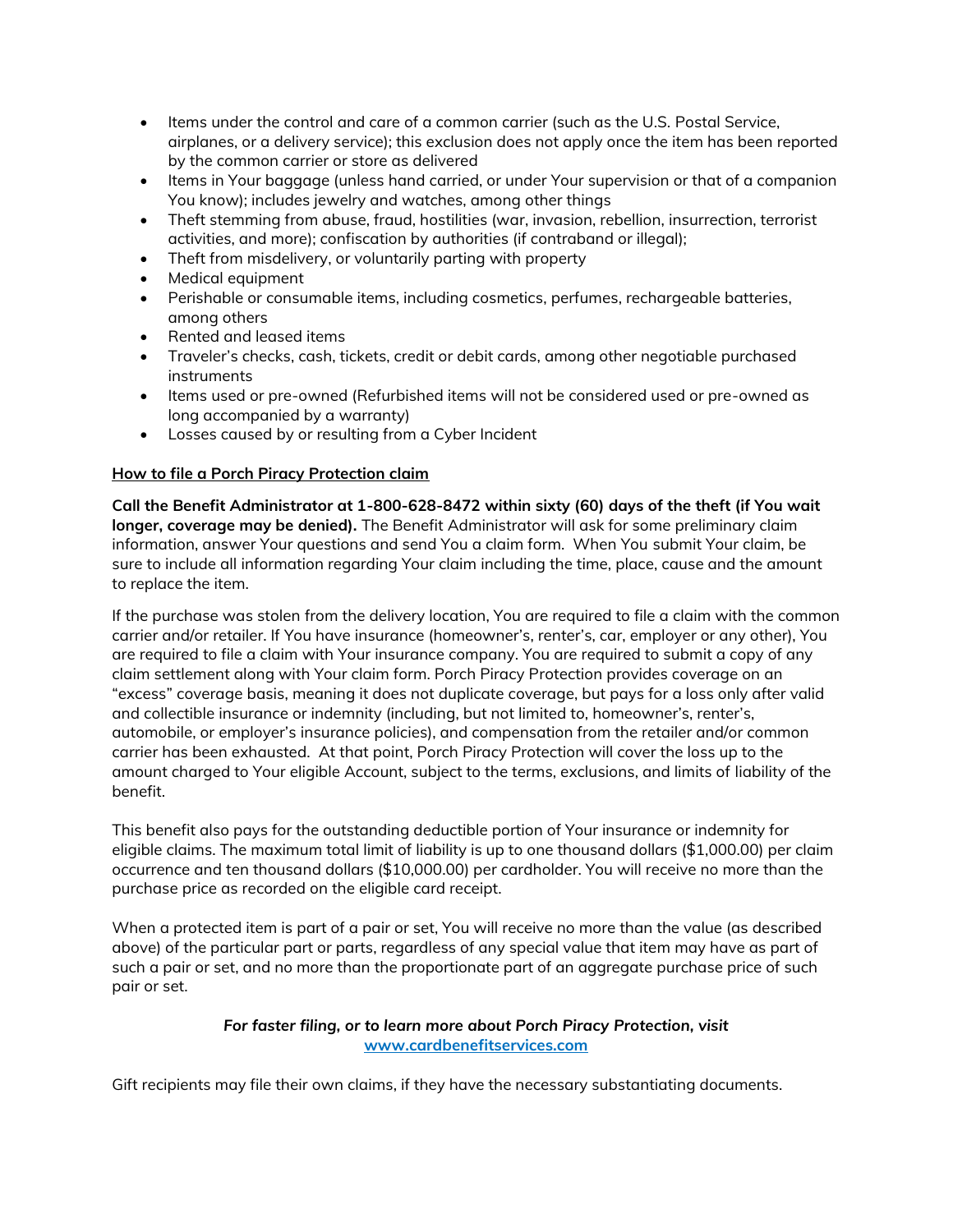### **What You must submit to file a claim**

- Your signed and completed claim form
- A copy of Your monthly billing Account statement (showing the last four [4] digits of the Account number) demonstrating that the purchase was made on Your Account
- If more than one method of payment was used, please provide documentation as to additional currency, voucher, points or any other payment method utilized
- A copy of the itemized store receipt demonstrating that the purchase was made on Your Account
- A copy of the delivery confirmation (if applicable)
- Copy of the documentation of any other settlement of the loss (if applicable)
- Copy of the police report or claim filed with the retailer and/or common carrier **(made within forty-eight [48] hours of the occurrence in the case of theft);** If the loss was not reported, please provide a replacement receipt or other sufficient proof of loss deemed eligible solely by Your Benefits Specialist (if applicable)
- Any other documents necessary to substantiate Your claim

PLEASE NOTE: Your maximum recovery under the Porch Piracy Protection Benefit is the purchase price of the item, not to exceed the coverage limit.

### **Please return Your signed and completed claim form with all documentation within ninety (90) days of the date of theft**.

### **How You will be reimbursed**

Once You've met the conditions of this benefit, You may receive payment to replace Your item, an amount not more than the original purchase price, less shipping and handling charges, up to one thousand dollars (\$1,000.00) per claim and ten thousand dollars (\$10,000.00) per cardholder. You will only be reimbursed up to the dollar amount to replace the item or the program limit, whichever is less. Under normal circumstances, reimbursement will take place within five (5) business days.

# **Definitions**

**Account** means Your eligible credit or debit card Accounts.

**Computer Programs** means a set of related electronic instructions which direct the operations and functions of a computer or device connected to it, which enable the computer or device to receive, process, store, retrieve or send data.

**Cyber Incident** means any of the following acts:

- (a) unauthorized access to or use of Your Digital Data or a Covered Purchase;
- (b) alteration, corruption, damage, reduction in functionality, manipulation, misappropriation, theft, deletion, erasure, loss of use or destruction of Your Digital Data or a Covered Purchase;
- (c) transmission or introduction of a computer virus or harmful code, including ransomware, into or directed against Your Digital Data or a Covered Purchase;
- (d) restriction or inhibition of access to or directed against Your Digital Data or a Covered Purchase;
- (e) computer errors, including human operating error or omission; power failure, surge, or diminution of electronic systems; or mistakes in legitimate electronic code or damage from code installed on Covered Purchase during the manufacturing process, upgrade process, or normal maintenance.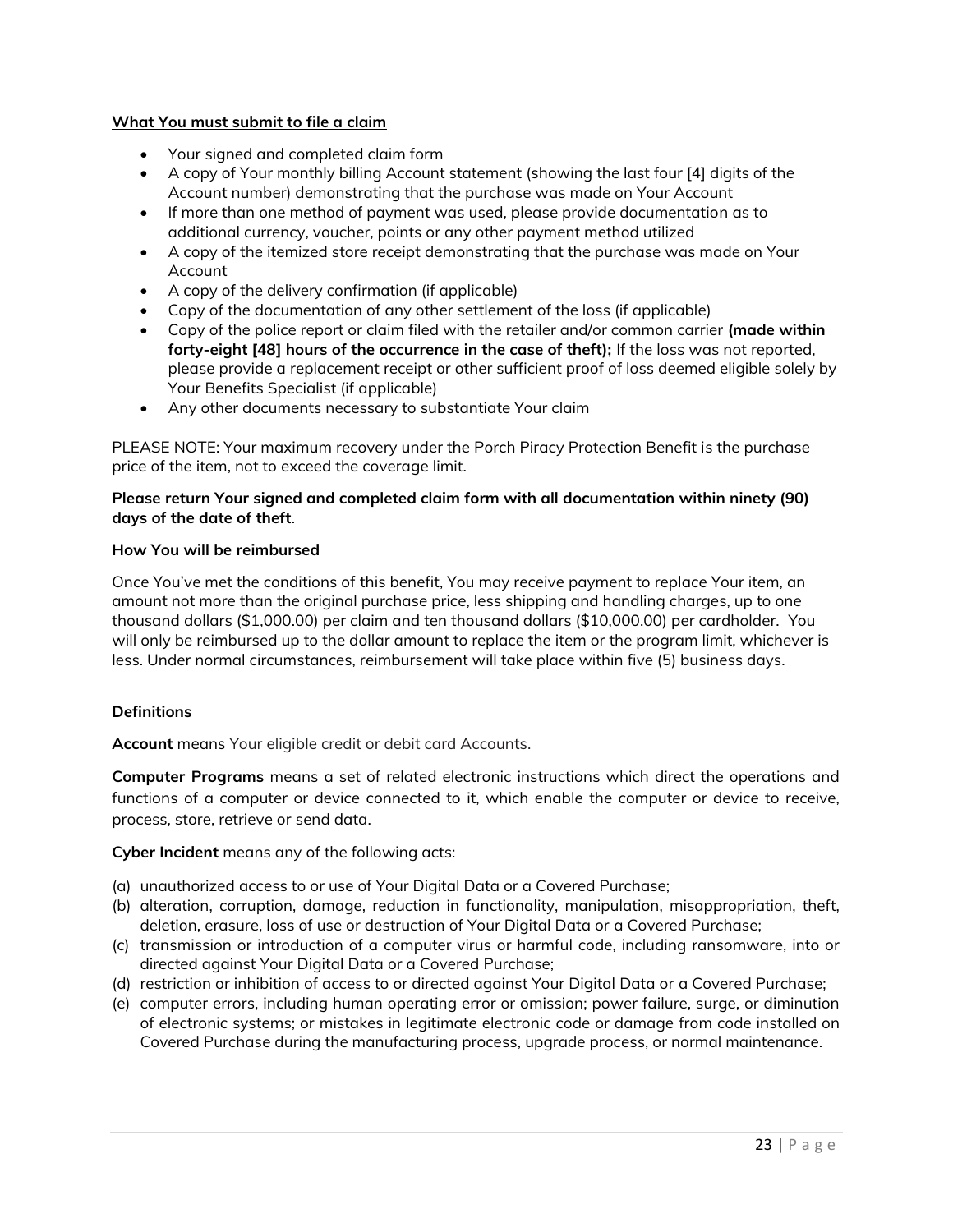**Digital Data** means information, concepts, knowledge, facts, images, sounds, instructions, or Computer Programs stored as or on, created or used on, or transmitted to or from computer software (including systems and applications software), on hard or floppy disks, CD-ROMs, tapes, drives, cells, data processing devices or any other repositories of computer software which are used with electronically controlled equipment. Digital Data shall include the capacity of a Covered Purchase to store information, process information, and transmit information over the Internet.

**Eligible Person** means a cardholder who pays for their purchase by using their Account and/or rewards programs associated with their Account.

**You or Your** means an Eligible Person who used their Account to purchase the item and/or rewards programs associated with their Account.

# **Additional provisions for Porch Piracy Protection**

- Signed or pinned transactions are covered as long as You use Your Account to secure the transaction.
- You shall do all things reasonable to avoid or diminish any loss covered by this benefit. This provision will not be unreasonably applied to avoid claims.
- If You make any claim knowing it to be false or fraudulent in any respect, no coverage shall exist for such claim, and Your benefit may be cancelled. Each cardholder agrees that representations regarding claims will be accurate and complete. Any and all relevant provisions shall be void in any case of fraud, intentional concealment, or misrepresentation of material fact.
- No legal action for a claim may be brought against the Provider until sixty (60) days after the Provider receives Proof of Loss. No legal action against the Provider may be brought more than two (2) years after the time for giving Proof of Loss. Further, no legal action may be brought against the Provider unless all the terms of the Guide to Benefits have been complied with fully.
- This benefit is provided to eligible cardholders at no additional cost. The terms and conditions contained in this Guide to Benefits may be modified by subsequent endorsements. Modifications to the terms and conditions may be provided via additional Guide to Benefits mailings, statement inserts, statement messages or electronic notification. The benefits described in this Guide to Benefits will not apply to cardholders whose Accounts have been suspended or cancelled.
- Termination dates may vary by financial institutions. Your financial institution can cancel or non-renew the benefits for cardholders, and if they do, they will notify You at least thirty (30) days in advance. Indemnity Insurance Company of North America ("Provider") is the underwriter of these benefits and is solely responsible for its administration and claims. The Benefit Administrator provides services on behalf of the Provider.
- After the Benefit Administrator has paid Your claim, all Your rights and remedies against any party in respect of this claim will be transferred to the Benefit Administrator to the extent of the payment made to You. You must give the Benefit Administrator all assistance as may reasonably be required to secure all rights and remedies.
- This benefit does not apply to the extent that trade or economic sanctions or other laws or regulations prohibit the provision of insurance, including, but not limited to, the payment of claims.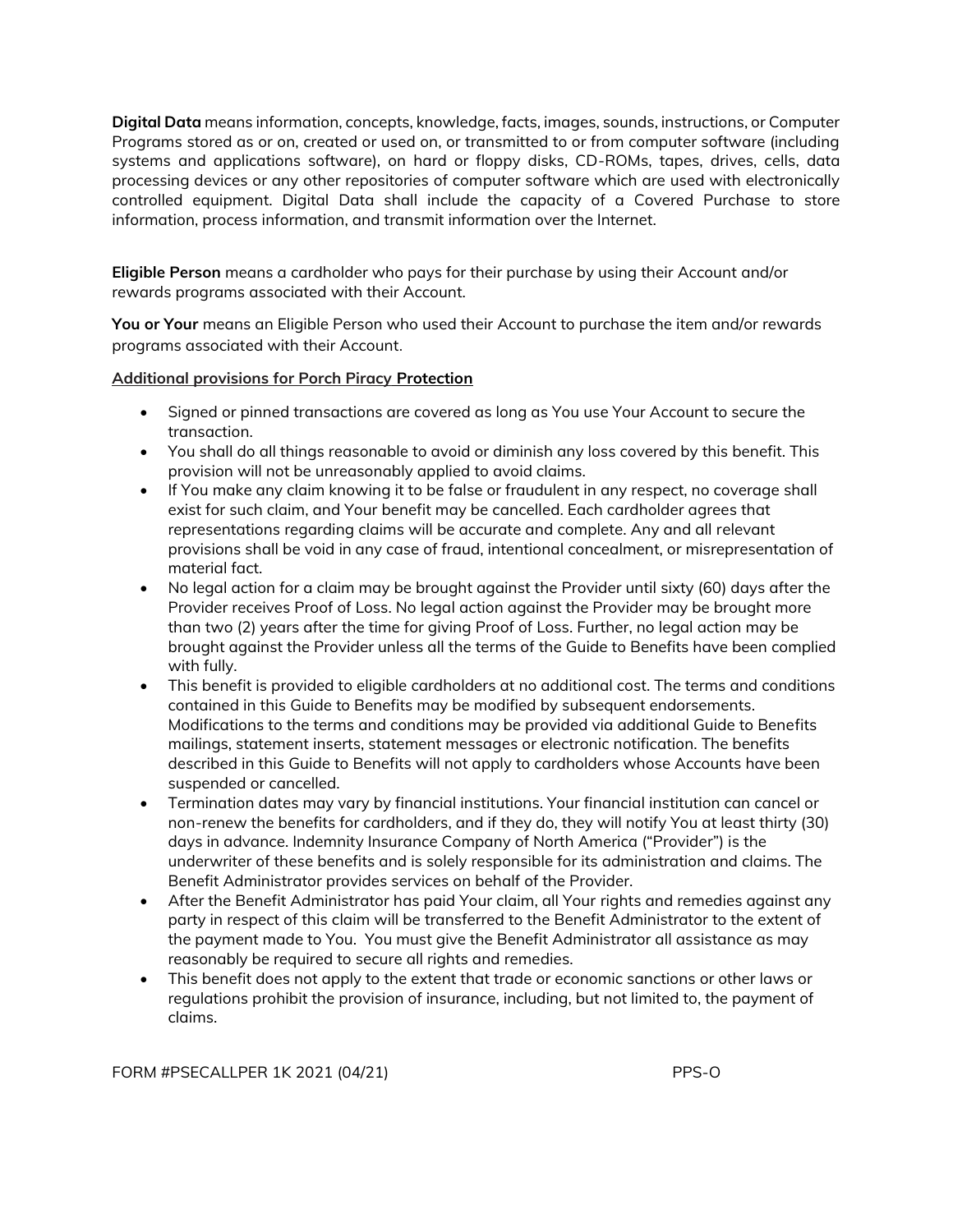**For more information about the benefit described in this guide, call the Benefit Administrator at 1- 800-628-8472.**

# **Return Protection**

Have You ever purchased an item which looks great on the Internet or spectacular in a store but doesn't look as great once You remove its packaging at home? What if the retailer where You purchased the item will not accept the return?

Return Protection may be able to assist You. Return Protection is a benefit for eligible cardholders who make a purchase with their Account and/or rewards program associated with their covered Account.

You are eligible for this benefit if You are a cardholder of a covered card issued in the United States.

If You are disappointed with an item, within ninety (90) days from the date of purchase, and the retailer will not accept a return, You can be reimbursed for the purchase price, up to two hundred and fifty dollars (\$250.00) per item of personal property, and an annual maximum of one thousand dollars (\$1,000.00), per Account.

The Return Protection benefit is supplemental to, and in excess of, any valid and collectible avenue of recovery available to You, the eligible cardholder. The Benefit Administrator will reimburse the excess amount, once all other coverage has been exhausted, up to the coverage amount.

### **What** *is* **covered?**

Eligible items of personal property purchased with Your covered Account and/or rewards program associated with Your covered Account are covered for reimbursement up to two hundred and fifty dollars (\$250.00) per item at an annual maximum of one thousand dollars (\$1,000.00) per Account**.**

# **What** *is not* **covered?**

Return Protection does *not* apply to the following purchases:

- Animals and living plants
- Boats, aircraft, automobiles, and any other motorized vehicles and their motors, equipment, or accessories, including trailers and other items that can be towed by, or attached to, any motorized vehicle
- Cash, bullion, traveler's checks, tickets, credit or debit cards, and any other negotiable instruments
- Computer software
- Damaged, or non-working, items
- Formal attire, including but not limited to, cocktail dresses, tuxedos, gowns, and formal accessories
- Items purchased for resale, or for professional or commercial use
- Items purchased outside the United States
- Items that have been altered
- Jewelry, art objects, rare or precious coins or stamps, antiques, and collectible items
- Medical equipment
- Perishables, consumables, and limited-life items, including but not limited to, rechargeable batteries
- Real estate and items which are intended to become part of real estate, including but not limited to, items that are hard-wired or hard-plumbed, garage doors, garage door openers, and ceiling fans
- Seasonal items, including but not limited to, holiday decorations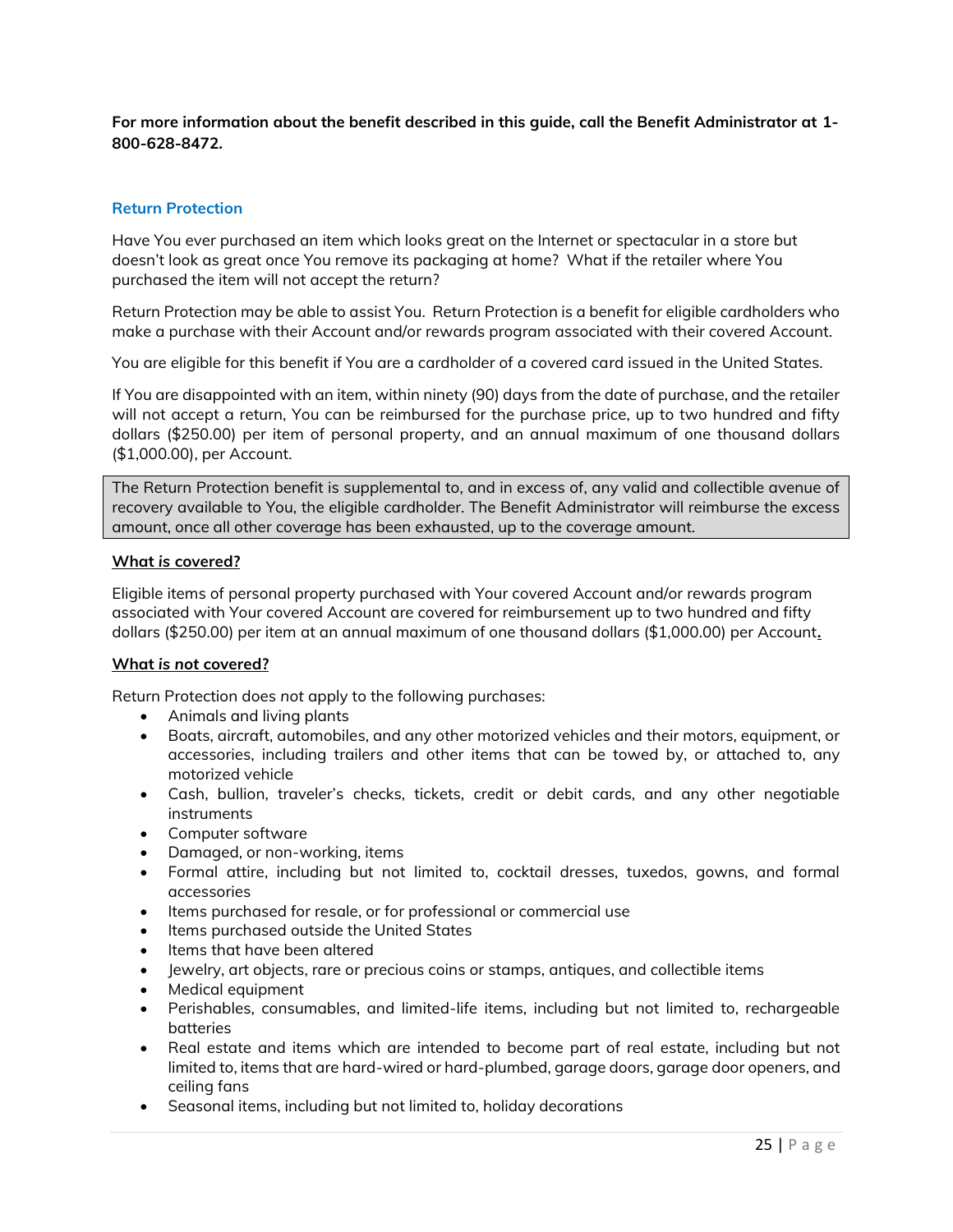# **What if the store offers a guarantee?**

This benefit is designed to cover You if the store will not allow You to return the item for a refund, exchange or credit.

### **How to file a Return Protection claim**

1**.** If You are not satisfied with Your purchase and the retailer will not accept the return, call the Benefit Administrator, within ninety (90) days of the date of Your purchase, at **1-888-565-8472**, **or call collect outside the United States at 1-303-967-1096.** The customer service representative will ask you for some preliminary information about Your claim and send You a claim form.

2. Return the completed claim form within thirty (30) days of the first notice of loss to the Benefit Administrator along with the following items:

- Your original itemized sales receipt for Your purchase or original packing slip in the case of mail order purchases
- A copy of Your monthly billing statement (showing the last four [4] digits of the Account number) demonstrating that the purchase was made on Your covered Account.

After You have collected all of these documents, please send to:

Card Benefit Services P.O. Box 110889 Nashville, TN. 37222

# **Please Note: If You file a claim within the first thirty (30) days of purchase, You may be asked to submit proof of the store's return policy.**

3. A customer service representative will contact You after receiving Your claim paperwork. If additional documents are requested, You will have sixty (60) days to fulfill that request. Once the claim paperwork is complete, You will receive instructions for shipping the item with its original packaging and any applicable manuals and warranties to Card Benefit Services. **The cost of shipping is at your expense.**

**The item must be in like-new or good working condition in order to be approved for reimbursemen**t.

# *For faster filing, or to learn more about Return Protection visit*

**[www.cardbenefitservices.com](http://www.cardbenefitservices.com/)**

### **How will I be reimbursed?**

If Your claim is approved and the item has been received, the Benefit Administrator will issue a reimbursement for the purchase price of the item, up to a maximum of two hundred and fifty dollars (\$250.00) per eligible item, or one thousand dollars (\$1,000.00) annual maximum per Account, less any applicable shipping and handling fees.

# **Definitions**

**Account** means Your credit or debit card Accounts.

**Eligible Person** means a cardholder who pays for their purchase by using their eligible Account and/or rewards program associated with their covered Account.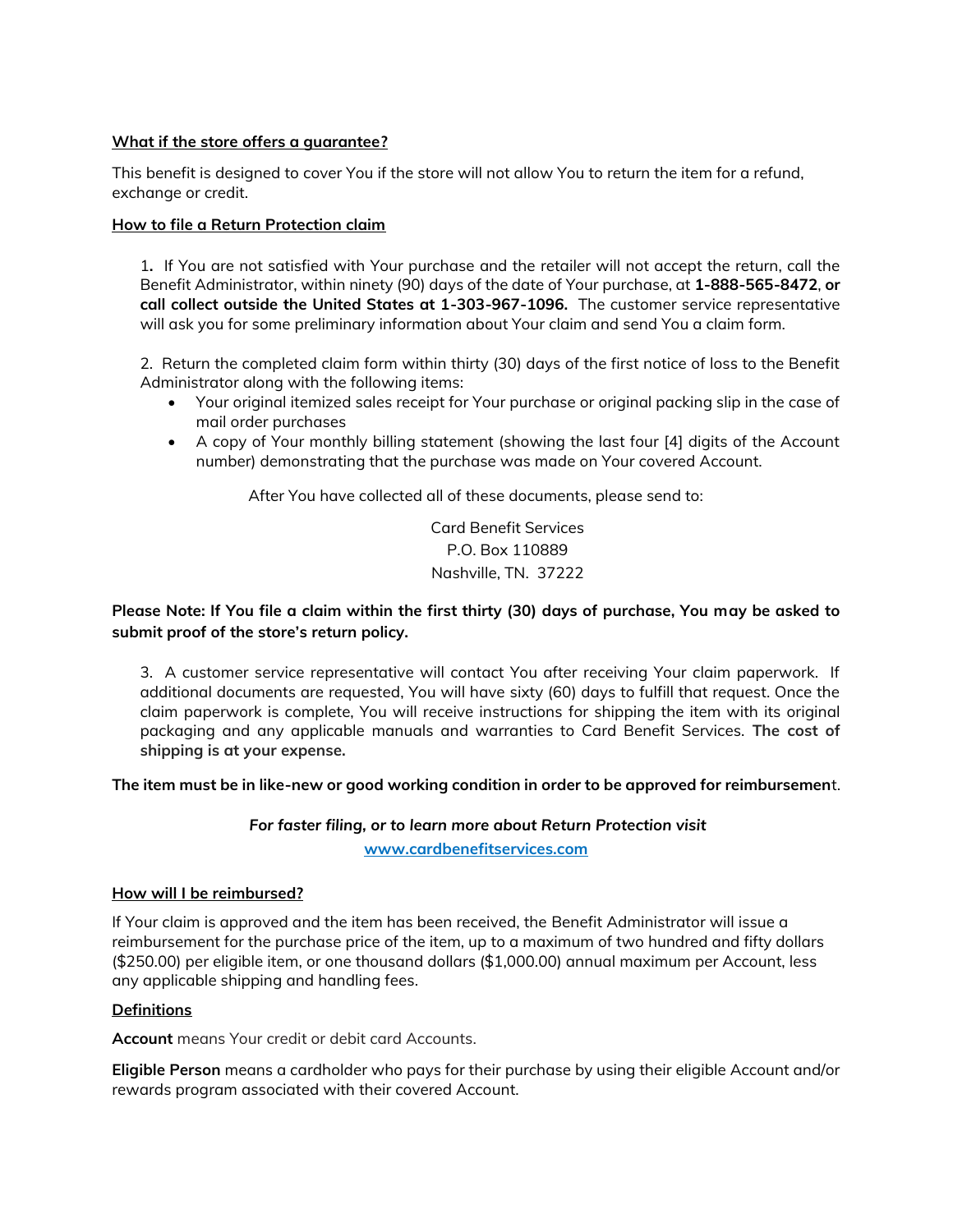**You or Your** means an Eligible Person who used their eligible Account to purchase the item and/or rewards program associated with their covered Account.

### **Additional provisions for Return Protection**

- Signed or pinned transactions are covered as long as You use Your eligible Account to secure the transaction.
- You shall do all things reasonable to avoid or diminish any loss covered by this benefit. This provision will not be unreasonably applied to avoid claims.
- If You make any claim knowing it to be false or fraudulent in any respect, no coverage shall exist for such claim, and Your benefit may be cancelled. Each cardholder agrees that representations regarding claims will be accurate and complete. Any and all relevant provisions shall be void in any case of fraud, intentional concealment, or misrepresentation of material fact.
- No legal action for a claim may be brought against the Provider until sixty (60) days after the Provider receives Proof of Loss. No legal action against the Provider may be brought more than two (2) years after the time for giving Proof of Loss. Further, no legal action may be brought against the Provider unless all the terms of the Guide to Benefits have been complied with fully.
- This benefit is provided to eligible cardholders at no additional cost. The terms and conditions contained in this Guide to Benefits may be modified by subsequent endorsements. Modifications to the terms and conditions may be provided via additional Guide to Benefits mailings, statement inserts, statement messages or electronic notification. The benefits described in this Guide to Benefits will not apply to cardholders whose Accounts have been suspended or cancelled.
- Termination dates may vary by financial institutions. Your financial institution can cancel or non-renew the benefits for cardholders, and if they do, they will notify You at least thirty (30) days in advance. Indemnity Insurance Company of North America ("Provider") is the underwriter of these benefits and is solely responsible for its administration and claims. The Benefit Administrator provides services on behalf of the Provider.
- After the Benefit Administrator has paid Your claim, all Your rights and remedies against any party in respect of this claim will be transferred to the Benefit Administrator to the extent of the payment made to You. You must give the Benefit Administrator all assistance as may reasonably be required to secure all rights and remedies.
- This benefit does not apply to the extent that trade or economic sanctions or other laws or regulations prohibit the provision of insurance, including, but not limited to, the payment of claims.

# FORM #RETPRO – 2017 (04/17) RP-O

**For more information about the benefit described in this guide, call the Benefit Administrator at 1- 888-565-8472, or call collect outside the U.S. at 1-303-967-1096**

# **Roadside Dispatch®**

**For roadside assistance, call 1-800-847-2869**

#### **What is Roadside Dispatch?**

Roadside Dispatch is a pay-per-use roadside assistance program. The program provides you with security and convenience wherever your travels take you.

*No membership or pre-enrollment is required. No annual dues. No limit on usage.*

#### **For a set price per service call, the program provides:**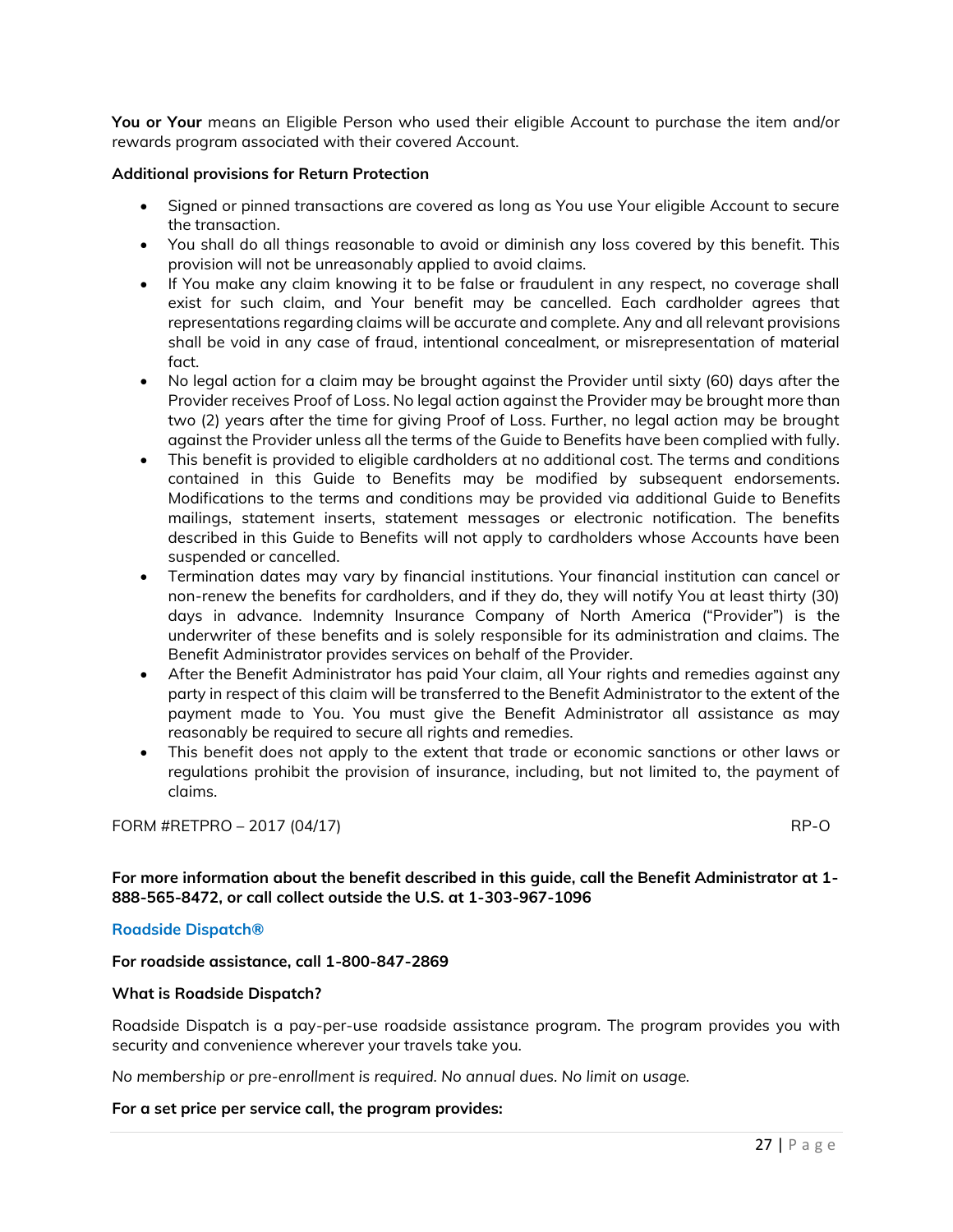- Standard Towing Up to 5 miles included 1
- Tire Changing must have good, inflated spare
- Jump Starting
- Lockout Service (no key replacement)
- Fuel Delivery up to 5 gallons (plus the cost of fuel)
- Standard Winching

Roadside Dispatch will ask you where you are, what the problem is, and while they remain on the phone with you, they will arrange a dispatch to a reliable tow operator or locksmith to provide help. (If you feel you are in an unsafe location – Roadside Dispatch will advise you to hang up and dial 911. If you are not able to dial 911, they will call the non-emergency police number in your area, and will remain on the phone with you at your request until the police arrive.) You have the convenience of one toll-free phone number and you may save money because their rates are pre-negotiated.

Dependable roadside assistance, 24 hours a day, 7 days a week has never been easier. No membership or pre-enrollment is required. Just call Roadside Dispatch toll-free when you need them.

### **1-800-847-2869 ~ it's that easy!**

**Note:** Customers must pay service provider for mileage over 5 miles. A secondary unit being towed behind is not included but can be accommodated for an additional fee. Standard Winching applies within 100 feet of paved or county maintained road only. Current fee for a standard service call is \$69.95. Additional fees may apply for winching services under certain circumstances. Service call fees are subject to change at any time; however callers will be notified of pricing prior to any service dispatch. This program may be discontinued at any time without prior notice. Program void where prohibited.

 $1$  Anv vehicle with wheels is covered under the program as long as it can be classified as 'Light Duty'. 'Light Duty' vehicles are vehicles that weigh 10,000 lbs. or less. Vehicles weighing more than 10,000 lbs. are considered 'Medium Duty' or 'Heavy Duty' and are NOT covered under this program.

**Additional Terms:** Service providers supplying emergency roadside assistance and towing are independent contractors and are solely liable for their services. Neither Visa nor First Entertainment Credit Union shall have any responsibility or liability in connection with the rendering of the service. Emergency roadside assistance and towing may not be available in areas not regularly traveled, nor in other "off road" areas not accessible by ordinary towing vehicles. Weather conditions, time of day, and availability of service may affect assistance responses. Expectations for dispatch are set with the customer on every call, and an expected estimated time of arrival is provided to the customer regardless of their location; however, neither Visa nor First Entertainment Credit Union provides any assurances as to the ability of the Service Provider to meet such estimates. You are responsible for any roadside assistance or towing charges incurred by facilities responding to your request even if you are not with your vehicle or your vehicle is gone upon their arrival. 24-hour roadside assistance services provided by: Cross Country Motor Club, Inc. d/b/a Agero, a Massachusetts corporation, and Cross Country Motor Club of California, Inc. a California corporation.

#### **Shipt**

Enroll your Visa Signature Card to get 3 months of free Shipt membership, then 9 months of membership at 50% off, with free delivery on orders \$35+.\*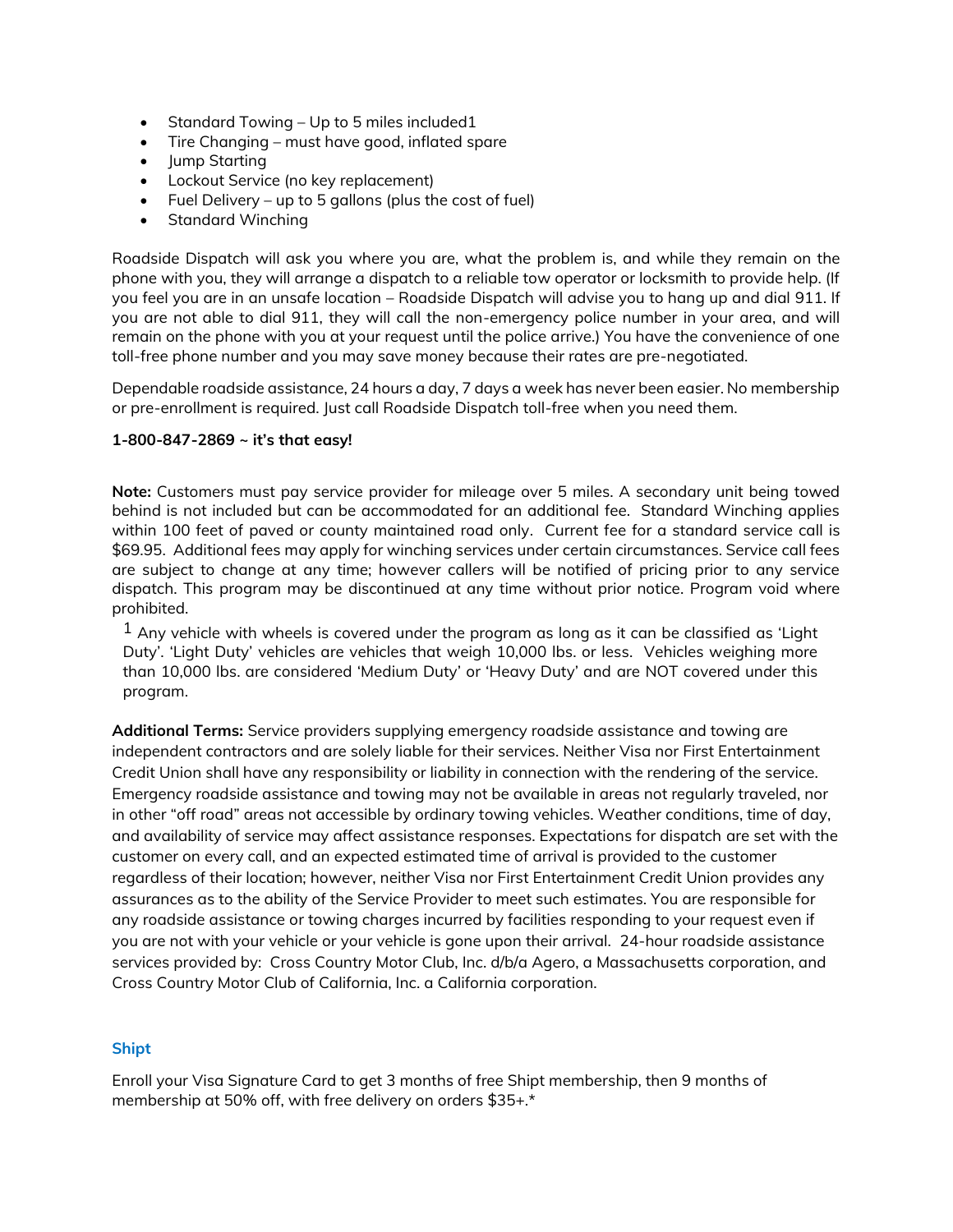- Get groceries, household essentials, and more delivered in as soon as 1 hour.
- Order from a variety of your favorite local stores as well as national retailers like Bed Bath & Beyond, CVS, and Target.
- Shipt Shoppers strive to get your order right they can even accommodate special requests and last-minute changes

*\*Free delivery applies to orders over \$35 as part of a Shipt membership. Orders with alcohol may incur a \$7 alcohol fee. Additional terms apply. To see a full list of Offer Terms, visit shipt.com/offer-termsfor-visa.*

Offer valid from 9/17/2021 through 12/31/2024 ("Term"). Cardholders enrolling during the Term with a qualifying Visa Signature card ("Card") receive a free Shipt membership for 3 months, then 50% discount on monthly Shipt membership for 9 months, which (i) includes waived delivery fees on orders over \$35 ("Offer") and (ii) is only redeemable through Shipt web application at [shipt.com](file:///C:/Users/jdoug/AppData/Local/Microsoft/Windows/INetCache/Content.Outlook/S9PPD51U/shipt.com) or the Shipt mobile app. Your membership will begin on the date that you enroll your eligible Visa consumer credit card to your Shipt account. Existing Shipt members that enroll in the Offer start their free membership at the expiration of their current paid membership, and are eligible for a 6 month membership extension. Cancellation of an existing Shipt membership will result in Offer ineligibility. Enrolled cardholders must use the Card as the default payment method to redeem, have Offer remain effective, and have Offer apply, or may be subject to additional fees. Eligibility for Offer is limited to one per person per Shipt account, and per eligible Visa card. Payment through third-party payment accounts, or online or mobile digital wallets (like Apple Pay and Google Pay), or memberships purchased through third parties are excluded from this offer.

Once enrolled in the Offer, cardholders are subject to the Shipt Terms of Service, Privacy Policy [\(https://www.shipt.com/terms-of-service/\)](https://www.shipt.com/terms-of-service/), and Shipt Promotion Terms and Conditions [\(https://www.shipt.com/promotional-credit-terms/\)](https://www.shipt.com/promotional-credit-terms/). You can cancel your membership at any time at shipt.com. Unless you cancel your Shipt membership prior to the expiration of your free period, your Shipt membership will auto-renew for a new subscription at then current membership rates. Orders with alcohol may incur a \$7 alcohol delivery fee. Charges for items purchased, taxes, tips, and retailercharged fees (such as, where applicable, bag fees) and additional fees may still apply. Offer valid only where Shipt service is available.

Current value of the Shipt monthly membership can be found at **shipt.com**. No cash value. Nontransferable. Offer is subject to modification or cancellation at any time. Your continued use of the Services after a modification of the Offer becomes effective will constitute your acceptance of the change. The listed merchant(s) are not considered sponsors or co-sponsors of this program. All trademarks are the property of their respective owner(s).

# **Silvercar®**

Visa Signature cardholders have access to an exclusive discount of up to 15% (with a guaranteed minimum discount of 10%) on Silvercar by Audi, a premium all-Audi car rental service. Rentals come with free in-car WiFi, GPS and SiriusXM Satellite Radio. With Silvercar's Fair Fuel Plan, renters only pay for the gas they use at the local pump rate plus a fill-up fee.

Offer valid for U.S.-issued Visa Signature cards. Cardholders must validate card eligibility and register at [www.silvercar.com/partners/vsignature](file:///C:/Users/jdoug/AppData/Local/Microsoft/Windows/INetCache/Content.Outlook/S9PPD51U/www.silvercar.com/partners/vsignature) to receive the up to 15% (with a guaranteed minimum discount of 10%) discount on qualifying Silvercar rentals. To reserve within the Silvercar app, Cardholder must validate card eligibility and create a Silvercar account with card on file added. No blackout dates. Offer not valid with any other offer unless stated otherwise. Discount applies to base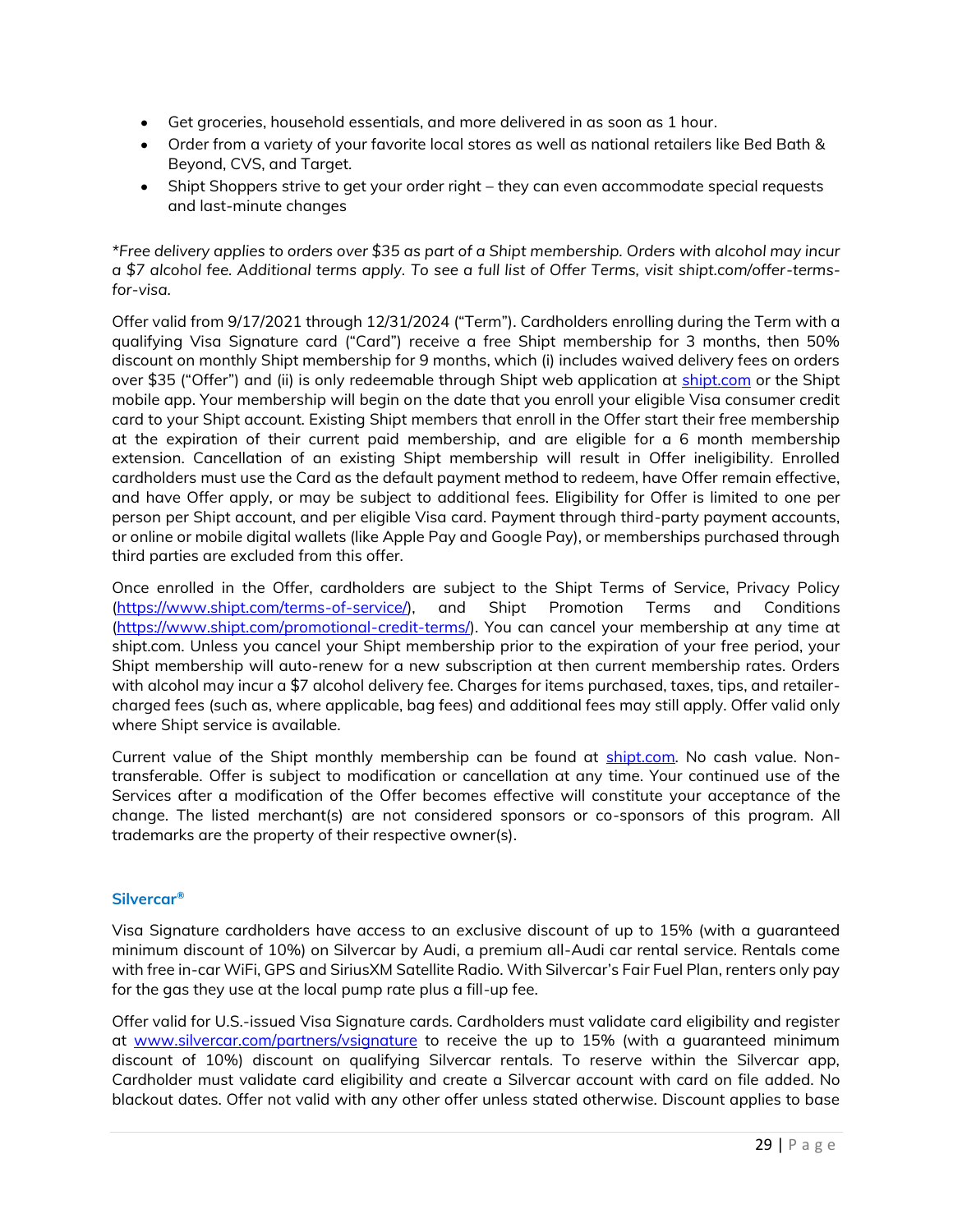rental rate before surcharges and taxes. Your validated U.S.-issued Visa Signature card must be used for the booking. A change to a different card will not receive the discount. Discount must be applied at the time of booking and may not be added before or after the time of rental.

# **Skillshare**

Discover new skills, deepen existing passions, and get lost in creativity. Enroll your Visa Signature Card for unlimited access to thousands of classes with 3 months free and 20% off a Skillshare annual membership.\*

\*Offer open to new Skillshare members only. Unless cancelled before end of trial, free trial automatically converts to auto-renewing annual subscription. Terms apply, visit <https://www.skillshare.com/visa/terms/signature> to learn more.

Visa Signature cardholders ("Eligible Cardholders") can redeem the offer at https://skl.sh/visa/ from 9/20/21 through 9/19/23. Eligible Cardholders that enroll their Visa Signature card ("Card") and are new to Skillshare (e.g., have not previously had a paid membership or trial membership) receive the following "Offer": a 3 month free trial of a Skillshare Membership, which, unless terminated by Eligible Cardholder prior to conclusion of the free trial, will auto convert to a paid membership at a discount of 20% off of the then-current annual Skillshare Membership ("Special Membership Fee"). Limit one (1) Skillshare Membership per person/email address and Card. If membership is not cancelled prior to the annual renewal date, your Card on file will be charged the Special Membership Fee and will continue to be charged every year until you cancel. If payment method is changed to a non-Visa card, Special Membership Fee will no longer apply at next billing date. Eligible Cardholder can cancel at any time at https://www.skillshare.com/settings/payments, but all amounts paid are non-refundable, unless you contact Skillshare within seven (7) days following the billing date; there are no credits for partially used periods. Once enrolled in the Offer, Eligible Cardholder's use of the Skillshare service is subject to the Skillshare Terms of Service (available at https://www.skillshare.com/terms), including the cancellation policy. Offer has no cash value and cannot be transferred or assigned. Offer cannot be combined with any other offer, unless otherwise specified. Skillshare reserves the right to modify or cancel offer for any reason at any time. Offer void where prohibited and subject to all applicable federal, state and local laws. Personal information you provide in connection with this Offer will be used in accordance with Skillshare's Privacy Policy, available at https://www.skillshare.com/privacy

# **Sofar Sounds**

Use your Visa Signature Card to get access to 7-day Visa Exclusive Presale opportunities to select Sofar Sounds shows plus a free ticket per show with purchase of one or more tickets during the presale window. Here's what you'll enjoy:

- An exclusive level of access to curated live shows
- Unique venues with an inclusive community of music lovers
- Live, intimate performances by surprise artists

Offer Terms apply. See details at: [https://www.sofarsounds.com/visaoffer/signature-terms-and](https://www.sofarsounds.com/visaoffer/signature-terms-and-conditions)[conditions](https://www.sofarsounds.com/visaoffer/signature-terms-and-conditions)

From 09/14/2021 through 09/13/2023 ("Offer Term"), cardholders that successfully validate their qualifying Visa Signature and Visa Infinite consumer credit card issued in all 50 US states and D.C. ("Eligible Cardholders") can redeem the Offer (defined below) at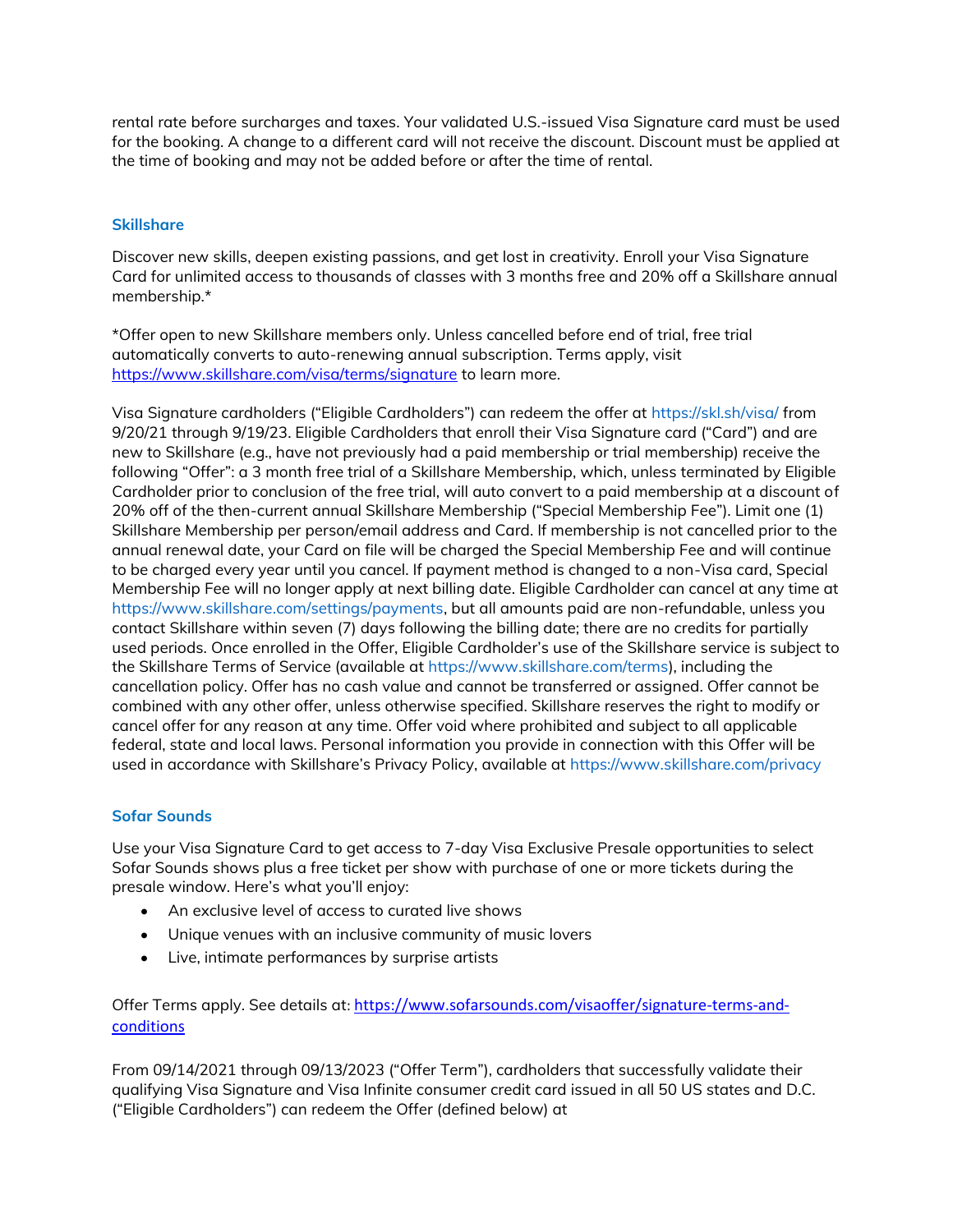https://www.sofarsounds.com/visaoffer. During the Offer Term, Eligible Cardholders can redeem the following "Offer": (i) access to an exclusive ticket presale window for select Sofar Sounds shows (identified with the Visa designation) 7 days before the select Sofar Sounds shows are made available to the general public; and (ii) 1 additional free ticket per show during the presale period with a ticket purchase of one or more tickets. Tickets purchased per Eligible Cardholder per show will be limited to the maximum number of tickets that may be secured per show (which may vary per show), including the free ticket. Standard booking fees will not be applied to free tickets. Purchases after the presale period will not be eligible for the additional free ticket. Free ticket offer cannot be combined with any other offer or discount. All tickets are available on a first come, first served basis and subject to event capacity limits. The validated card must be used for the ticket purchase. Sofar Sounds shall not be obligated to honor the Offer for any cardholder that is unable to validate their card as an eligible card.

Offer is subject to modification or cancellation without notice. Offer is non-refundable, nontransferable and cannot be resold. Offer is subject to all applicable federal, state and local laws and regulations. Void where prohibited. All purchasers are subject to Sofar Sounds Terms and Conditions [\(https://www.sofarsounds.com/terms\\_and\\_conditions\)](https://www.sofarsounds.com/terms_and_conditions) and Privacy Policy [\(https://www.sofarsounds.com/privacy\\_policy\)](https://www.sofarsounds.com/privacy_policy).

# **Sonoma County Vintners**

Enjoy unique year-round culinary benefits, including special access and savings at more than 50 select Sonoma County wineries\* when you use your Spotlight™ Visa Signature card.

*\*Certain restrictions and limitations apply. Benefits vary at select Sonoma County wineries and are subject to change at any time. Go to visa.com/signature for full details.* 

# **Television, Cable and Streaming Services**

A statement credit will automatically be applied to your account with us ("Account"), up to \$10.00 per month and an annual maximum accumulation of \$120.00, when your card is used for retail purchases that fall under the Merchant Category Code of 4899, or "Cable and other Pay Television Services." Category purchases may include, but are not limited to, items classified in the following categories: Cable, pay television, and certain streaming services. Services that qualify as of September 15, 2021, include Hulu, Disney+, Peacock, Spotify, Netflix, Comcast, Cox, Spectrum, and more. Services that DO NOT qualify include HBO Max™, Apple Music, Paramount+, and others not listed. We do not determine whether these services offered by the aforementioned third-party merchants ("Merchants") correctly identify and bill transactions as being of a certain type and we will not be responsible in any regard for any disputes or claims related thereto. Television, cable, and streaming services Merchants or third-party credit card processing networks may, at their own discretion, change the Merchant categories in which the streaming services are categorized within. These categories are subject to change over time without advanced notices. As such, we do not make any guarantees that if a Merchant is categorized in Merchant Category Code 4899 today, that the Merchant will qualify for that category code, and subsequent eligibility for statement credit reimbursements, in the future. Streaming services transactions not purchased directly through the Merchant, or for those processed through alternative billers, such as Apple or PayPal, or through digital wallets, may not qualify for statement credit reimbursement. While any card issued to an owner of the Account or an authorized user on the Account may be used to make a television, cable or streaming service category purchase,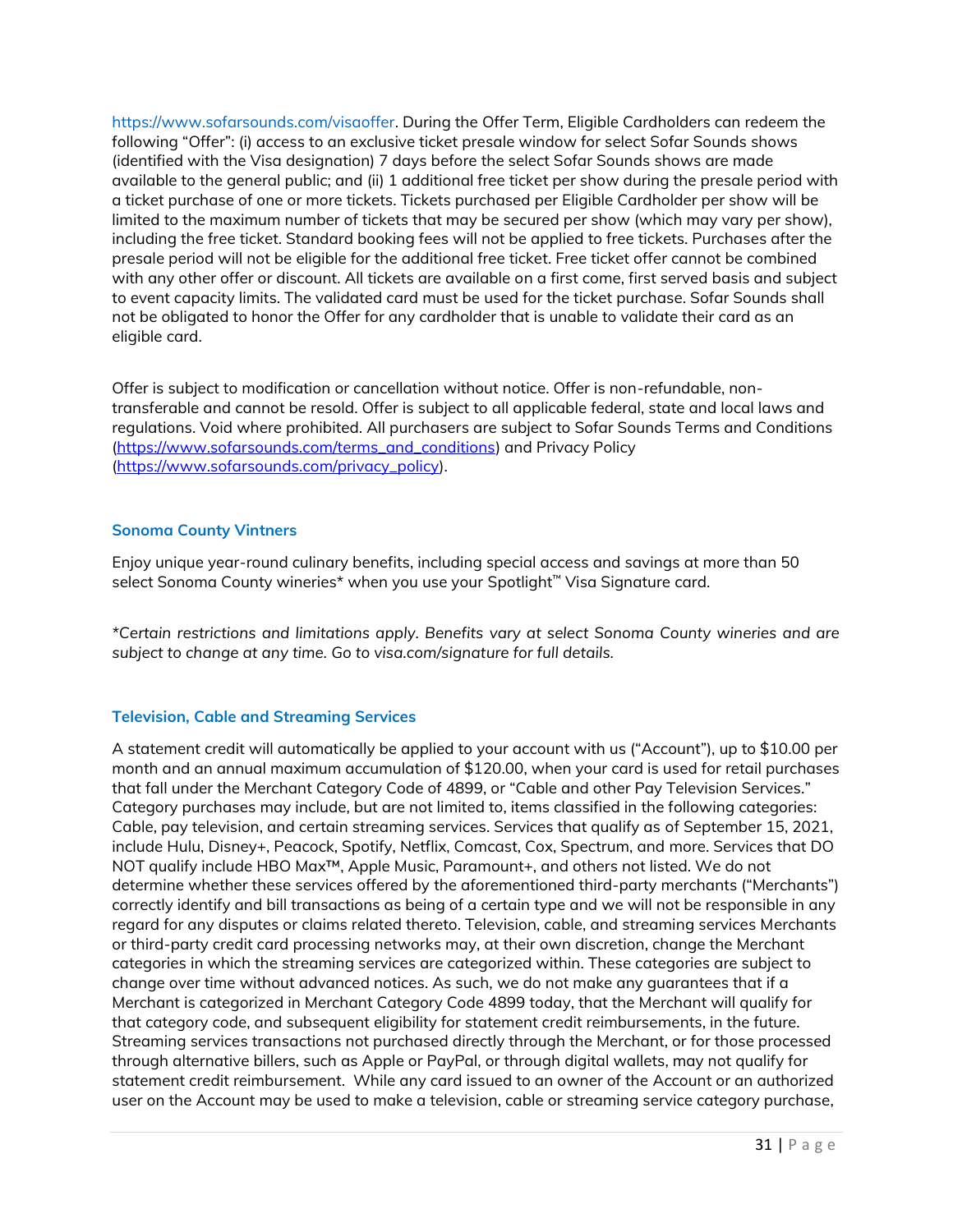the maximum statement credit amount for the Account per month is \$10. Statement credit(s) will post to your Account within one (1) billing cycle from the date on which the "Cable and other Pay Television Services" category purchase posts to your Account and will appear on your monthly credit card billing statement as a "Streaming Service Credit." The Streaming Service Credit will be issued for the billing cycle in which the transaction posts to your Account.

# Disclaimer:

We are only responsible for posting a Streaming Service Credit to your Account based on the data we receive from a Merchant or any other third-party service provider. If we do not receive information that identifies your transaction as qualifying for credit, you will not receive the Streaming Service Credit. Your Account must not be canceled or past due and you must also be a member in good standing in order to receive Streaming Service Credit. Streaming Service Credit may be reversed if the qualifying purchase is canceled. We may withdraw or cancel the above statement credit program or change the terms of the program at any time. These program terms may be supplemented with additional terms, conditions, and disclosures. All other agreements that you have with us will remain in full force and effect.

The Merchants and credit card processing networks referenced herein are independent contractors and are not agents of, sponsors of, or in any way affiliated with, First Entertainment Credit Union (the "Credit Union"). The Credit Union is not liable for the acts, errors, omissions, representations, warranties, content, breaches or negligence of any such Merchant or credit card processing network. In no event shall the Credit Union be responsible for any amount other than the undisputed Streaming Service Credits earned and accrued by you.

# **Travel Accident** & **Baggage Delay Insurance**

THE PLAN: As an eligible Cardholder of First Entertainment Credit Union, you, your spouse or Domestic Partner and your Dependent Children will be automatically insured up to \$1,000,000 against accidental loss of life, limb, sight, speech or hearing occurring on a Common Carrier Covered Trip while 1) riding as a passenger in, entering or exiting any Common Carrier on which the Insured Person has purchased passage; or 2) riding as a passenger in, entering or exiting any Conveyance licensed to carry the public for hire or any Courtesy Transportation provided without a specific charge and while traveling to or from the airport, terminal or station: a) immediately preceding the departure of the scheduled Common Carrier on which the Insured Person has purchased passage; or b) immediately following the arrival of the scheduled Common Carrier on which the Insured Person was a passenger; or 3) at the airport, terminal or station at the beginning or end of the Common Carrier Covered Trip. If the purchase of the Common Carrier passenger fare is not made prior to the Insured Person's arrival at the airport, terminal or station, coverage will begin at the time the cost of the Common Carrier passenger fare is charged to the Insured Person's Account.

| <b>Eligible Cards</b>    | <b>Benefit Amount</b> |
|--------------------------|-----------------------|
| Spotlight Visa Signature | \$1,000,000           |

ELIGIBILITY: This insurance plan is provided to eligible Cardholders of First Entertainment Credit Union automatically when the entire cost of the passenger fare(s) are charged to an eligible Card account while the insurance is effective. It is not necessary for you to notify your financial institution, the administrator or the Company when tickets are purchased.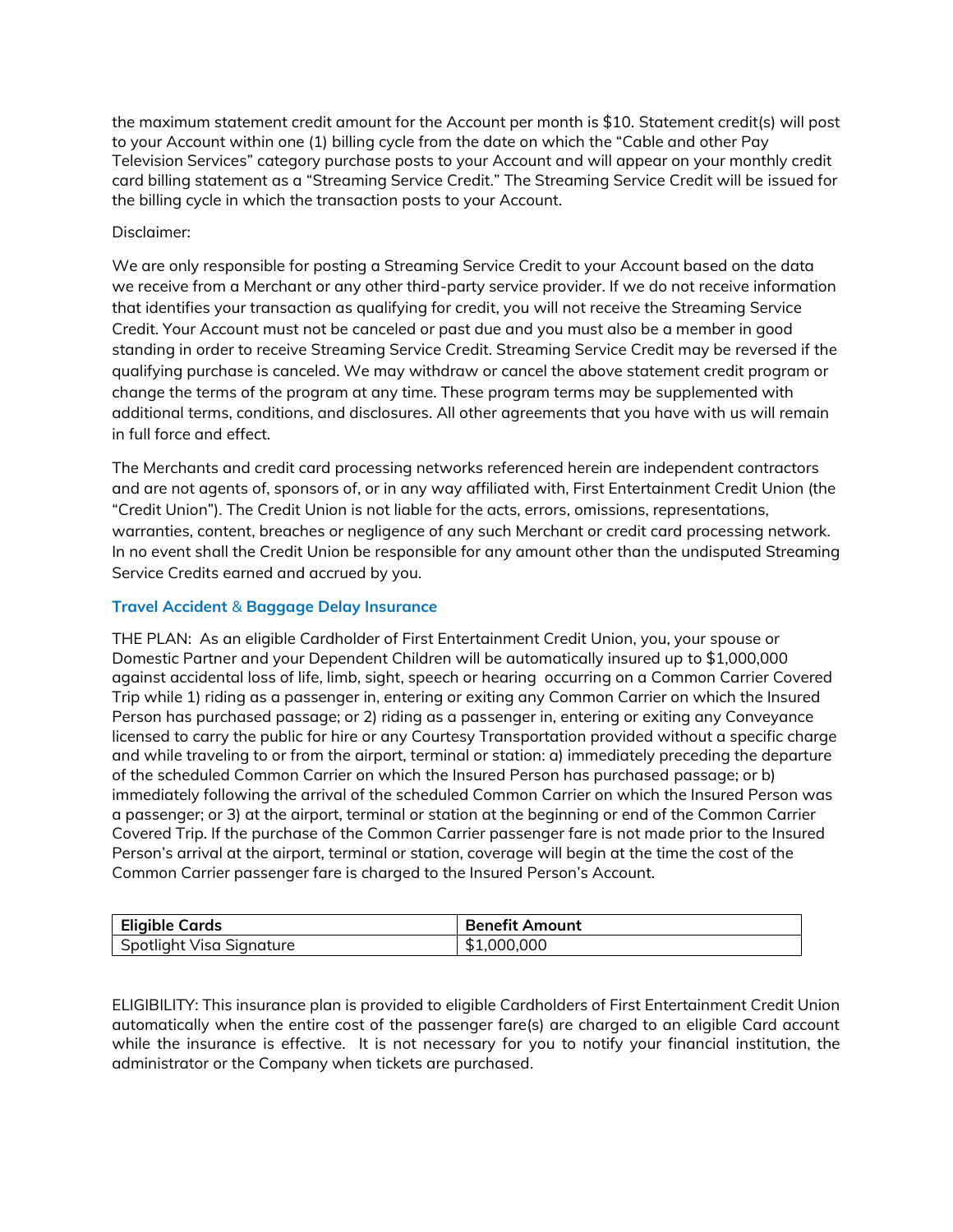THE COST: This insurance plan is provided at no additional cost to eligible cardholders. Your financial institution pays the full cost of the insurance.

BENEFICIARY: The Loss of Life benefit will be paid to the beneficiary designated by you. If no such designation has been made, that benefit will be paid to the first surviving beneficiary in the following order: a) your spouse, b) your children, c) your parents, d) your brothers and sisters, e) your estate. All other indemnities will be paid to you.

THE BENEFITS: The full Benefit Amount is payable for accidental loss of life; loss of speech and loss of hearing; loss of speech and one of loss of hand, foot or sight of one eye; loss of hearing and one of loss of hand, foot or sight of one eye; loss of both hands, both feet, loss of sight or any combination thereof that occurs as the result of an accident. 50% of the Principal Sum is payable for accidental loss of hand, foot or sight of one eye (any one of each); loss of speech or loss of hearing. 25% of the Principal Sum is payable of loss of thumb and index finger of the same hand. **Loss** means, with respect to a hand, complete severance through or above the knuckle joints of at least 4 fingers on the same hand; with respect to a foot, complete severance through or above the ankle joint. The Company will consider it a loss of hand or foot even if they are later reattached. **Benefit Amount** means the Loss amount at the time the entire cost of the passenger fare is charged to an eligible Card account. The loss must occur within one year of the accident. The Company will pay the single largest applicable Benefit Amount.

ACCOUNT AGGREGATE LIMIT OF INSURANCE: If more than one Insured Person insured under the same Account suffers a Loss in the same Accident, Federal Insurance Company (the Company) will not pay more than 3 times the applicable Benefit Amount (the aggregate limit of insurance). If an Accident results in Benefit Amounts becoming payable, which when totaled, exceed three times the applicable Benefit Amount, then the aggregate limit of insurance will be divided proportionally among the Insured Persons, based on each applicable Benefit Amount.

# ADDITIONAL BENEFITS:

# **Baggage Delay**

We will reimburse the Insured Person up to the Daily Benefit Amount of \$100.00 per day, in the event of a Baggage Delay. **Baggage Delay** means a delay or misdirection of the Insured Person's Baggage by a Common Carrier for more than 4 hours from the time the Insured Person arrives at the destination on the Insured Person's ticket. Our payment is limited to expenses incurred for the emergency purchase of essential items needed by the Insured Person while on a Common Carrier Covered Trip and at a destination other than the Insured Person's primary residence. The Baggage Delay Daily Benefit Amount will be payable up to 3 days.

Essential items not covered by Baggage Delay include, but are not limited to:

- 1. contact lenses, eyeglasses or hearing aids;
- 2. artificial teeth, dental bridges or prosthetic devices;
- 3. tickets, documents, money, securities, checks, travelers checks and valuable papers;
- 4. business samples;
- 5. jewelry and watches; or
- 6. cameras, video recorders and other electronic equipment.

The Baggage Delay Benefit Amount is excess over any other insurance (including homeowners) or indemnity (including any reimbursements by the airline, cruise line, railroad, station authority, occupancy provider) available to the Insured Person.

### DEFINITIONS:

**Accident or Accidental** means a sudden, unforeseen and unexpected event happening by chance.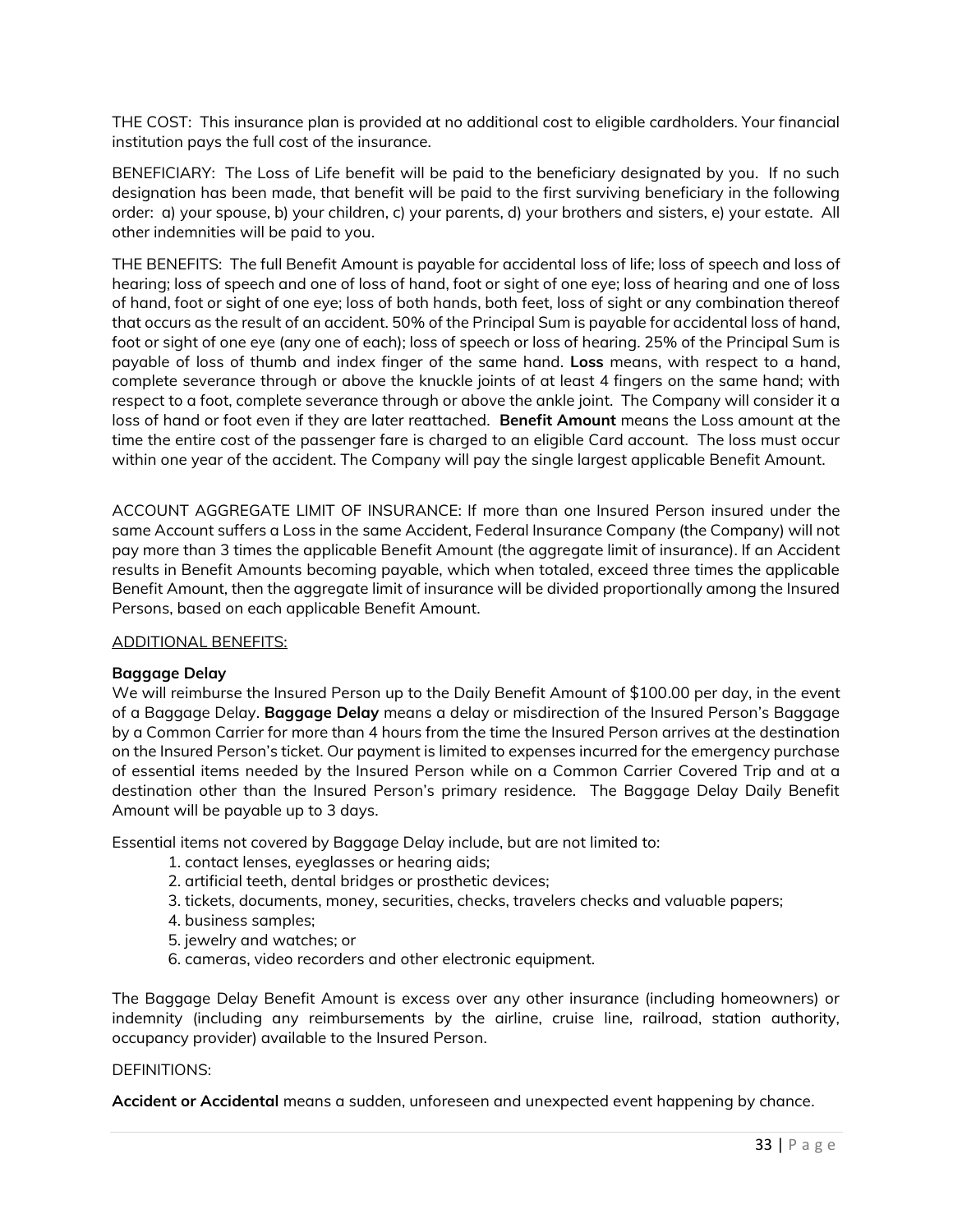**Accidental Bodily Injury** means bodily injury which is Accidental, the direct cause of Loss, is independent of disease, illness or other cause and occurs while you are insured under this policy, which is in force. Accidental Bodily Injury does not include conditions caused by repetitive motion injuries or cumulative trauma not a result of an Accident, including, but not limited to: 1) Osgood-Schlatter's Disease; 2) bursitis; 3) Chondromalacia; 4) shin splints; 5) stress fractures; 6) tendinitis; and 7) Carpal Tunnel Syndrome.

**Account** means credit card accounts, debit card accounts, central bill accounts, checking accounts and savings accounts as set forth in the policy.

**Accountholder** means any individual who is named on an open and active account with the Policyholder.

**Cardholder** means an individual who is named on the account card issued by the policyholder.

**Common Carrier** means any motorized land, water or air conveyance organized and licensed for the transportation of passengers for hire and operated by an employee or an individual under contract.

**Common Carrier Covered Trip** means travel on a common carrier when the full fare for transportation has been charged to your account issued by the policyholder.

**Covered Trip** means any pre-paid tour, trip or vacation: 1) occurring while the insurance is in-force; 2) which includes at least one overnight

stay away from the Insured Person's primary residence; 3) with a destination that is more than 50 miles from the Insured Person's primary residence; and 4) not exceeding 60 days in duration.

**Credit Card** means a payment medium that takes the form of a credit card, credit plate, charge plate, courtesy card or other identification card or device issued to you. You may use the credit card to purchase, hire, rent or lease property or services. Credit Card does not include a debit card.

**Debit Card** means a payment medium that takes the form of a card, plate or other identification card or device issued to you as an owner of a deposit account maintained by the issuer. You may use the debit card to purchase, hire, rent or lease property or services. Debit Card does not include credit card.

**Dependent Child** means the primary insured person's unmarried child, dependent on the primary insured person for maintenance and support, under the age of 25, or classified as an incapacitated dependent child.

**Domestic Partner** means a person designated by the primary insured person who is registered as a domestic partner or legal equivalent under the laws of the governing jurisdiction or who is at least 18 years of age and competent to enter into a contract; is not related to the primary insured person by blood; has exclusively lived with the primary insured person for at least 12 consecutive months; is not legally married or separated and has with the primary insured person at least 2 of the following financial arrangements: a joint mortgage or lease, a joint bank account, joint title to or ownership of a motor vehicle or status as a joint lessee on a motor vehicle lease or a joint credit card account with a financial institution. Neither the primary insured person nor domestic partner can be married to, nor in a civil union with, anyone else.

**Immediate Family Member** means the insured person's spouse or domestic partner; children including adopted children or step-children; legal guardians or wards; siblings or siblings-in-law; parents or parents-in-law; grandparents or grandchildren; aunts or uncles; nieces and nephews.

**Incapacitated Dependent Child** means a child who, as a result of being mentally or physically challenged, is permanently incapable of self-support and permanently dependent on the Primary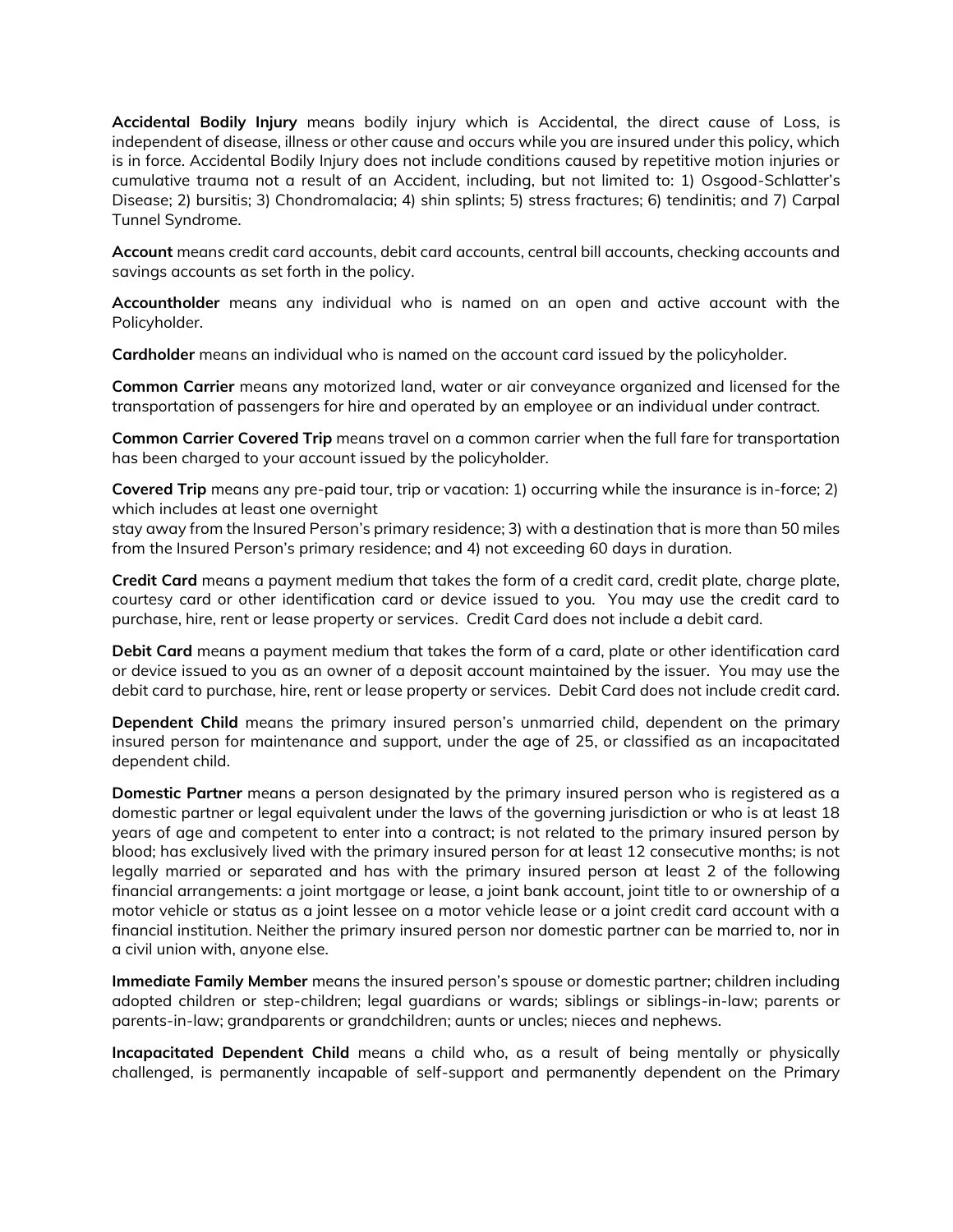Insured Person for support and maintenance. The incapacity must have occurred while the child was under the age of 25.

**Insured Person** means the Cardholder and their Spouse / Domestic Partner and unmarried Dependent Children.

**Loss** means accidental loss of foot, loss of hand, loss of hearing, loss of life, loss of sight, loss of sight of one eye, loss of speech, loss of thumb and index finger. Loss must occur within one year after the accident.

**Loss of Foot** means the complete severance of a foot through or above the ankle joint.

**Loss of Hand** means a complete severance, as determined by a physician, of at least 4 fingers at or above the metacarpal phalangeal joint on the same hand or at least 3 fingers and the thumb on the same hand.

**Loss of Hearing** means permanent, irrecoverable and total deafness, as determined by a physician, with an auditory threshold of more than 90 decibels in each ear. The deafness cannot be corrected by any aid or device.

**Loss of Property** means Baggage Delay, Trip cancellation or Trip Interruption, & Trip Delay which occurs while the insured person is under the policy which is in-force.

**Loss of Sight** means permanent loss of vision. Remaining vision must be no better than 20/200 using a corrective aid or device, as determined by a physician.

**Loss of Sight of One Eye** means permanent loss of vision of one eye. Remaining vision in that eye must be no better than 20/200 using a corrective aid or device as determined by a physician.

**Loss of Speech** means the permanent, irrecoverable and total loss of the capability of speech without the aid of mechanical devices, as determined by a physician.

**Loss of Thumb and Index Finger** means complete severance, through the metacarpal phalangeal joints, of the thumb and index finger of the same hand, as determined by a physician.

**Physician** means a licensed practitioner of the healing arts acting within the scope of his or her license to the extent provided by the laws of the jurisdiction in which medical treatment is provided. Physician does not include you, an immediate family member, your employer or business partner or the policyholder.

**Policyholder** means PSCU Financial services.

**Primary Insured Person** means the cardholder.

**Proof of Loss** means written evidence acceptable to us that an accident, accident bodily injury or loss has occurred.

**Specialized Aviation Activity** means use of a properly certified aircraft for flight on a rocket propelled or rocket launched aircraft. Specialized Aviation Activity shall include any flight which requires a special permit or waiver from a governmental authority having jurisdiction over civil aviation, whether or not such permit or waiver is granted.

**Spouse** means your husband or wife who is recognized as such by the laws of the jurisdiction in which the primary insured person resides.

**We, Us and Our** means Federal Insurance Company.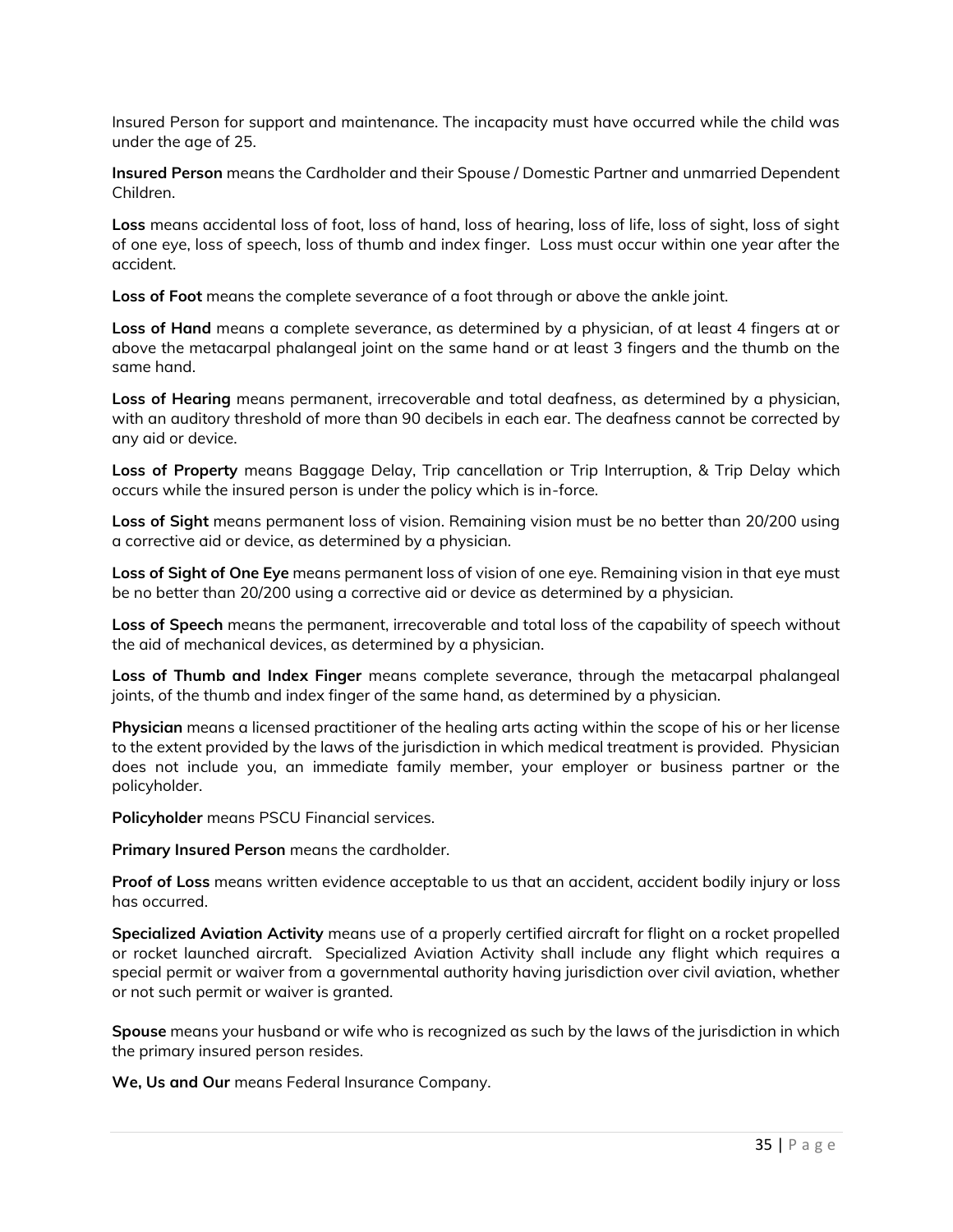EXCLUSIONS (applicable to all benefits): This insurance does not apply to any Accident, Accidental Bodily Injury, Loss, Covered Loss or Loss of Property when: 1) the United States of America has imposed any trade or economic sanctions prohibiting insurance of any Accident, Accidental Bodily Injury, Loss, Covered Loss or Loss of Property; or 2) there is any other legal prohibition against providing insurance for any Accident, Accidental Bodily Injury, Loss, Covered Loss or Loss of Property. Additionally, this insurance does not apply to any Accident, Accidental Bodily Injury or Loss caused by or resulting from, directly or indirectly, the Insured Person: 1) entering, or exiting any aircraft while acting or training as a pilot or crew member. This exclusion does not apply to passengers who temporarily perform pilot or crew functions in a life-threatening emergency; 2) the Insured Person's emotional trauma, mental or physical illness, disease, pregnancy, childbirth or miscarriage, bacterial or viral infection, bodily malfunctions or medical or surgical treatment or diagnosis thereof. This exclusion does not apply to the Insured Person's bacterial infection caused by an Accident or by Accidental consumption of a substance contaminated by bacteria; 3) traveling or flying on any aircraft engaged in Specialized Aviation Activities; 4) suicide, attempted suicide or intentionally self-inflicted injury; or 5) a declared or undeclared War.

CLAIM NOTICE: Written claim notice must be given to the Company within 20 days after the occurrence of any loss covered by this policy or as soon as reasonably possible. Failure to give notice within 20 days will not invalidate or reduce any otherwise valid claim if notice is given as soon as reasonably possible.

CLAIM FORMS: When the Company receives notice of a claim, the Company will send you forms for giving proof of loss to us within 15 days. If you do not receive the forms, you should send the Company a written description of the Loss.

CLAIM PROOF OF LOSS: Complete proof of loss must be given to us within 90 days after the date of loss, or as soon as reasonably possible. Failure to give complete proof of loss within these time frames will not invalidate any otherwise valid claim if notice is given as soon as reasonably possible and in no event later than 1 year after the deadline to submit complete proof of loss.

#### **Plan Administrator**

The Direct Marketing Group, Inc. 9931 South 136<sup>th</sup> Street Suite 100 Omaha, NE 68138 844-312-2802

TIME PAYMENT of CLAIMS: The Company will pay you or your beneficiary the applicable benefit amount as soon as complete proof of loss is received if you, the Policyholder and/or the beneficiary have complied with all the terms of this policy. If a claim is contested by us, we will notify you or your beneficiary the reasons for contesting the claim within 45 days of receipt of complete Proof of Loss. If we request additional information from you or your beneficiary, upon receipt of requested information we will pay or deny the claim within 60 days. All overdue claim payments will bear simple interest at the rate of 10% per year.

EFFECTIVE DATE: Your insurance becomes effective on the latest of: the effective date of this policy, the date on which you first meet the eligibility criteria as the Insured Person or the beginning of the period for which required premium is paid for you. Insurance for you automatically terminates on the earliest of: the termination date of this policy, the expiration of the period for which required premium has been paid for you, the date on which you no longer meets the eligibility criteria as the Insured Person or the date on which the Company pays out 100% of the principal sum.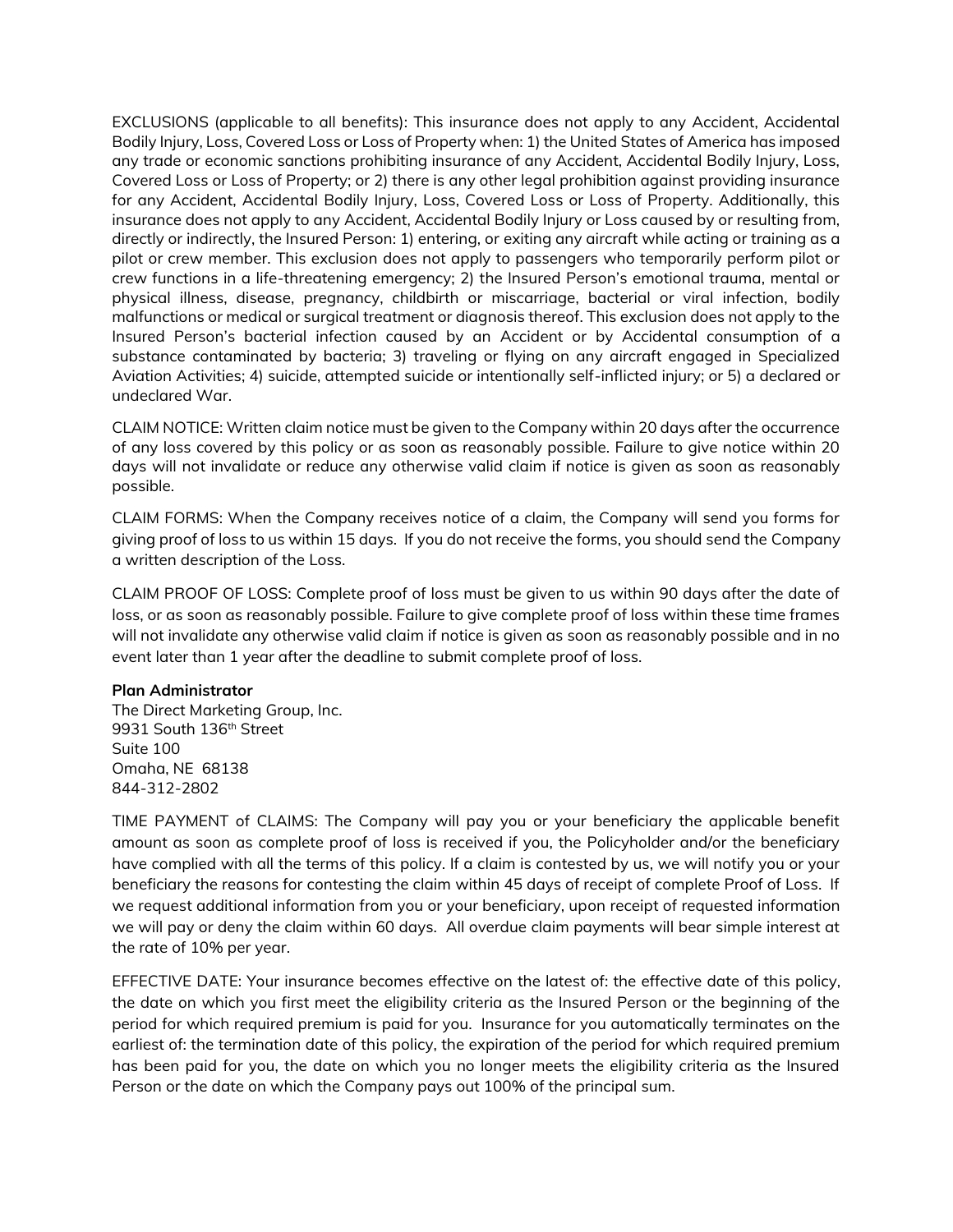For claims related matters ONLY, please contact the Claims Administrator:

Broadspire, a Crawford Company PO Box 459084 Sunrise, FL 33345 Phone# 855-307-9246 Fax# 855-830-3728

As a handy reference guide, please read this and keep it in a safe place with your other insurance documents. This description of coverage is not a contract of insurance but is a summary of the principal provisions of the insurance while in effect. Complete policy provisions are contained In the Master Policy 9907-84-82, which can be obtained from the Policyholder.

This information is a brief description of the important features of this insurance plan. It is not an insurance contract. Insurance underwritten and provided by Federal Insurance Company, a Chubb company. Chubb is the marketing name used to refer to subsidiaries of Chubb Limited providing insurance and related services. For a list of these subsidiaries, please visit our website at www.chubb.com. All products may not be available in all states or certain terms may be different where required by state law. This communication contains product summaries only. Coverage is subject to the language of the policies as actually issued. Chubb, 202 Hall's Mill Road, Whitehouse Station, NJ 08889-1600.

PSCU MASTER TRAVEL 0421

### **Travel and Emergency Assistance Services**

Emergencies can escalate quickly when You are traveling away from home. Something that is relatively straight forward when You are not traveling, like replacing prescription medication, can be a difficult task when You are dealing with local laws or language barriers.

Travel and Emergency Assistance Services are made available to help You in case of an emergency while You are traveling away from home. The Benefit Administrator can connect You with the appropriate local emergency and assistance resources available, 24 hours a day, 365 days a year.

**Please note that due to occasional issues such as distance, location, or time, neither the Benefit Administrator nor its service providers can be responsible for the availability, use, cost, or results of any medical, legal, transportation, or other services.** 

### **What are Travel and Emergency Assistance Services and how do I use these services when I need them?**

Travel and Emergency Assistance Services are made available to You, if You are a cardholder of an eligible card issued in the United States. Your spouse and children (dependents under 22 years old) are also eligible to use these services.

Travel and Emergency Assistance Services provide assistance and referral only. You are responsible for the cost of any actual medical, legal, transportation, cash advance, or other services or goods provided.

To use the services, simply call the toll-free, 24-hour Benefit Administrator line at **1-800-992-6029**.

# **If You are outside the United States, call collect at 1-804-673-1675.**

# **What are the specific services and how can they help me?**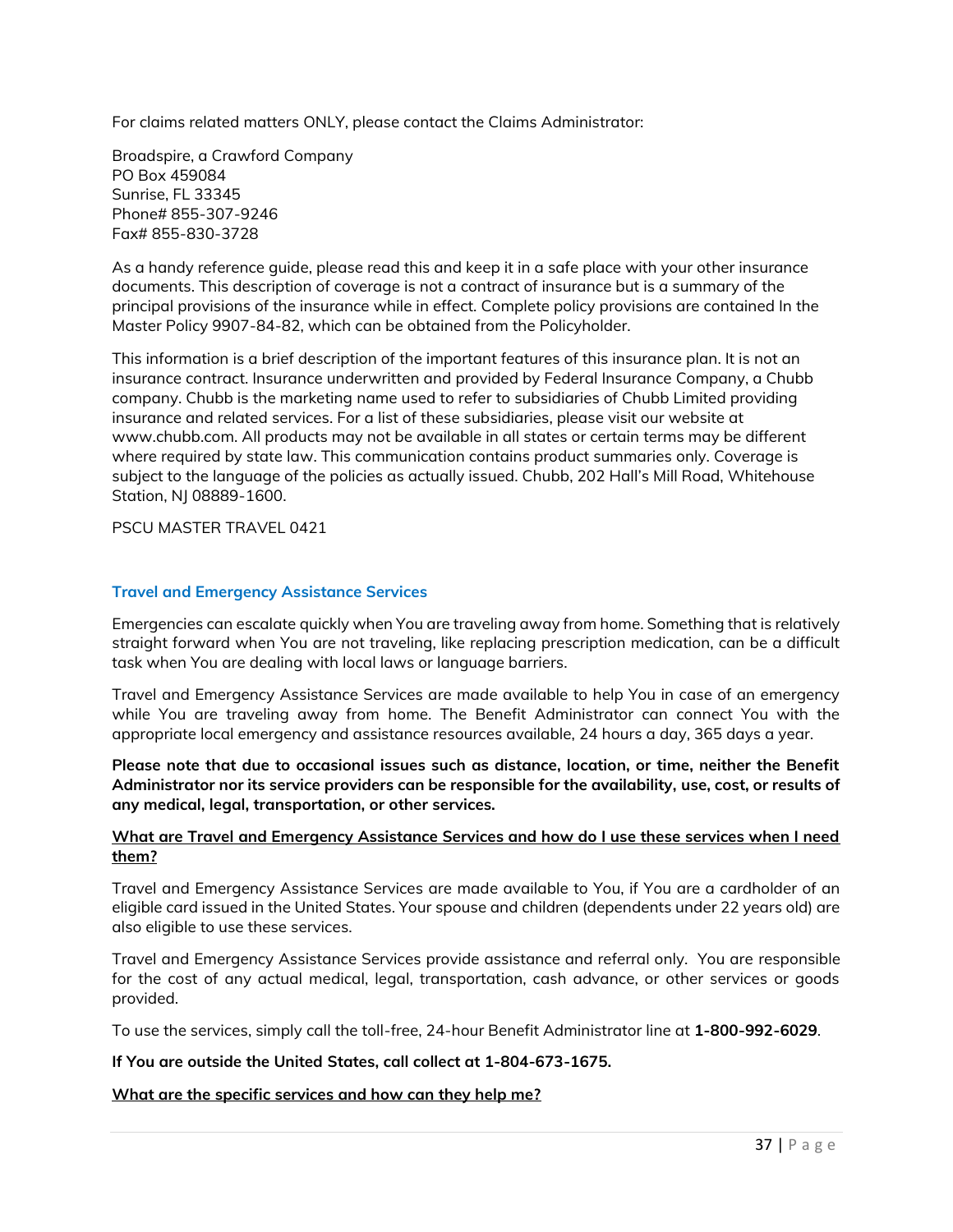- Emergency Message Service can record and relay emergency messages for travelers or their immediate family members. The Benefit Administrator will use reasonable efforts to relay emergency messages in accordance with benefit guidelines and limitations, but cannot take responsibility for the failure to transmit any message successfully. *All costs are Your responsibility.*
- Medical Referral Assistance provides medical referral, monitoring, and follow-up. The Benefit Administrator can give You names of local English-speaking doctors, dentists, and hospitals; assign a doctor to consult by phone with local medical personnel, if necessary, to monitor Your condition; keep in contact with Your family, and provide continuing liaison; and help You arrange medical payments from Your personal account. *All costs are Your responsibility.*
- Legal Referral Assistance can arrange contact with English-speaking attorneys and U.S. embassies and consulates if You're detained by local authorities, have a car accident, or need legal assistance. In addition, the Benefit Administrator can coordinate bail payment from Your personal account. The Benefit Administrator can also follow up to make sure bail has been properly handled. *All costs are Your responsibility.*
- Emergency Transportation Assistance can help You make all the necessary arrangements for emergency transportation home or to the nearest medical facility. This includes arranging to bring Your Young children home and helping You stay in contact with family members or employers during the emergency. In the case of a death, the Benefit Administrator can make arrangements to repatriate the remains. *All costs are Your responsibility.*
- Emergency Ticket Replacement helps You through Your carrier's lost ticket reimbursement process and assists in the delivery of a replacement ticket to You, should You lose Your ticket**.**  *All costs are Your responsibility.*
- Lost Luggage Locator Service can help You through the Common Carrier's claim procedures or can arrange shipment of replacement items if an airline or Common Carrier loses Your checked luggage. *You are responsible for the cost of any replacement items shipped to You.*
- Emergency Translation Services provides telephone assistance in all major languages and helps find local interpreters, if available, when You need more extensive assistance. *All costs are Your responsibility.*
- Prescription Assistance and Valuable Document Delivery Arrangements can help You fill or replace prescriptions, subject to local laws, and can arrange pickup and delivery of Your prescriptions filled for You at local pharmacies. It can also help transport critical documents that You may have left at Your home or elsewhere. *All costs are Your responsibility.*
- Pre-Trip Assistance can give You information on Your destination before You leave such as ATM locations, currency exchange rates, weather reports, health precautions, necessary immunizations, and required passport visas.

# **Definitions**

**Common Carrier** means any mode of transportation by land, water or air operating for hire under a license to carry passengers for which a ticket must be purchased prior to travel. Does not include taxi, limousine service, commuter rail or commuter bus lines.

**You or Your** means an eligible person whose name is embossed on an eligible U.S. issued card, and You reside in the United States.

# **Additional Provisions for Travel and Emergency Assistance Services**

This benefit is provided to eligible cardholders at no additional cost. The terms and conditions contained in this Guide to Benefits may be modified by subsequent endorsements. Modifications to the terms and conditions may be provided via additional Guide to Benefits mailings, statement inserts, statement messages or electronic notification. The benefits described in this Guide to Benefits will not apply to cardholders whose accounts have been suspended or cancelled.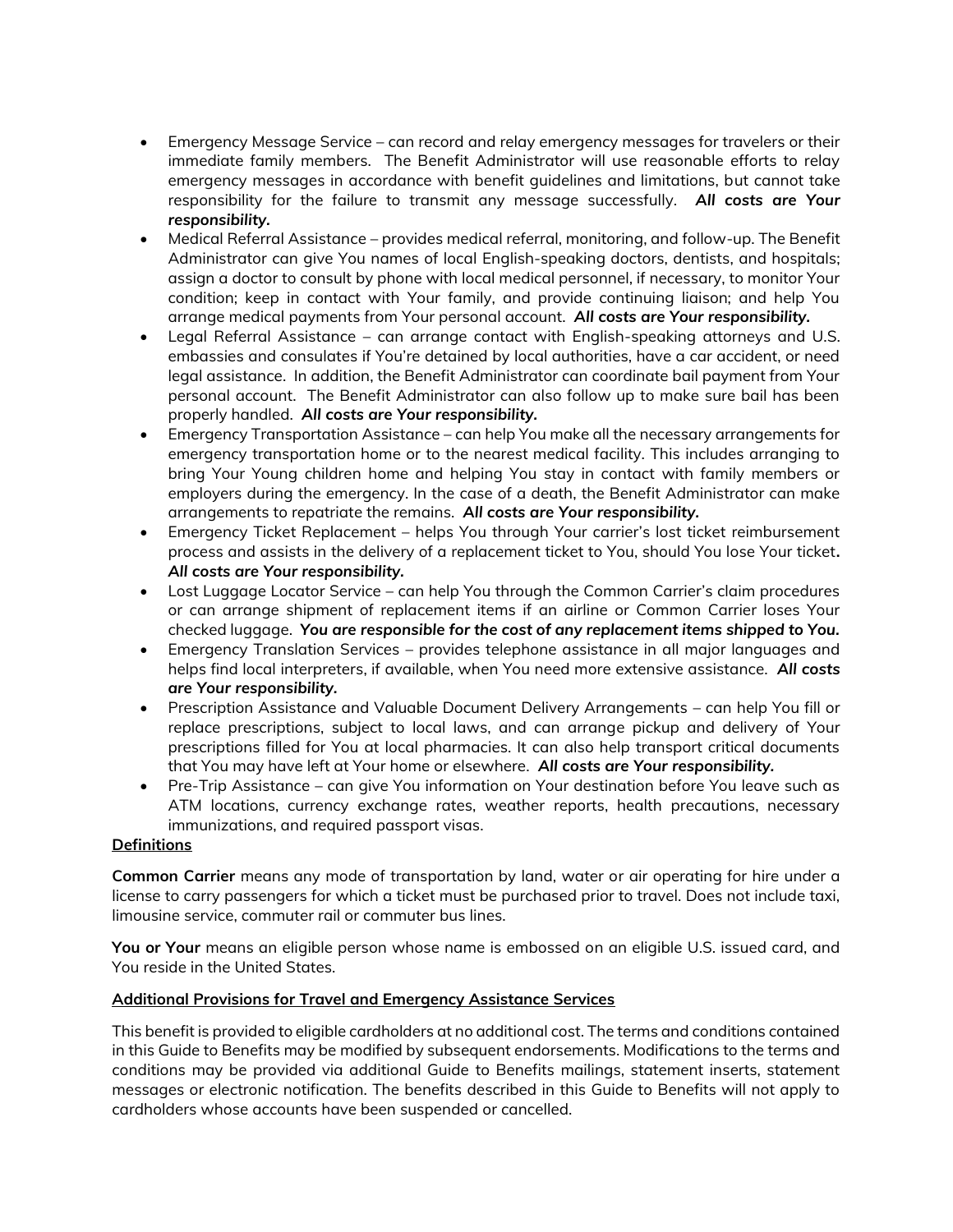**For more information about the benefit described in this guide, call the Benefit Administrator at 1- 800-992-6029, or call collect outside the U.S. at 1-804-673-1675**.

# **Trip Cancellation and Interruption**

*Sometimes the unexpected happens and Your travel arrangements don't go as planned.*

You've done a great job preparing for Your Trip. Your flights have been booked, You confirmed Your reservation with Your hotel and You even rented a car so You can sightsee. But what if You have to cancel Your trip because of the death of an Immediate Family Member? What if the airline You booked Your flight through declares bankruptcy? Fortunately, Trip Cancellation and Interruption benefits are available to help You with these unforeseen circumstances that could disrupt Your travel plans.

Trip Cancellation and Interruption benefits pay up to \$2,000.00 per Insured Person for the nonrefundable Common Carrier ticket(s) that You paid for with Your covered Account and/or rewards programs associated with Your covered Account. You, Your spouse (or Domestic Partner) and Your Dependent Children are eligible for coverage if You charge the entire cost of the Trip using Your Account, less redeemable certificates, vouchers, or coupons, or rewards program associated with Your covered Account.

### The Trip **Cancellation or Interruption must be caused by or result from:**

- 1. The death, Accidental Bodily Injury, disease or physical illness of You or an Immediate Family Member of the Insured person; or
- 2. Default of the Common Carrier resulting from financial insolvency.

The death, Accidental injury, disease or physical illness must be verified by a Physician and must prevent You from traveling on the trip.

Note: Common Carriers may issue a credit voucher for the value of the unused ticket. A fee may be associated with changing or cancelling the ticket. Reimbursement of fee may be eligible at time of Loss. Most Common Carrier credit vouchers expire in one year. Proof of unused credit voucher can be submitted for reimbursement after expiration. Payment will not exceed either the actual Non-Refundable amount paid by the Insured Person for a Common Carrier passenger(s) fare(s), or up to \$2,000.00.

### **The following exclusions apply to financial services Common Carrier Trip Cancellation/Trip Interruption only**

No Trip Cancellation or Interruption benefits will be paid for Loss caused by or resulting from:

- A Pre-existing Condition
- Accidental Bodily Injuries arising from participation in interscholastic or professional sports events, racing or speed contests, or uncertified scuba diving
- Cosmetic surgery, unless such cosmetic surgery is rendered necessary as a result of a Loss covered under this policy
- The Insured Person or an Immediate Family Member being under the influence of drugs (except those prescribed and used as directed by a Physician) or alcohol
- The Insured Person or an Immediate Family Member: a) traveling against the advice of a Physician; or b) traveling while on a waiting list for specified medical treatment; or c) traveling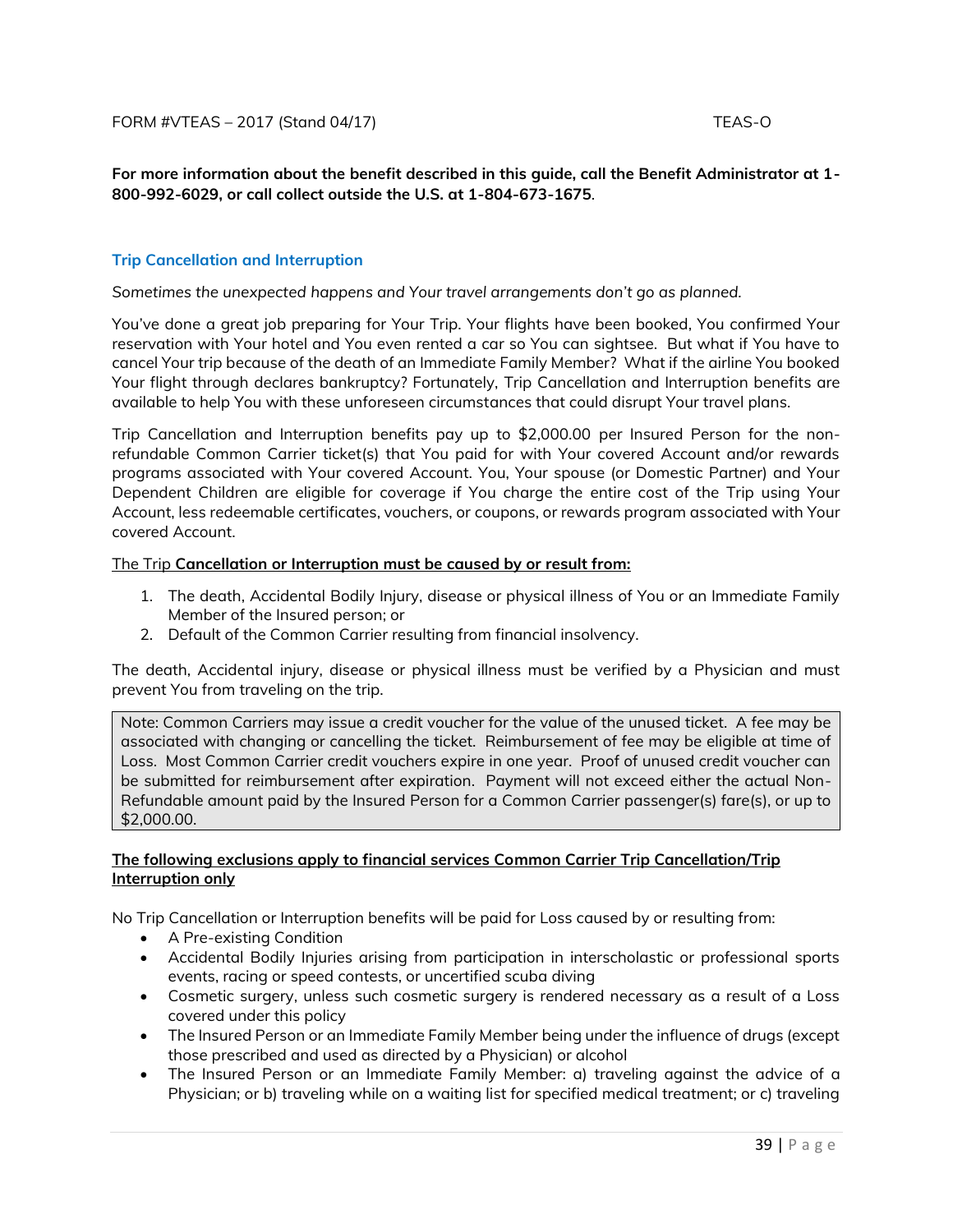for the purpose of obtaining medical treatment; or d) traveling in the third trimester (seventh month or after) of pregnancy

- Suicide, attempted suicide, or intentionally self-inflicted injuries
- Declared or undeclared war, but war does not include acts of terrorism
- An Insured Person's emotional trauma, mental or physical illness, disease, pregnancy, childbirth or miscarriage, bacterial or viral infection or bodily malfunctions, except physical illness or disease which prevent the **Insured Person** from traveling on a **Covered Trip.** This Exclusion does not apply to **Loss** resulting from an **Insured Person's** bacterial infection caused by an **Accident** or from **Accidental** consumption of a substance contaminated by bacteria.

# **How to file a Trip Cancellation or Interruption claim**

Within twenty (20) days of the Trip Cancellation or interruption or as soon as reasonably possible, You must provide (written) claim notice to the Plan Administrator. The Plan Administrator will ask You for some preliminary information and send You the appropriate claim forms. **Failure to give notice within twenty (20) days will not invalidate or reduce any otherwise valid claim, if notice is given as soon as reasonably possible**.

When the Plan Administrator receives notice of a claim, the Plan Administrator will send You forms for giving proof of Loss within fifteen (15) days. If You do not receive the forms, You should send the Plan Administrator a written description of the Loss.

Answers to specific questions can be obtained by writing to the **Plan Administrator**. To make a claim, please contact the **Plan Administrator**:

cbsi Card Benefit Services

550 Mamaroneck Avenue, Suite 309

Harrison, NY 10528

# **Please return Your completed and signed claim form and the documents listed below as soon as possible to the Plan Administrator:**

- A copy of Your monthly billing statement or the travel itinerary (showing the last four [4] digits of the Account number) confirming the Common Carrier ticket was purchased using the covered Account and/or rewards programs associated with Your covered Account.
- If more than one method of payment was used, please provide documentation as to additional currency, voucher, points or any other payment method utilized.
- Confirmation of the non-refundable amounts for the unused Common Carrier tickets and/or travel vouchers
- Confirmation that the tickets were cancelled with the Common Carrier
- A copy of the travel itinerary showing the passenger names and ticket cost
- Confirmation of the reason for the Trip Cancellation; (completed attached physician statement, confirmation of death of Immediate Family Member or documentation confirming any other cause of Loss)
- A copy of the cancellation or refund policies of the Common Carrier, Tour Operator or Travel Supplier

# **Additional Travel Accident benefit**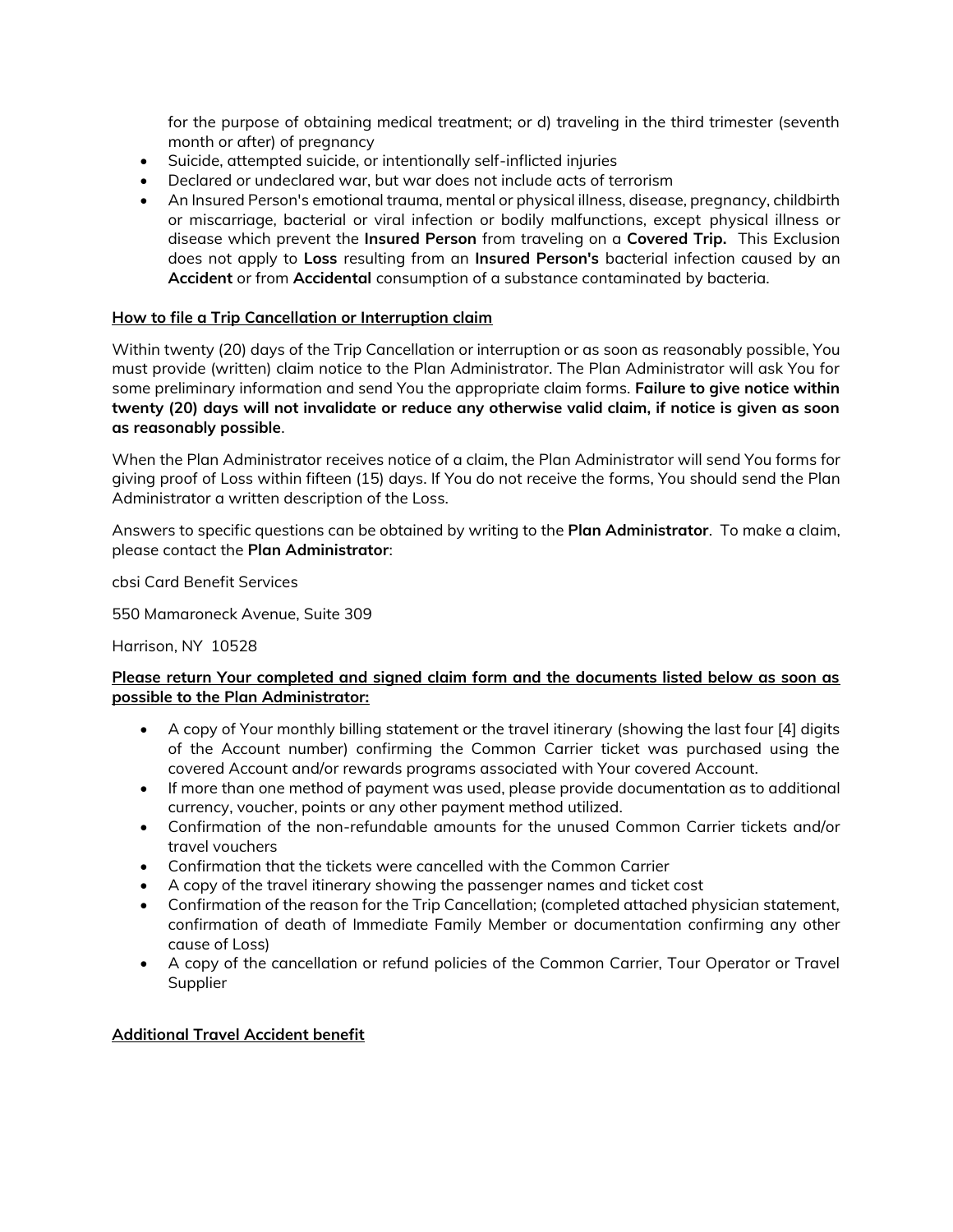As a cardholder, You, Your spouse (or Domestic Partner), and unmarried Dependent Children will be automatically insured up to one thousand dollars (\$1,000.00) for Accidental Loss of life, limb, sight, speech, or hearing. This benefit applies while:

- 1. Riding as a passenger in or entering or exiting any Common Carrier; or
- 2. Riding as a passenger in, entering, or exiting any conveyance licensed to carry the public for a fee and while traveling to or from the airport:
	- a. Immediately preceding the departure of a Common Carrier on which the Insured Person has purchased passage; and
	- b. Immediately following the arrival of a Common Carrier on which the Insured Person was a passenger; or
- 3. At the airport, terminal or station, at the beginning or end of the Common Carrier Covered Trip.

| Covered Loss                                                | Benefit Maximum |
|-------------------------------------------------------------|-----------------|
| Accidental Loss of Life, two or more Members, sight of both | \$1,000.00      |
| eyes, speech and hearing or any combination thereof         |                 |
| Accidental Loss of one Member, sight of one eye, speech or  | \$500.00        |
| hearing                                                     |                 |
| Accidental Loss of the thumb and index finger of the same   | \$250.00        |
| hand                                                        |                 |

**Loss** means, with respect to a hand, complete severance through or above the knuckle joints of at least four (4) fingers on the same hand or at least three (3) fingers and the thumb on the same hand; with respect to a foot, complete severance through or above the ankle joint. The Company will consider it a Loss of hand or foot even if the fingers, thumb, or foot is later reattached.

In order to be eligible for this additional coverage, the entire cost of the Common Carrier passenger fare(s), less redeemable certificates, vouchers, or coupons, must be charged to Your covered Account and/or rewards programs associated with Your covered Account during the policy period. If the purchase is not made prior to the Insured Person's arrival at the airport, coverage begins at the time the entire cost of the Common Carrier passenger fare is purchased.

This travel accident benefit is provided to eligible cardholders. Your financial institution pays the cardholder's premium as a benefit of the card membership.

The Loss must occur within one year of the Accident. The Company will pay the single largest applicable Benefit Amount. In the event of multiple Accidental deaths per Account arising from any one Accident, the Company's liability for all such Losses will be subject to a maximum limit of insurance equal to two times the Benefit Amount for Loss of life. Benefits will be proportionately divided among the Insured Persons up to the maximum limit of insurance.

The Loss of Life benefit will be paid to the Beneficiary designated by You. If no such designation has been made, that benefit will be paid to the first surviving Beneficiary in the following order: a) Your spouse, b) Your Children, c) Your parents, d) Your brothers and sisters, e) Your estate. All other indemnities will be paid to You.

# **The following exclusions apply to the Travel Accident benefit**

Loss caused by or resulting from: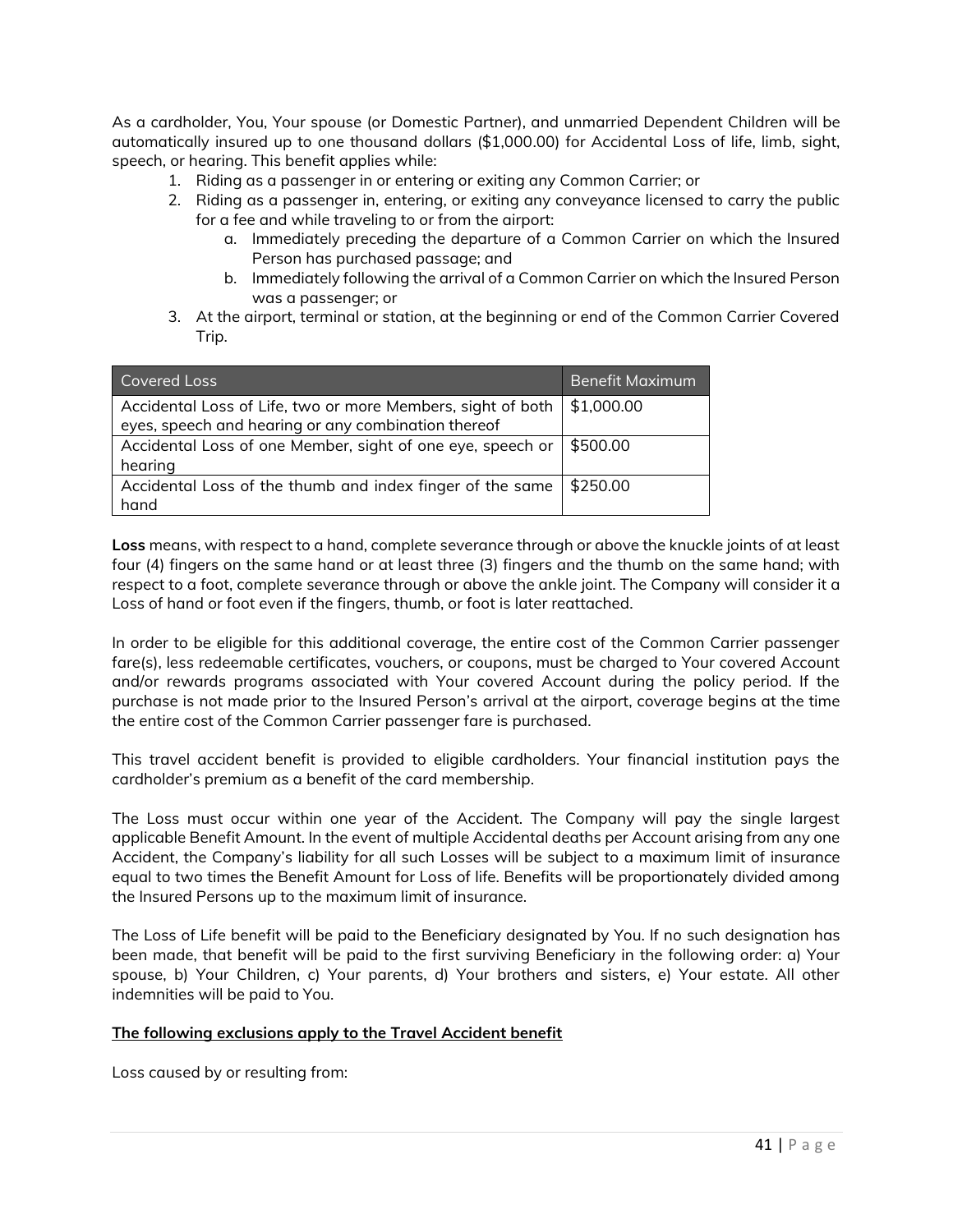- An Insured Person's emotional trauma, mental or physical illness, disease, normal pregnancy, normal childbirth or elective abortion, bacterial or viral infection, or bodily malfunctions. This exclusion does not apply to **Loss** resulting from an **Insured Person**'s bacterial infection caused by an **Accident** or from **Accidental** consumption of a substance contaminated by bacteria
- Suicide, attempted suicide, or intentionally self-inflicted injuries
- Declared or undeclared war, but war does not include acts of terrorism
- An Accident occurring while You are in, entering, or exiting any aircraft while acting or training as a pilot or crew member (does not apply if You temporarily perform pilot or crew functions in a life-threatening emergency)

### **How to file a Travel Accident benefit claim**

Within twenty (20) days of the accident or as soon as reasonably possible, You must provide (written) claim notice to the Plan Administrator. The Plan Administrator will ask You for some preliminary information and send You the appropriate claim forms. **Failure to give notice within twenty (20) days will not invalidate or reduce any otherwise valid claim, if notice is given as soon as reasonably possible.** 

When the Plan Administrator receives notice of a claim, the Plan Administrator will send You forms for giving proof of Loss within fifteen (15) days. If You do not receive the forms, You should send the Plan Administrator a written description of the Loss.

Answers to specific questions can be obtained by writing to the **Plan Administrator**. To make a claim, please contact the **Plan Administrator**:

cbsi Card Benefit Services 550 Mamaroneck Avenue, Suite 309 Harrison, NY 10528 **Please return Your completed and signed claim form and the documents listed below as soon as possible to the Plan Administrator:**

- A copy of the police report
- A completed medical authorization form for each treating medical facility
- Copy of the certificate of death, if applicable
- A copy of the travel itinerary
- A copy of the credit card statement reflecting the purchase, verification of the cardholder's name and the first six digits of the credit card number.

*To view the status of your claim and to securely upload documents for Trip Cancellation/Interruption and Travel Accident Benefit, visit* **[www.myclaimsagent.com](http://www.myclaimsagent.com/) Use website code: 001** Or mail the completed and signed claim form and all required documents to:

> Claim Benefit Services P.O. Box 459084 Sunrise, FL 33345

**If You choose to mail Your documents, please send a copy of Your documents and retain the originals for Your records. Claim Benefit Services is unable to return any submitted documents. You will be contacted by a claim adjuster if additional information or documentation is required**.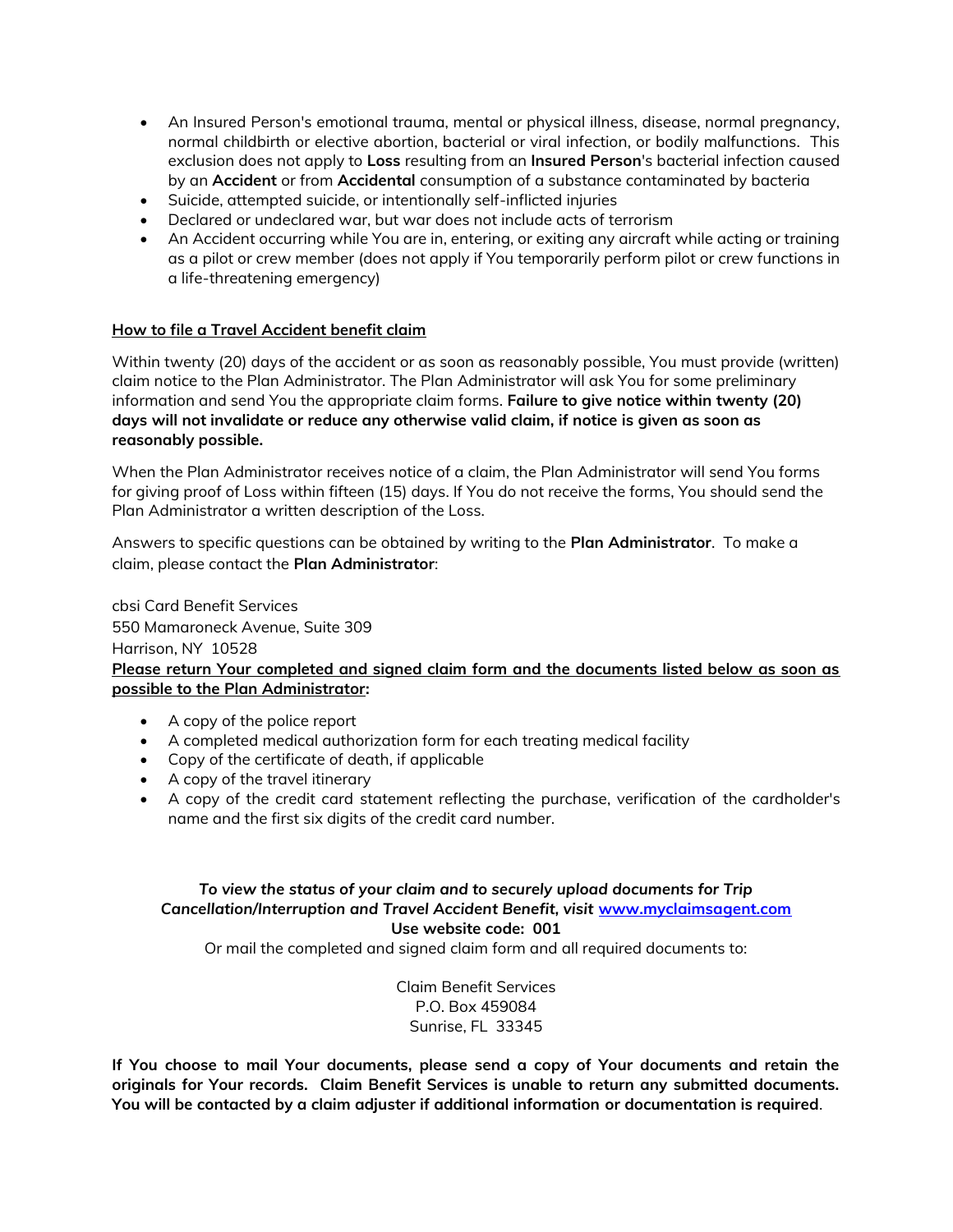# **Definitions**

**Accident** or **Accidental** means a sudden, unforeseen, and unexpected event which: happens by chance; is independent of illness and disease and is the direct source of Loss.

**Accidental Bodily Injury** means Bodily Injury, which: 1) is Accidental; 2) is the direct cause of a Loss; and 3) occurs while the Insured Person is insured under this policy, which is in force.

**Account** means Your credit or debit card Accounts.

**Benefit Amount** means the Loss amount at the time the entire cost of the passenger fare is purchased with an eligible Account and/or rewards programs associated with Your covered Account.

**Common Carrier** means any licensed land, water or air conveyance operated by those whose occupation or business is the transportation of persons or things without discrimination and for hire.

**Covered Trip** means travel on a Common Carrier when the entire cost of the passenger fare for such transportation, less redeemable certificates, vouchers, or coupons, has been purchased with an Insured Person's covered card Account and/or rewards programs associated with Your covered Account issued by the Policyholder.

**Dependent Child** or **Children** means those Children, including adopted Children and those Children placed for adoption, who are primarily dependent upon the Insured Person for maintenance and support, and who are: 1) under the age of nineteen (19), and reside with the Insured Person; 2) beyond the age of nineteen (19), permanently mentally or physically challenged, and incapable of self-support; or 3) under the age of twenty-five (25) and classified as full-time students at an institution of higher learning.

**Domestic Partner** means a person who is registered as a Domestic Partner or legal equivalent under laws of the governing jurisdiction, or who: 1) is at least 18 years of age and competent to enter into a contract; 2) is not related to the Primary Insured Person by blood; 3) has exclusively lived with the Primary Insured Person for at least twelve (12) consecutive months. 4) is not legally married or separated; and 5) has with the Primary Insured Person at least two (2) of the following financial arrangements: a) a joint mortgage or lease; b) a joint bank account; c) joint title to or ownership of a motor vehicle or status a joint lessee on a motor vehicle lease; or d) a joint credit card account with a financial institution.

**Immediate Family Member** means the Insured Person's: 1) Spouse or Domestic Partner; 2) children including adopted children or stepchildren; 3) legal guardians or wards; 4) siblings or siblings-in-law; 5) parents or parents-in-law; 6) grandparents or grandchildren; 7) aunts or uncles; 8) nieces and nephews. Immediate Family Member also means a Spouse's or Domestic Partner's children, including adopted children or step children; legal guardians or wards; siblings or siblings-in-law; parents or parents-in-law; grandparents or grandchildren; aunts or uncles; nieces or nephews.

**Insured Person** means the individual or entity to whom the Policyholder has issued an Account, as well as authorized users of the Account registered with the Policyholder. Insured Person also means the Insured Person's Spouse or Domestic Partner and Dependent Children.

**Member** means hand or foot.

**Pre-existing Condition** means Accidental Bodily Injury, disease, or illness of the Insured Person or Immediate Family Member of the Insured Person which occurs or manifests itself during the sixty (60) day period immediately prior to the purchase date of a Scheduled Airline passenger fare(s). Disease or illness has manifested itself when either: 1) medical care or treatment has been given; or 2) there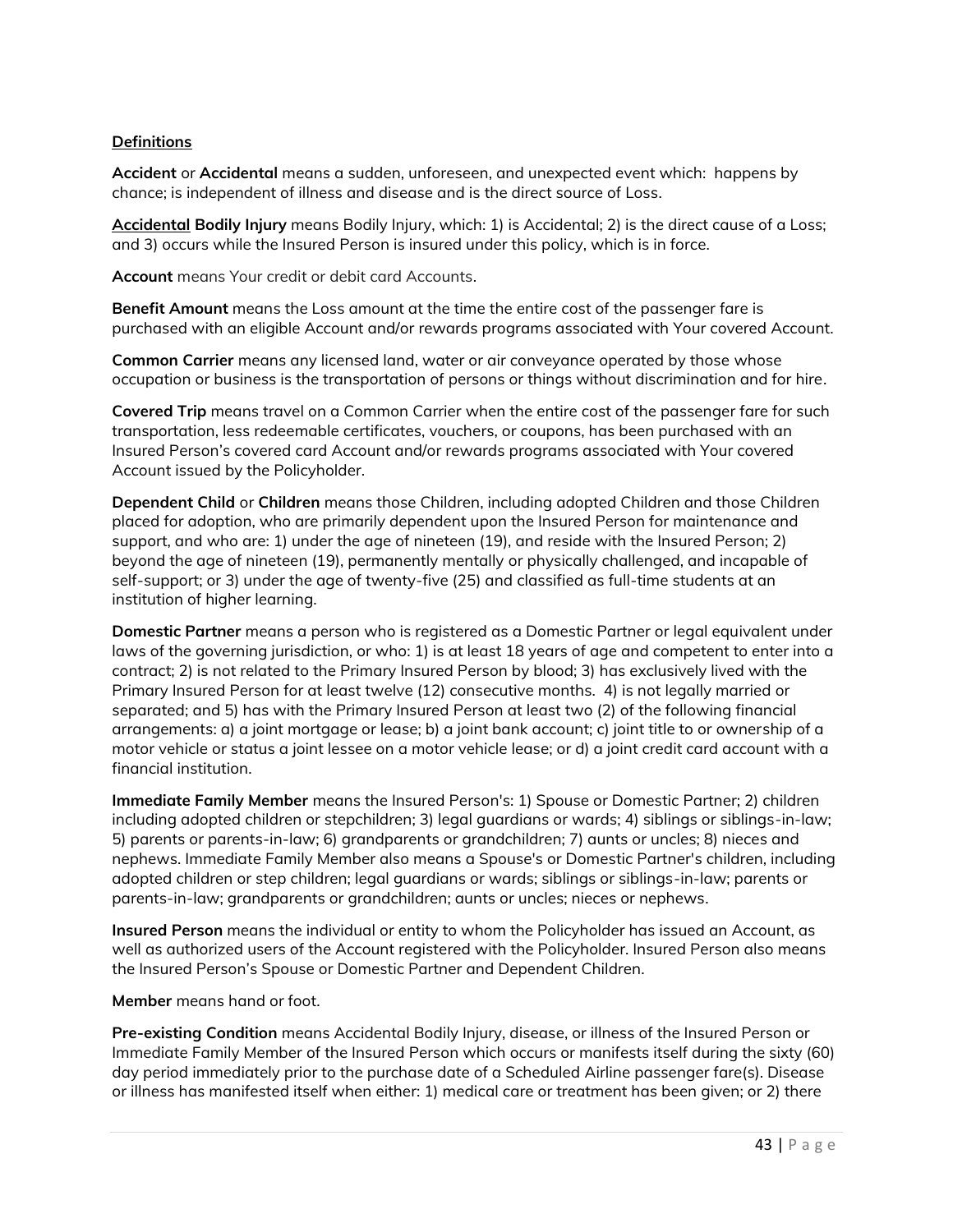exists symptoms which would cause a reasonably prudent person to seek medical diagnosis, care or treatment. The taking of prescription drugs or medication for controlled (continued) condition throughout this sixty (60) day period will not be considered to be a manifestation of illness or disease.

**Trip Cancellation** means the cancellation of Common Carrier travel arrangements when the Insured Person is prevented from traveling on a Covered Trip on or before the Covered Trip departure.

**Trip Interruption** means the Insured Person's Covered Trip is interrupted either on the way to the Covered Trip point of departure or after the Covered Trip departure.

**You** or **Yours** means an Insured Person who purchase their trip to the Insured person's covered Account and/or rewards programs associated with the Insured Person's covered Account.

### **Additional provisions for Trip Cancellation and Interruption**

- As a handy reference guide, please read this and keep it in a safe place with Your other insurance documents.
- This description of coverage is not a contract of insurance but is simply an informative statement of the principal provisions of the insurance while in effect. Complete provisions pertaining to this plan of insurance are contained in the master policy, on file with the Policyholder: BNY Midwest Trust Company as trustee of the Chubb Financial Institution Group Insurance Trust for the Account of participating financial institutions. Policy #: 6478-07-74
- Signed or pinned transactions are covered as long as You use Your eligible card to secure the transaction**.**
- You shall do all things reasonable to avoid or diminish any Loss covered by this benefit. This provision will not be unreasonably applied to avoid claims.
- If You make any claim knowing it to be false or fraudulent in any respect, no coverage shall exist for such claim, and Your benefit may be cancelled. Each cardholder agrees that representations regarding claims will be accurate and complete. Any and all relevant provisions shall be void in any case of fraud, intentional concealment, or misrepresentation of material fact.
- No legal action for a claim may be brought against the Provider until sixty (60) days after the Provider receives Proof of Loss. No legal action against the Provider may be brought more than two (2) years after the time for giving Proof of Loss. Further, no legal action may be brought against the Provider unless all the terms of the Guide to Benefits have been complied with fully.
- This benefit is provided to eligible cardholders at no additional cost. The terms and conditions contained in this Guide to Benefits may be modified by subsequent endorsements. Modifications to the terms and conditions may be provided via additional Guide to Benefits mailings, statement inserts, statement messages or electronic notification. The benefits described in this Guide will not apply to cardholders whose Accounts have been suspended or cancelled.
- Termination dates may vary by financial institutions. Your financial institution can cancel or non-renew the benefits for cardholders, and if they do, they will notify You at least thirty (30) days in advance. Federal Insurance Company ("Provider") is the underwriter of these benefits and is solely responsible for its administration and claims. The Plan Administrator provides services on behalf of the Provider.
- After the Plan Administrator has paid Your claim, all Your rights and remedies against any party in respect of this claim will be transferred to the Plan Administrator to the extent of the payment made to You. You must give the Plan Administrator all assistance as may reasonably be required to secure all rights and remedies.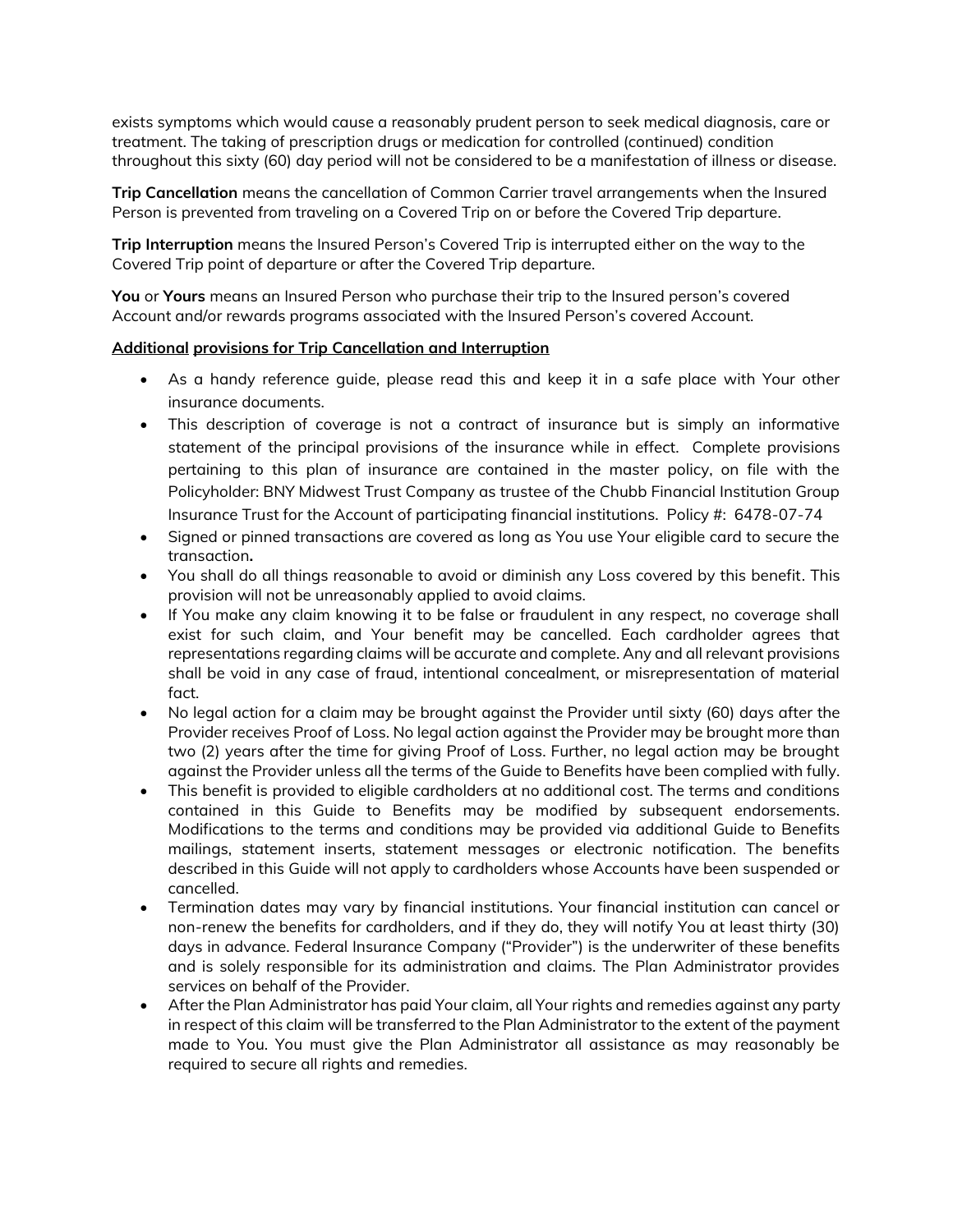• This benefit does not apply to the extent that trade or economic sanctions or other laws or regulations prohibit the provision of insurance, including, but not limited to, the payment of claims.

# **For more information about the benefit described in this guide, contact the Plan Administrator.**

FORM #TRCAN – 2017 (04/17) TC-

# **Trip Delay Reimbursement**

Having a Covered Trip delayed can mean more than just lost time; it can also create an additional cost that You weren't expecting to pay.

Trip Delay Reimbursement covers up to a maximum of three hundred (\$300.00) dollars for each purchased ticket, for reasonable additional expenses incurred when a Covered Trip You purchased with Your eligible Account and/or rewards program associated with Your covered Account is delayed for more than **twelve (12)** hours. The benefit is limited to one claim per Covered Trip. To be eligible for this coverage, You need to purchase either a portion or the entire cost of Your Common Carrier fare using Your Account.

You, Your spouse and Your dependent children under twenty-two (22) years of age are automatically covered when You charge Your Covered Trip's Common Carrier fare to Your eligible Account and/or rewards program associated with Your covered Account.

This benefit is supplemental coverage, which means that reasonable expenses during the delay not otherwise covered by Your Common Carrier, another party or Your primary personal insurance policy, may be reimbursed up to a maximum of three hundred dollars (\$300.00) per ticket. You will be refunded the excess amount once all other reimbursement has been exhausted up the limit of liability.

# **What is covered?**

Your reasonable additional expenses, such as meals and lodging, may be reimbursed as long as:

- A portion of the fare was purchased with an eligible Account and/or rewards program associated with Your covered Account
- Your Covered Trip was delayed for more than twelve (12) hours due to Covered Hazards
- Your Covered Trip is for a period of travel that does not exceed three hundred and sixty-five (365) days

#### **What** *is not* **covered***?*

- Any delay due to a Covered Hazard which was made public or made known to You prior to Your departure.
- Any pre-paid expenses related to Your Covered Trip, such as tour or activity fees associated with Your Covered Trip.

#### **How to file a Trip Delay Reimbursement claim**

Within thirty (30) days of the Covered Trip delay, call the Benefit Administrator at **1-800-840-4735**, **or call collect outside the U.S. at 1-804-673-7683.** The Benefit Administrator will ask You for some preliminary claim information and send You a claim form.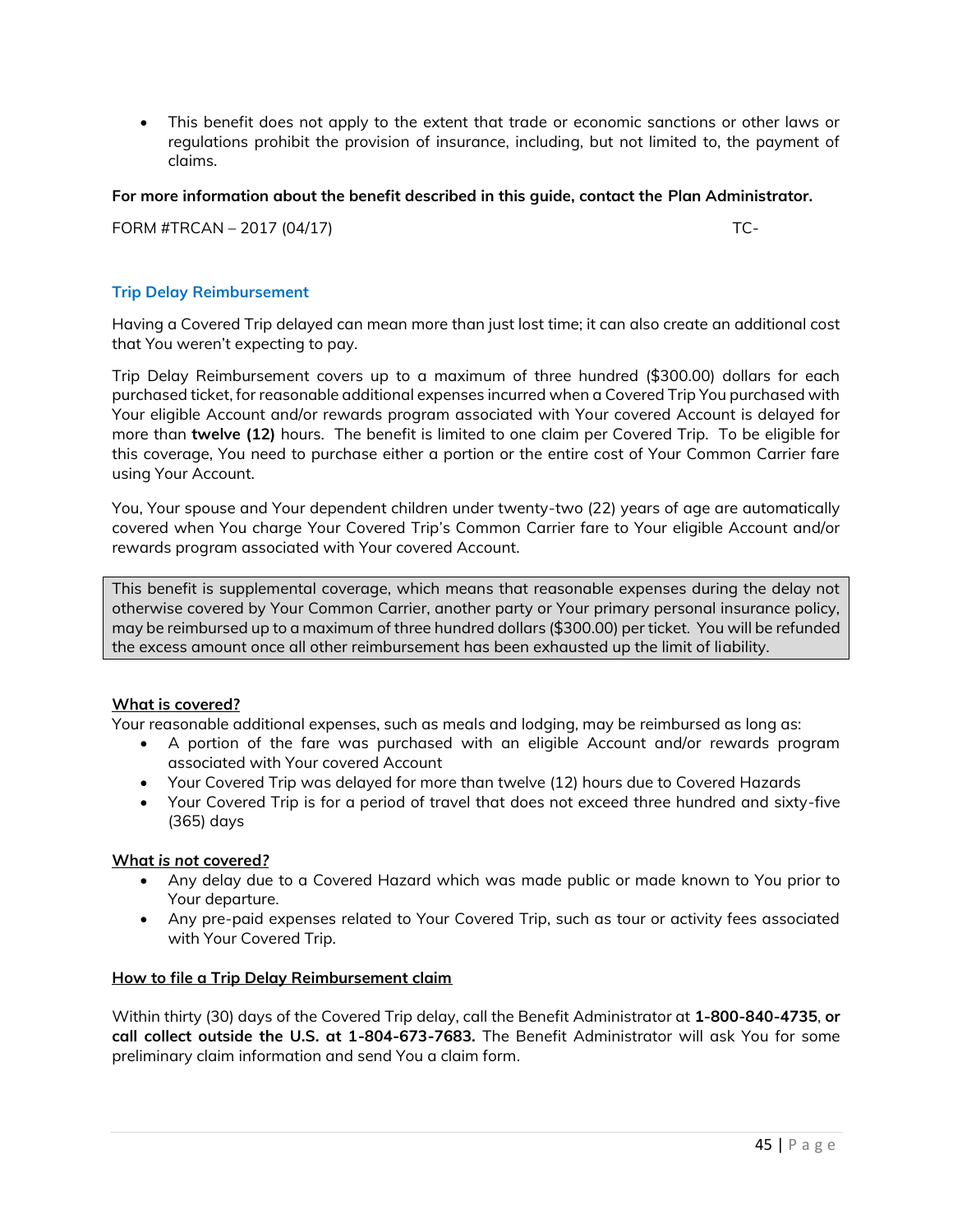Within ninety (90) days of the date of Your Covered Trip delay, return Your completed and signed claim form and the requested documentation below to the following address:

> Card Benefit Services P.O. Box 72034 Richmond, VA 23255

### **Please submit the following documents:**

- A copy of the detailed original and updated travel itinerary and/or the Common Carrier tickets
- A copy of Your monthly billing statement (showing the last four [4] digits of the Account number) confirming the Common Carrier ticket was charged to the covered Account. Only applicable if the travel itinerary does not reflect the last 4 digits of the Account number.
- If more than one method of payment was used, please provide documentation as to additional currency, voucher, points or any other payment method utilized
- Tickets reflecting the total amount charged for the claimed Covered Trip
- A statement from the Common Carrier explaining the reason for the delay
- Copies of itemized receipts for Your claimed expenses. For food expenses, receipts are required, however itemized receipts are only required for bills of fifty dollars (\$50.00) or more per covered traveler.
- Any other documentation deemed necessary by the Benefit Administrator to substantiate the claim

**Failure to contact the Benefit Administrator or return the completed claim form and documentation within the time periods indicated above may result in the denial of Your claim.**

### *For faster filing, or to learn more about Trip Delay Reimbursement,* **visit www.eclaimsline.com**

# **Definitions**

**Account** means Your credit or debit card Accounts.

**Common Carrier** means any land, water, or air conveyance operating for hire under a valid license for the transportation of passengers and for which a ticket must be purchased prior to commencing travel. Common Carrier does not include taxis, limousine services, or commuter rail or commuter bus lines or rental vehicles.

**Covered Trip** means a period of travel that does not exceed three hundred and sixty-five (365) days away from the Eligible Person's residence to a destination other than the Eligible Person's city of residence for which the Eligible Person charges the cost of transportation by Common Carrier to the Account and/or rewards programs associated with the covered Account.

**Covered Hazards** means equipment failure, inclement weather, strike and hijacking/skyjacking.

**Eligible Person** means a cardholder who pays for their Covered Trip by using their eligible Account and/or rewards programs associated with their covered Account.

**Family Member** means Your spouse or legally dependent children under age twenty-two (22) [twentyfive (25) if enrolled as a full-time student at an accredited university].

**You or Your** means an Eligible Person or Your Family Members who charged their Covered Trip to Your eligible Account and/or rewards programs associated with Your covered Account.

# **Additional provisions for Trip Delay Reimbursement**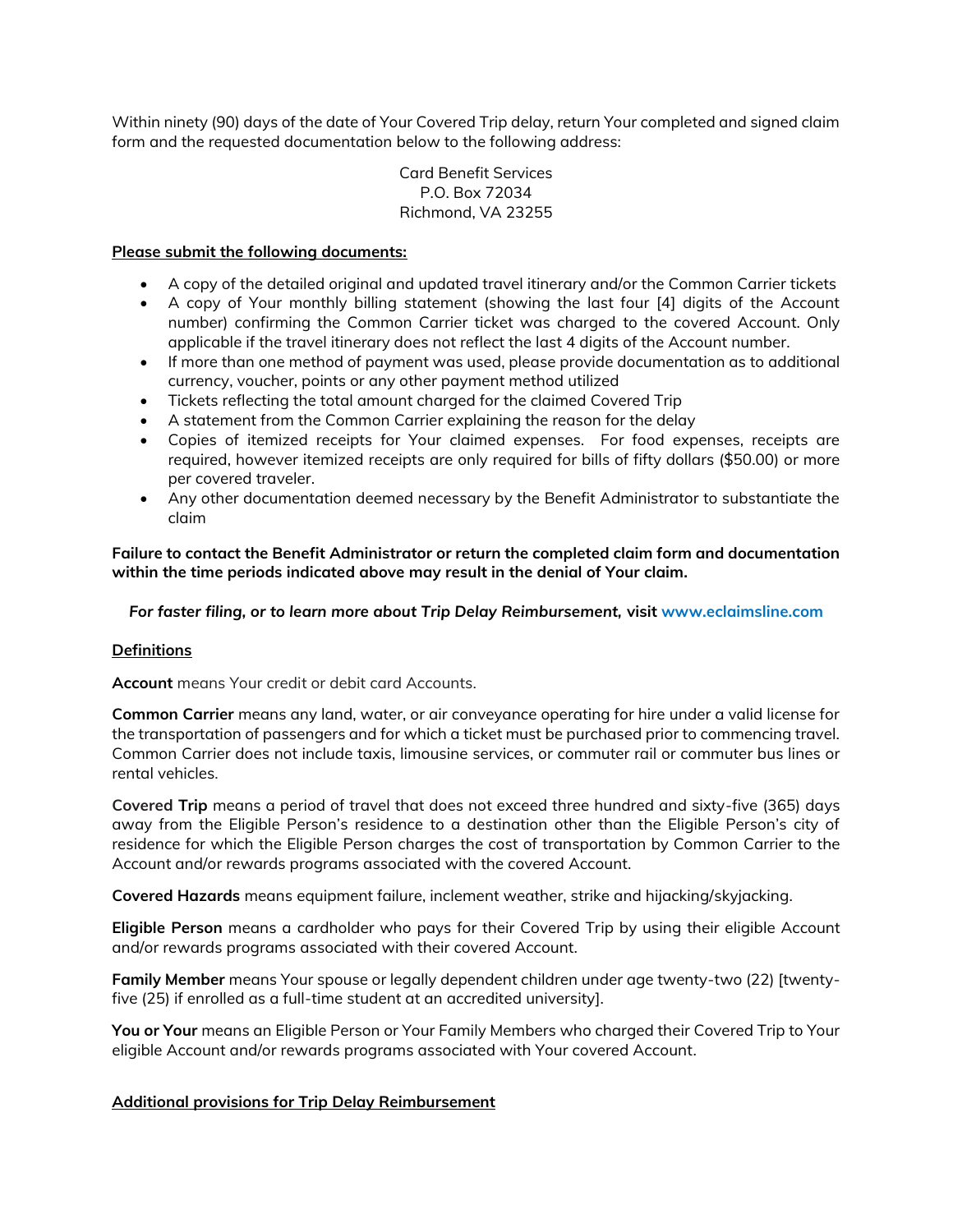- Signed or pinned transactions are covered as long as You use Your eligible card to secure the transaction**.**
- You shall do all things reasonable to avoid or diminish any loss covered by this benefit. This provision will not be unreasonably applied to avoid claims.
- If You make any claim knowing it to be false or fraudulent in any respect, no coverage shall exist for such claim, and Your benefit may be cancelled. Each cardholder agrees that representations regarding claims will be accurate and complete. Any and all relevant provisions shall be void in any case of fraud, intentional concealment, or misrepresentation of material fact.
- No legal action for a claim may be brought against the Provider until sixty (60) days after the Provider receives Proof of Loss. No legal action against the Provider may be brought more than two (2) years after the time for giving Proof of Loss. Further, no legal action may be brought against the Provider unless all the terms of the Guide to Benefits have been complied with fully.
- This benefit is provided to eligible cardholders at no additional cost. The terms and conditions contained in this Guide to Benefits may be modified by subsequent endorsements. Modifications to the terms and conditions may be provided via additional Guide to Benefits mailings, statement inserts, statement messages or electronic notification. The benefits described in this Guide will not apply to cardholders whose Accounts have been suspended or cancelled.
- Termination dates may vary by financial institutions. Your financial institution can cancel or non-renew the benefits for cardholders, and if they do, they will notify You at least thirty (30) days in advance. Indemnity Insurance Company of North America ("Provider") is the underwriter of these benefits and is solely responsible for its administration and claims. The Benefit Administrator provides services on behalf of the Provider.
- After the Benefit Administrator has paid Your claim, all Your rights and remedies against any party in respect of this claim will be transferred to the Benefit Administrator to the extent of the payment made to You. You must give the Benefit Administrator all assistance as may reasonably be required to secure all rights and remedies.
- This benefit does not apply to the extent that trade or economic sanctions or other laws or regulations prohibit the provision of insurance, including, but not limited to, the payment of claims.

FORM#TRIP 12-300-2017 (04/17) TD-O

# **Visa Concierge**

Need help booking travel? Your complimentary 24/7 Visa Signature® Concierge\* can book everything from your luxury hotel stay to premium ground transportation and more—even event tickets and dinner reservations.

*\*Visa Signature cardholders are responsible for the payment of any and all charges associated with any goods, services, reservations or bookings purchased or arranged by the Visa Signature Concierge on cardholders' behalf. Any such purchases or arrangements are solely between the cardholder and the respective merchant, and Visa is not a party to the transaction. All goods and services subject to availability. See full terms of service at visasignatureconcierge.com.*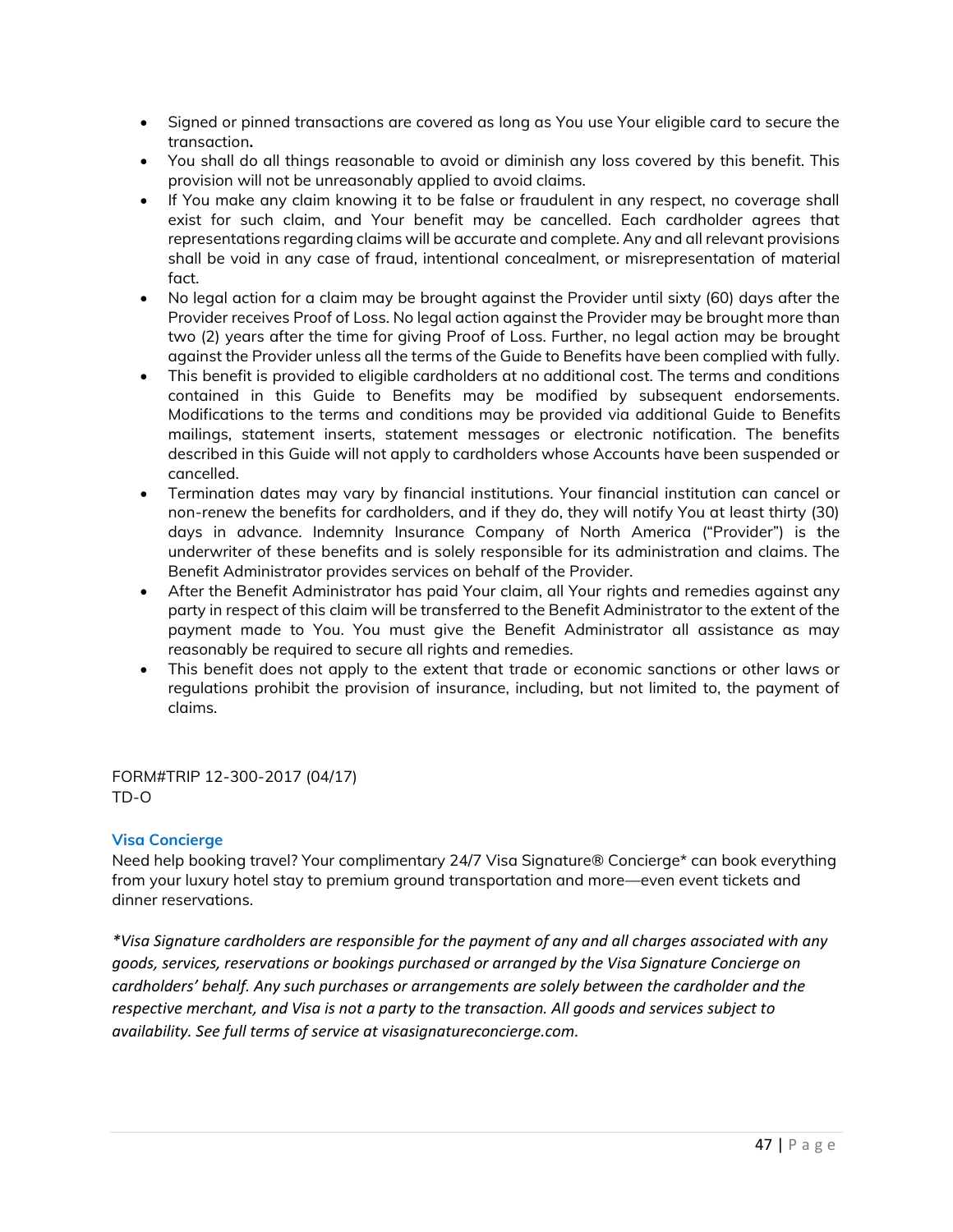# **Visa Signature Luxury Hotel Collection**

The Visa Signature Luxury Hotel Collection delivers a premium collection of benefits. Reserved for Visa Signature cardholders, this set of benefits is designed to help ensure guests have an unparalleled experience\*:

- 1. Best available rate guarantee
- 2. Automatic room upgrade upon arrival, when available
- 3. Complimentary in-room Wi-Fi, when available
- 4. Complimentary breakfast for two
- 5. \$25 USD food or beverage credit
- 6. VIP guest status
- 7. Late check-out upon request, when available

A selection of superior properties — including brands like Peninsula, Park Hyatt and Shangri-La comprise the Visa Signature Luxury Hotel Collection. From boutique gems to world famous resorts, each hotel is evaluated annually to help ensure it continues to meet the highest standards.

# **Card Eligibility**

Only eligible U.S. Visa Signature cardholders may book hotels at VisaSignatureHotels.com and receive special Visa premium card benefits\*.

*\*Some Restrictions and Limitations may apply. In cases where one of the benefits is not available at a hotel, the hotel may provide a substitute benefit of equal value. Some hotels may provide one of the benefits as a standard feature of the room being booked. In those cases the hotel may or may not provide a substantial benefit of equal value. Resort fees that cover any of the benefits are not reimbursable. Reservations must be booked either on a Visa Luxury Hotel Collection website or through Visa Concierge for benefits to apply. Please consult the terms and conditions for each property.*

**Best Available Rate Guarantee** The best publicly available rates are guaranteed whenever you book with the Visa Signature Luxury Hotel Collection. If you find a lower room rate† on another website within 24 hours of making a booking with us, we will match the rate.

†The lower rate found must:

- Have identical booking requirements and policies for payment and cancellation as your Visa Signature Luxury Hotel Collection booking
- Be for the same hotel, room type, stay dates/length and number of guests
- Be publicly viewable and verifiable on the other website

Full terms & conditions are below.

To make a claim, simply complete our [Best Rate Guarantee](https://www.visasignaturehotels.com/contact/rate) online claim form within 24 hours of making a booking with us. We will review your claim and contact you within 48 hours.

**Please note**: Hotel cancellation policies vary greatly. Many of our hotels are flexible and allow cancellation up to 24 hours in advance of your stay. The Visa Signature Luxury Hotel Collection understands that sometimes travel plans change, and therefore does not charge additional change or cancel fees.

# **Best Available Rate Guarantee Terms & Conditions:**

The Visa Signature Luxury Hotel Collection guarantees the best publicly available rates for all of our hotels, subject to the following terms and conditions:

- The Best Available Rate Guarantee online claim form must be completed in full within 24 hours of making your Visa Signature Luxury Hotel Collection booking.
- Claim must include the lower rate and exact link (URL) where it can be confirmed